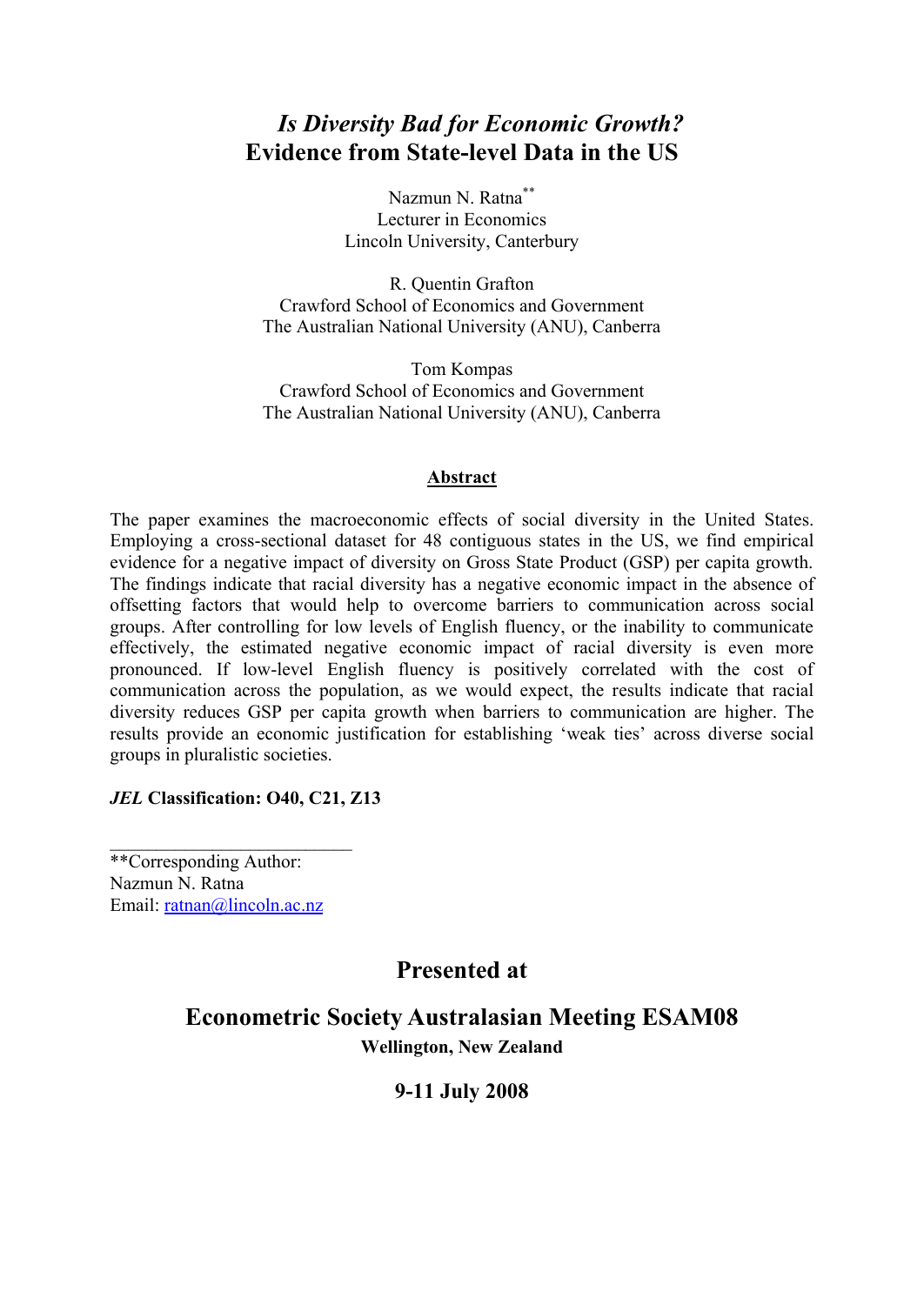## **Section I: Introduction**

An emerging literature in growth economics explores the influence of social factors on the process of economic growth. Empirical evidences, principally from cross-country studies, suggest that social factors like, diversity, trust and social norms, influence aggregate economic performances. In this paper we identify racial diversity as a causal factor for differences in economic growth across 48 contiguous states in the US.

The results are interesting because they provide a more subtle or nuanced interpretation of the existing view that diversity has a positive impact on the US economy. Concentration of human capital in diverse cities and the consequent economic outcomes has been one of the core concept investigated as part of growth economics as well as economic geography literature. The principal argument is, a diverse society works as a breeding ground for new ideas or innovation due to complementarity in knowledge, skills or experiences, and the consequent knowledge spillovers. Recent studies extend previous findings with US datasets and identify diversity as a causal factor for economic indicators like hourly wage of native workers (Ottavianno and Peri 2005) or labour productivity in manufacturing industries (Sparber 2006). Our investigation makes a contribution by focusing on a comparatively unexplored subject area, namely, economic effects of barriers to communication or 'social divergence' (Grafton, Knowles, and Owen 2004), created through differences in language, ethnicity or religion. We hypothesize that social segregation in diverse societies retards the process of knowledge diffusion across the groups/networks and hence influence economic growth. Given the subtlety surrounding appropriate measures for social segregation, in a country like the US, a range of definitions has been employed in this investigation to capture different dimensions of social segregation. We find that racial diversity is the only statistically significant measure, contributing negatively towards Gross State Product (GSP) per capita growth.

In order to assess if the negative economic impact of the deeply rooted social segregation in the US has to do with barriers to communication, we explore a range of alternative hypotheses and check the validity of our estimate with an extensive set of control variables based on the existing literature. In this paper barriers to communication are defined as linguistic diversity coupled with low levels of English fluency. Our estimates show that when we control for low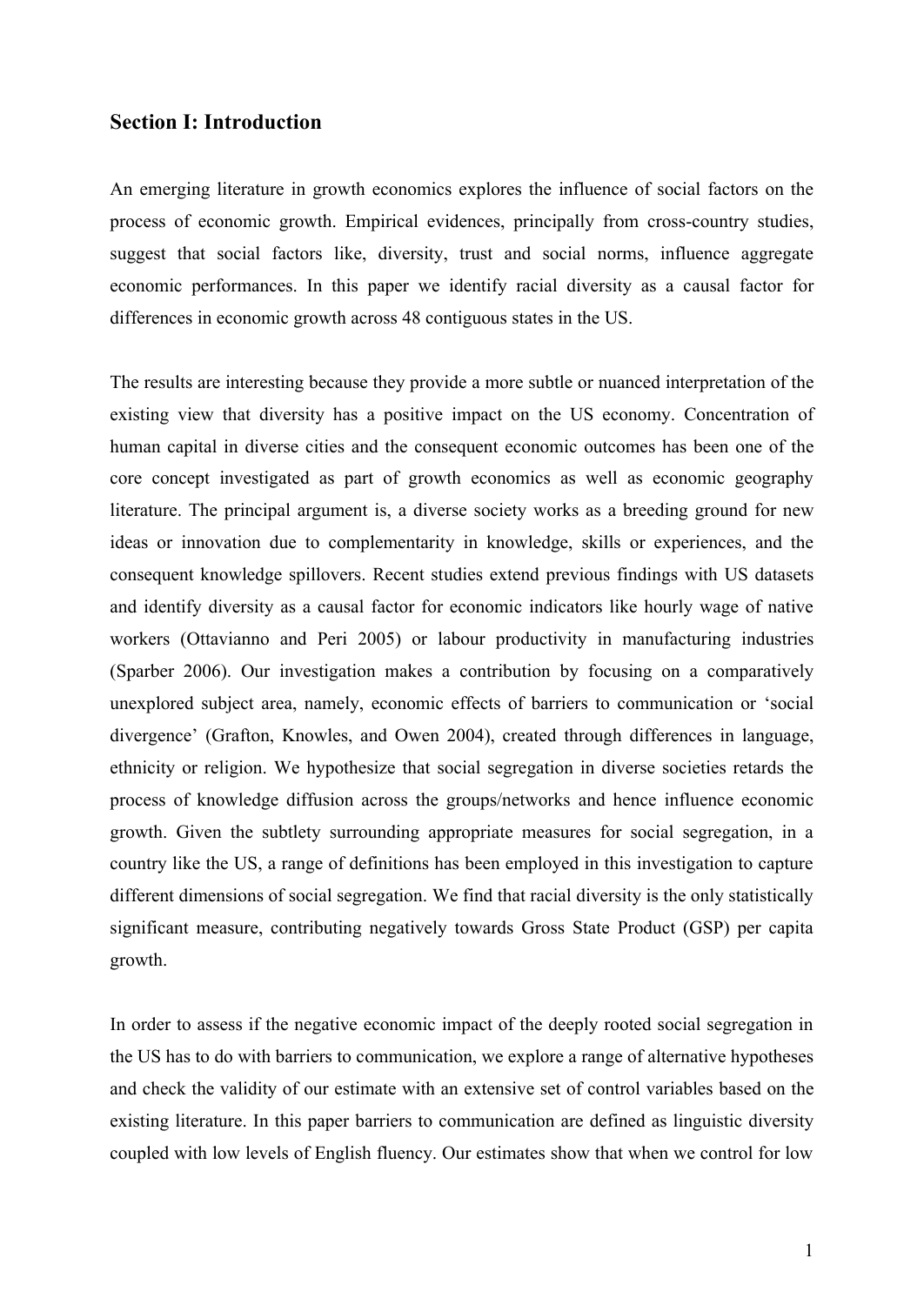level of English fluency, or the inability to communicate effectively in an English-speaking society, the effect of racial diversity is stronger. If low level of English Fluency is positively correlated with the cost of communication across the population, the results support the view that the economic impact of racial diversity is negative when barriers of communication are higher.

The paper is structured as follows. In section II we explore the motivation and background of the literature on social diversity and its principal findings. Section III describes the data and variables used to examine the impacts of social diversity on state-level economic performance, section IV outlines the model and initial estimation results, section V provides a series of robustness checks on the findings and section VI an in-depth examination of the issue of endogeneity. Section VII provides a brief review of the policy implications while section VIII offers concluding remarks.

## **Section II: Motivation /Background**

The principal themes regarding negative impact of diversity or ethno-linguistic fractionalization include: one, non-optimal economic decision-making due to lower level of interpersonal trust and two, conflict of preferences over redistributive policies. One of the pioneering studies on detrimental impact of ethnic diversity by Easterly and Levine (1997) argues that the public policy choices in ethnically fragmented societies are not economically optimal due to the conflict of preferences. Alesina et al.(2003) and also Alesina and Ferrara (2005) show that ethnic and linguistic fragmentation measures have a negative impact on per capita growth. The empirical evidence for sub-optimal policy choices for provision of public goods like education or public employment across different geographic boundaries in the US is given by Porteba (1997), Alesina et al. (1999), and also Goldin and Katz (1999).

More relevant for our analysis are the empirical evidences on the causal relationship between trust and macroeconomic indicators. Knack and Keefer (1997) argue that a higher level of trust ensures increased incentive for innovation, accumulation of human capital and better performance of government institutions. Zak and Knack (2001) hypothesize that a higher level of trust is associated with an egalitarian distribution of income and population homogeneity, which enhances investment and thereby economic growth. The principal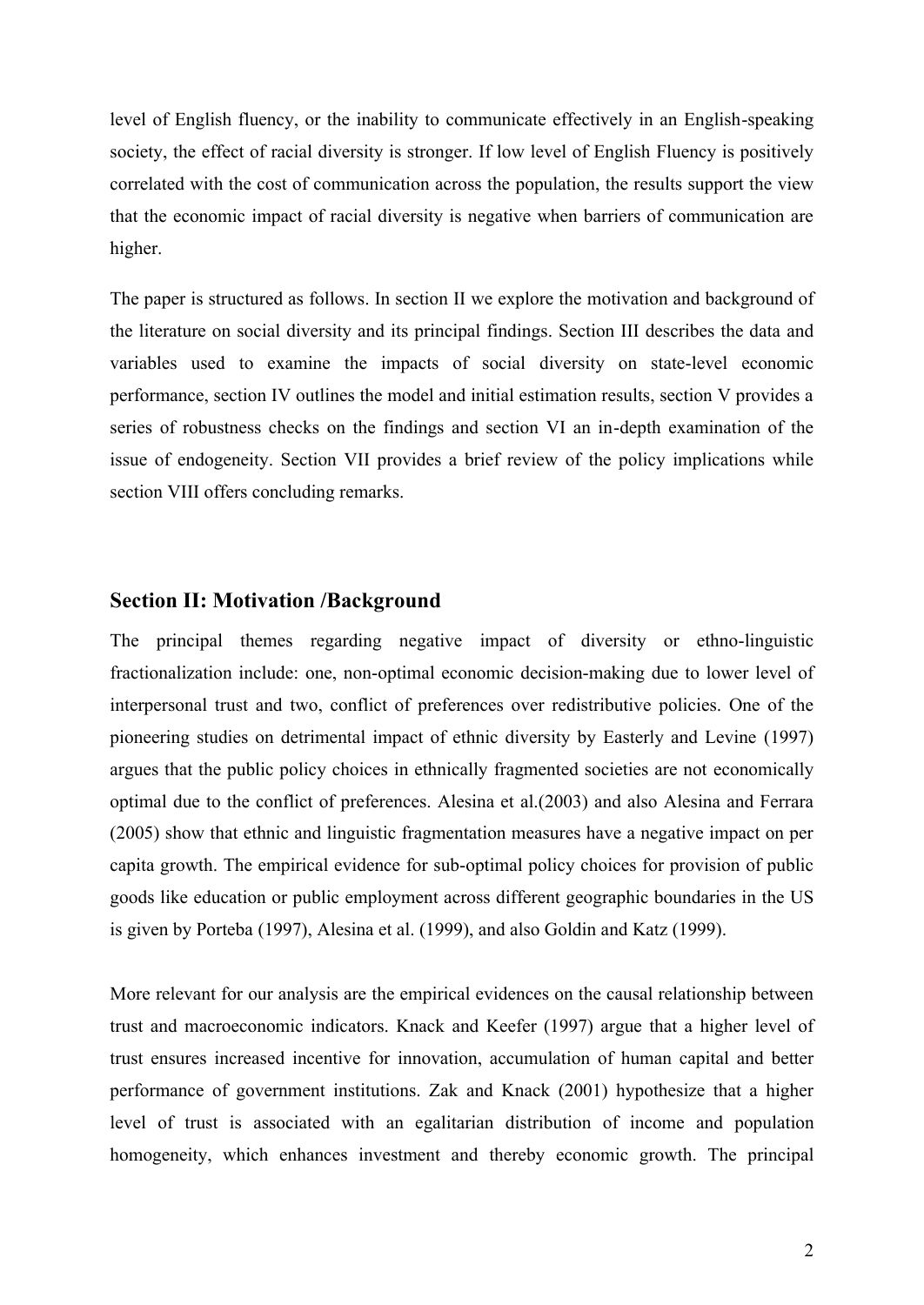argument is that the lower level of interpersonal trust<sup>i</sup> and civic engagement in a fragmented society influence the aggregate economic performance through reduced participation in collective action problem and an increasing transaction cost of communication across groups. Explaining the poor growth performance in Sub-Saharan Africa, Collier and Gunning(1999) identify lower level of trust or poor 'public social capital', as one of the major impediments.

Our investigation focuses on social divergence that argues that barriers to communication hinder the 'cross-fertilization' of ideas and knowledge due to lower social interactions across the groups and, hence, has a negative impact on productivity, and ultimately on factor accumulation (Grafton et. al. 2007). Lower level of interpersonal trust is documented in localities with higher racial heterogeneity and income inequality in the US (Alesina and Ferrara(2002) or the linguistically diverse neighbourhood in Australia ((Leigh 2006). Grafton et al.(2004) analyse the significance of social divergence in explaining cross-country differences in Total Factor Productivity (TFP), and per capita income. Based on an optimal growth model, Grafton et al. (2007) explore the theoretical basis for the principal hypothesis of social divergence. The authors also use a cross-country dataset of 110 countries and conclude that that the impact of linguistic diversity is negative for TFP growth.

The principal hypothesis of social divergence is not that social diversity is undesirable but that it makes communication more costly and, thus, inhibits the generation and dissemination productivity enhancing knowledge. Although not mutually exclusive, growth economics and economic geography or urban economics literature provide evidence that diversity contributes to innovation and knowledge by offering a range of abilities, experiences and cultures, which can potentially be complementary in nature. In terms of social diversity hypothesis, the gains from trade exceed the costs of trade, particularly, in large and economically vibrant cities. The creative aspects of cities like New York, London, Berlin or San Francisco, provide the rationale for positive economic impacts of heterogeneity that originate from the availability of a variety of skills and experiences, and concentration of human capital in a diverse city (Florida 2002).

Recent studies on diversity and economic performances, such as by Ottaviano and Peri (2005), provide evidence that linguistic diversity contributes positively to hourly wages, and employment density of US natives. The authors consider linguistic diversity as a proxy for cultural diversity, and argue that different skills originating from different cultures contribute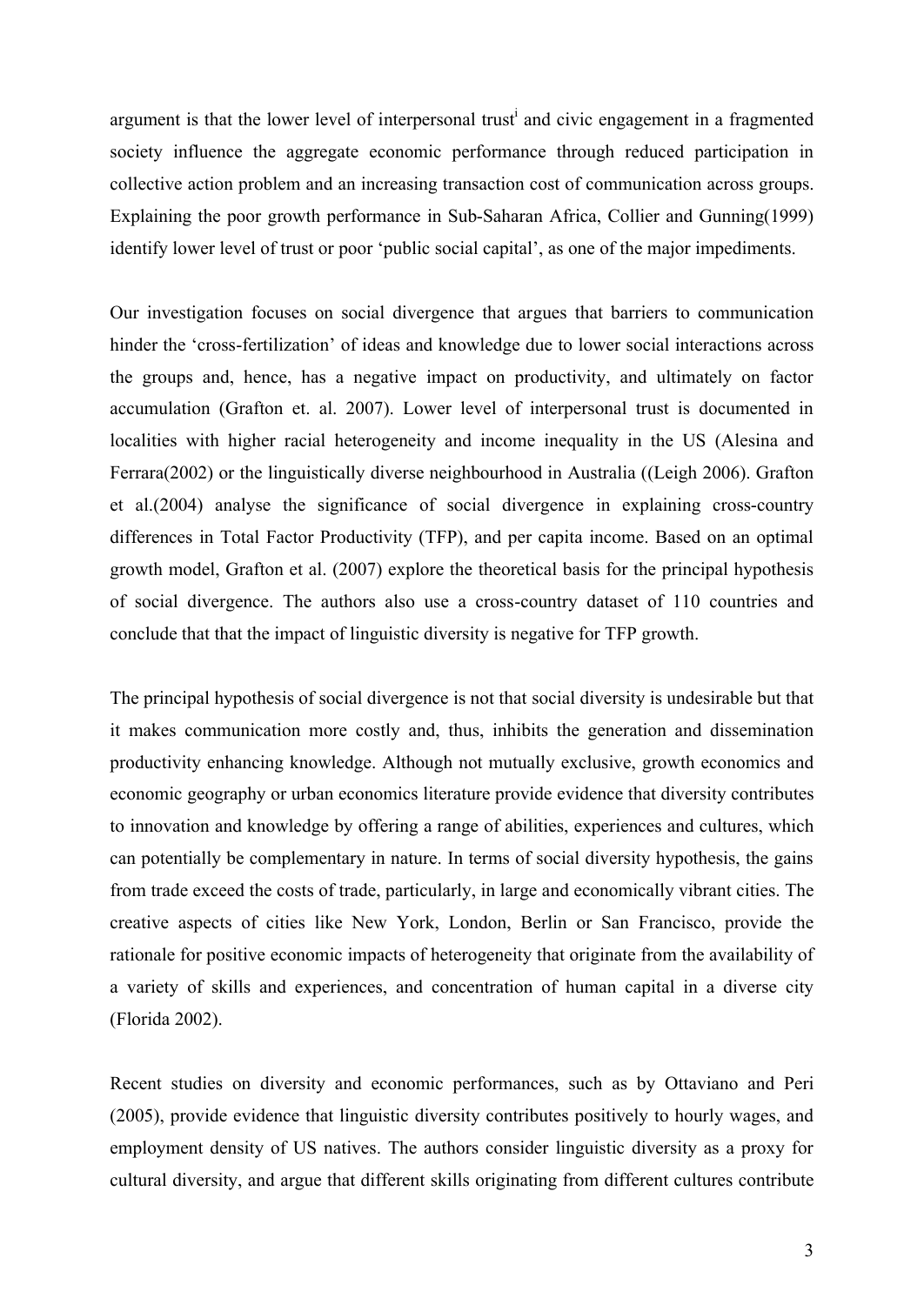to the productivity of native workers. Such a result, however, is not necessarily inconsistent with the social divergence perspective that barriers to communication across social groups have a negative impact on economic performance. In other words, provided that people can overcome existing social barriers to communication, such as, by both groups speaking well a mutually intelligible language, the gains in trade from communicating complementary knowledge more than offset the costs of communication. Two other studies that investigate to the effect of racial diversity on a set of macroeconomic indicators — labour productivity across US industries (Sparber 2006), GSP per worker at state level, and average wages of white workers at city level (Sparber 2006) — has been mixed. The impact of racial diversity proves to be positive for most industries in the US, more so for industries with high skill concentration, and productivity of white workers. To the extent that education and high levels of skill proxy lower costs of communication this result is also consistent with the social divergence hypothesis. State-level results of the impacts of racial diversity on economic outcomes are inconclusive ((Sparber 2006).

## **Section III: The Data and Variables**

State-level, cross-sectional data for the 48 contiguous states in the US is used in our modelling. The data are from several sources. To construct the dependent variable, Gross State Product (GSP), data is obtained from the US Bureau of Economic Analysis for the period 1999-2000 (US Department of Commerce 2004); and is defined as the sum of value added originating in 63 industries in each state. GSP per capita, is measured as the ratio of real GSP<sup>ii</sup> and state population for 1999 and 2000.

To construct the key causal variables, the diversity measures, the data on language and race has been obtained from the US Census Bureau for 1990 and 2000. Two components of language data provided in the Census: *language spoken at home* and *ability to speak English,*  has been used. Respondents were asked if the person 'speaks a language other than English at home' and the data are compiled for population 5 years and over, into five broad categories: English, Spanish, other Indo-European languages, Asian and Pacific Island Languages, and all other languages<sup>iii</sup>. The Census Bureau defines race as the self-identification data item, in which people choose the race(s) with which they most closely identify. It also specifies categories that basically represent both racial and national origin groups. We use the data on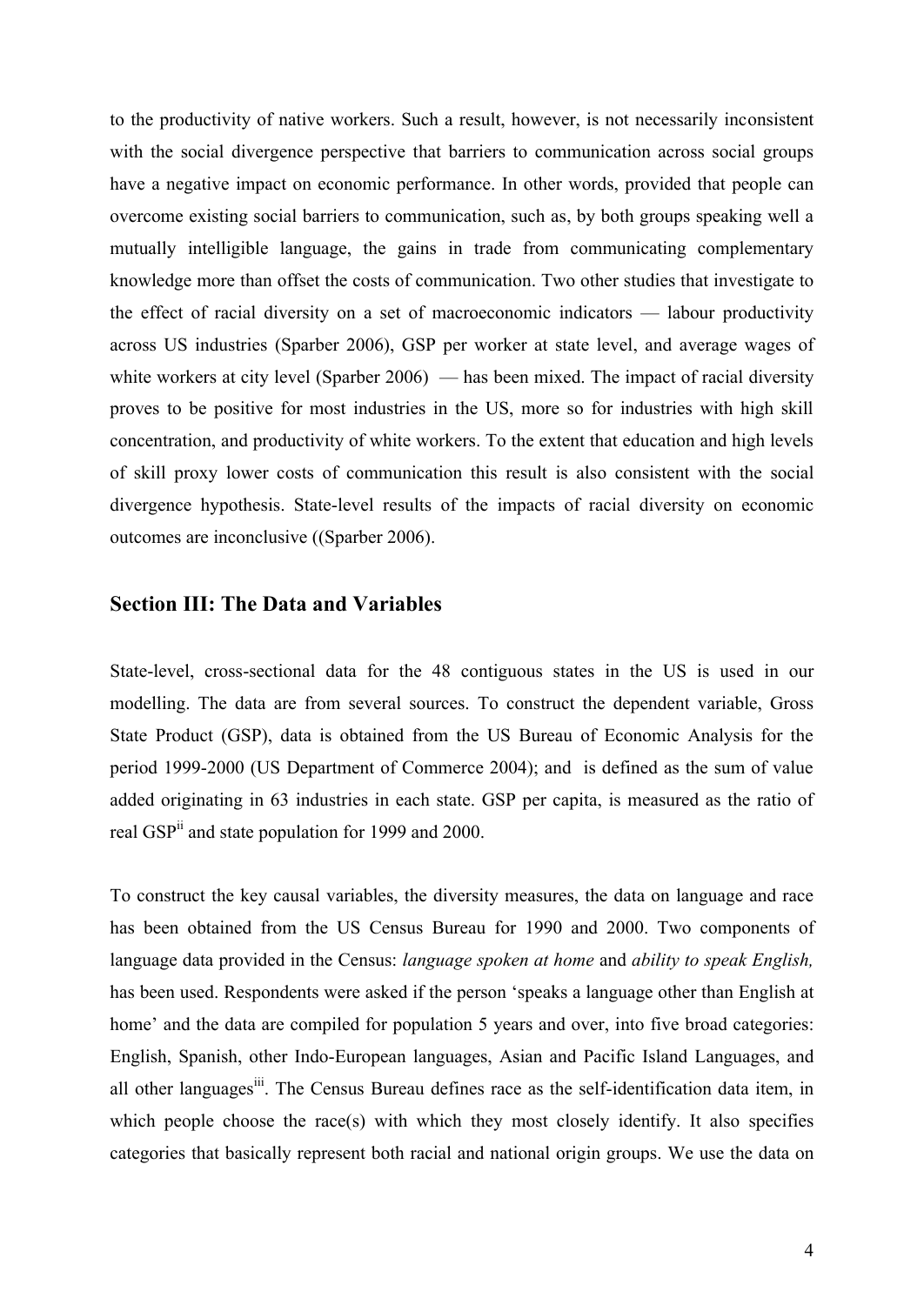race from both the 1990 and 2000 census. For Census 2000, six categories were included for respondents reporting one race<sup>iv</sup>: i White; ii Black or African American; iii American Indian and Alaska native; iv Asian; v. Native Hawaiian and other Pacific Islander; and vi some other race. To measure religious diversity, the data from the Statistical Abstracts of the United States in 2000is used for Christians and Census 2000 for data on the Jewish population<sup>v</sup>.

We consider three diversity measures to evaluate the social barriers to communication: racial diversity, linguistic diversity and religious diversity<sup>vi</sup>. All measures of diversity are derived as the fractionalisation index, a widely used measure in cross-country regressions:

$$
\mathsf{FRAC}_{\mathsf{i}} = 1 - \sum_{j}^{n} f_{ji}^{2}
$$

Where  $f_{ji}$  is the share of group (racial, linguistic or birth region of foreign population) j (j=1, 2,…, n) in state i. It provides a *Herfindahl* concentration index and signifies the likelihood that two people chosen at random from a diverse universe, will belong to different groups<sup>vii</sup>. In addition to the fractionalisation index, for religious diversity the *Polarisation* index (Reynal-Queral 2002) has been used for religious diversity only. A polarization index addresses the issue of evenness from a different perspective (Maignan et. al. 2003). Based on the theoretical results of Esteban and Ray (1994 in Alesina and Ferrara (2005), Reynal-Querol index (RQ) is defined as:

$$
RQ = 1 - \sum_{j=1}^{n} (0.5 - p_j)^2 p_j / 0.25,
$$

where  $p_j$  represents the share of group *j* in the population<sup>viii</sup>. The main reason for using a polarization index lies with the limitation of the data where only two religions are identified as a separate category. As richness is not incorporated in the data properly, the use of a polarization index enables us to evaluate evenness in a better manner compared to the fractionalisation index.

To evaluate the impact of other factors contributing to TFP, a set of control regressors are selected on the basis of existing literature on economic growth in the US. All of these are derived from the Census 2000 dataset from US Bureau of Census. Educational attainment *or*  education is defined as the percent of the population with a Bachelor's degree or higher<sup>ix</sup>, which serves as a proxy for human capital. A significant number of studies on the US economy have shown that differences in level of human capital is crucial for huge differences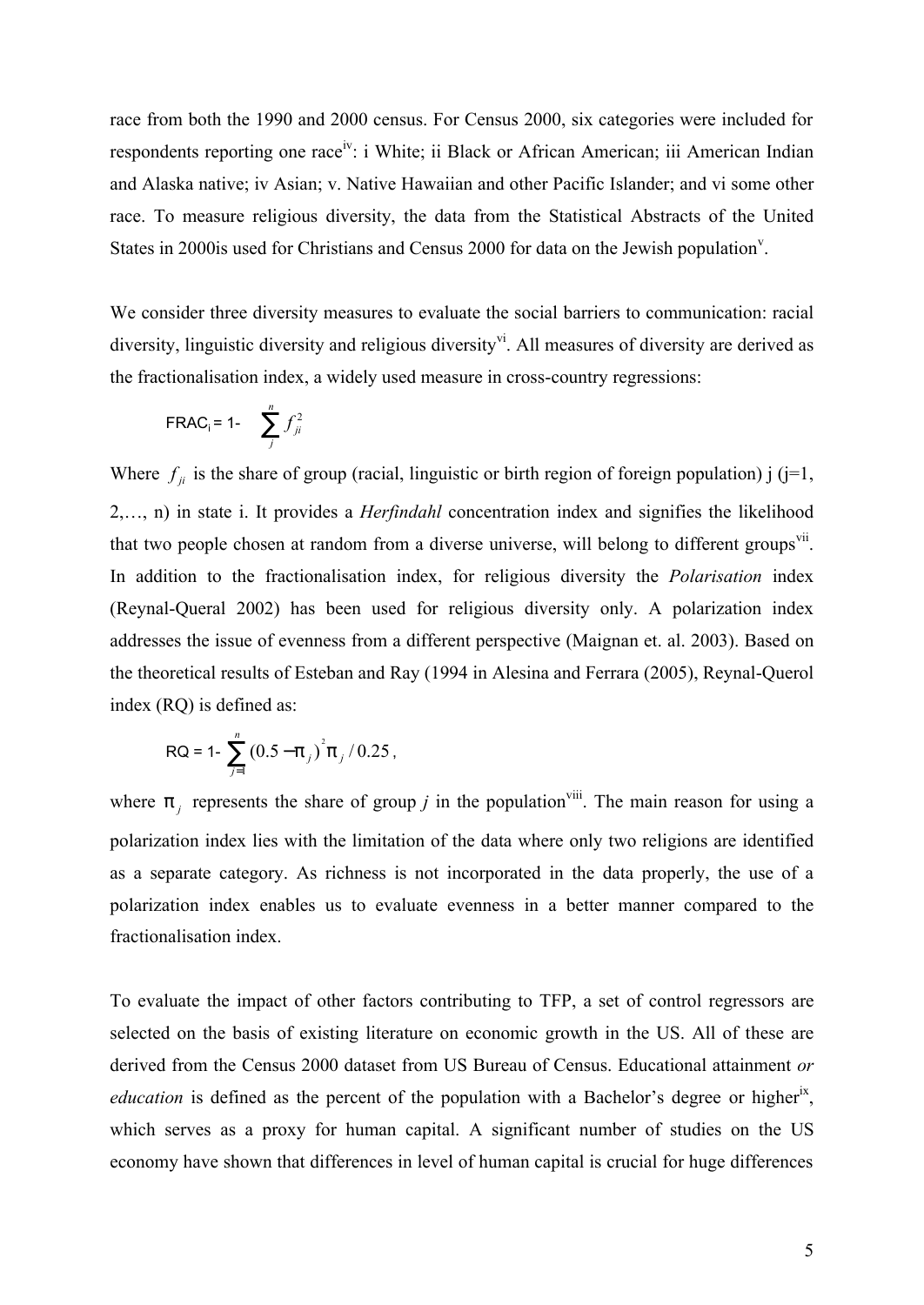in per capita income or productivity across different geographical areas – states or counties (Beeson 1987; Ciccone and Hall 1996; Sedgley and Elmslie 2004; Higgins, Levy, and Young 2006; Hendricks 2004), and cities or metropolitan areas (Glaeser et al. 1992; Segal 1976; Rauch 1993; Shapiro 2006; Ciccone and Hall 1996; Simon and Nardinelli 2002; Rigby and Essletzbichler 2002). Although a number of competing hypotheses exist about the source of human capital externalities in cities or metropolitan areas, the empirical evidence for its linkage with economies of agglomeration or urbanization, has been strongly established in the case of the US economy. Hence, we include two agglomeration variables: *Urbanization*, defined as the percentage of population in metropolitan areas, and density of population or *PopDensity*. *Urbanization* is measured as the percentage of the state population living in metropolitan areas. Population density (*PopDensity)*, defined as the average number of inhabitants per square mile of land area, is from the Census 2000 dataset. Land area is the size, in square miles, of all areas designated as land in the Census Bureau's national geographic database. Population density enables knowledge spillovers (Marshall 1920, cited in Glaeser 1998; Fu 2007 and employment growth (Jacobs 1969 cited in Fu 2007; Glaeser et. al.(1992)). Inclusion of population density as a control regressor also enables us to verify the significance of 'weak ties' (Granovetter 1973) in information diffusion.

Given the findings in a study by Persson and Malmberg (1996), we also include the percentage of working age population, defined as *Age*, as a control variable. *Age* is the percentage of state population in the productive age group, from 20-64 years. The Persson and Malmberg (1996) study provides evidence that age structure influences growth of per capita income across the US states for the period 1920-1990.

## **Section IV: Impacts of diversities on US states**

In this section, first, the preferred framework for evaluating the impact of social diversities has been explored. Then the robustness of the preferred framework has been checked in the following sections. Summary statistics for the key variables are presented in Table 1.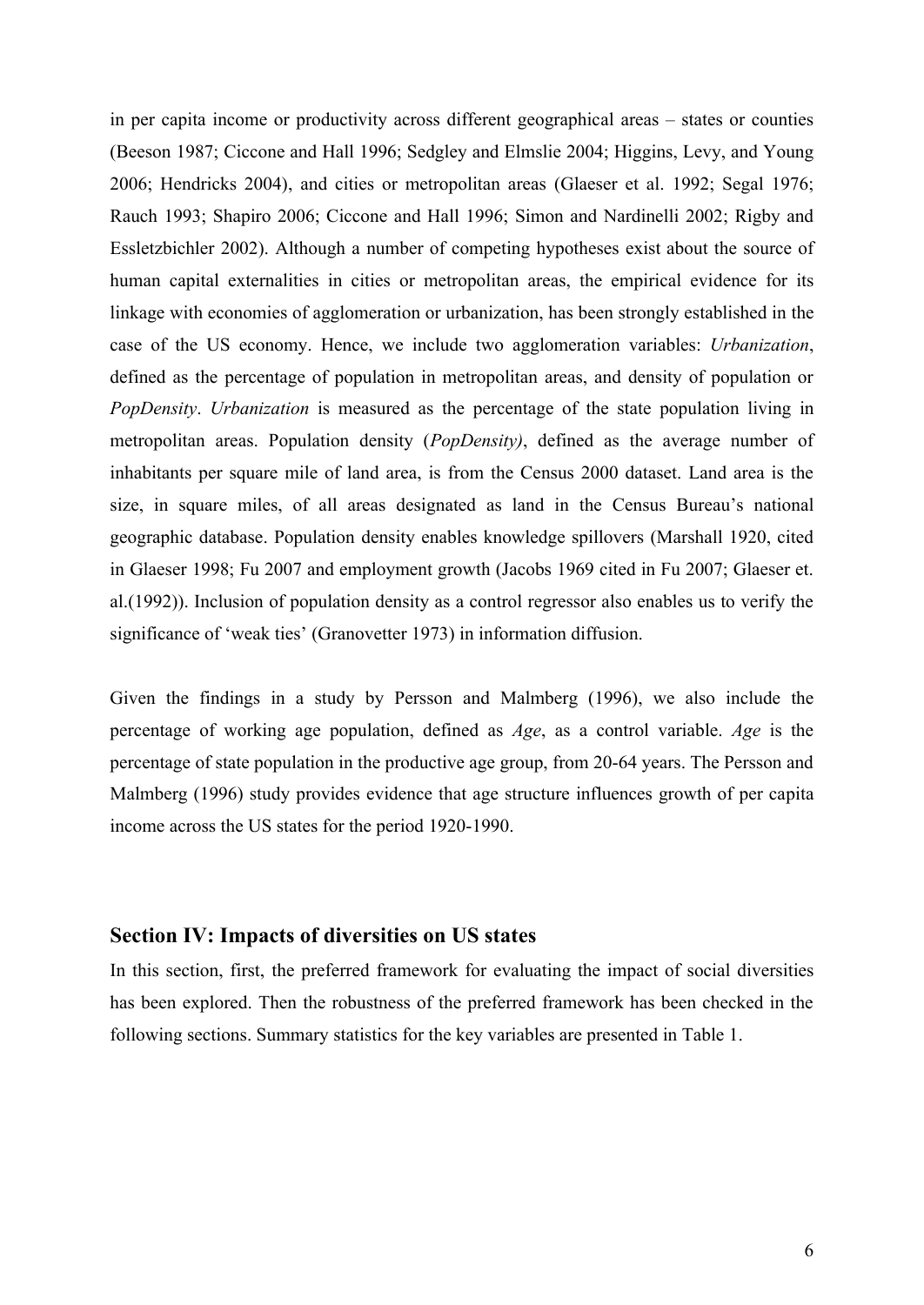#### **4.1 Estimation method: Level vs. growth**

To identify social diversity as a causal factor for economic performance, in this paper a range of variants of equation (4.1) has been estimated, where the dependent variable is the natural logarithm of GSP per capita for the *i-*th state for a particular year *T*:

$$
\ln GSP_{iT} = p + a \, \text{Racial + b} \, \text{Language + d} \, \text{Re} \, \text{ligious + g} \, \text{Control}_i + e_i \tag{4.1}
$$

The explanatory variables in equation (4.1) consist of three measures of diversity - *Racial*, *Language* and *Religion*. Based on the existing literature on economic growth, C*ontrol,* is included as a vector of other explanatory variables such as education, urbanization, and population density.

In equation (4.2)  $GSP_{it}$  is the natural logarithm of real GSP per capita of the *i*-th state in some initial year *t*. The regressand in equation (4.2) thus represents growth in GSP per capita. The right hand side variables, however, are the same as the level framework in equation (4.1).

$$
\frac{1}{T} \ln(\frac{GSP_{iT}}{GSP_{i}}) = p + 1 \ln GSP_{i} + a \text{ Racial + b Language + d Religious + g Control_{i} + e_{i} (4.2)
$$

Equation (4.2) is a framework has been widely applied in empirical growth economics. Surrounding the issues of conditional convergence, the principal argument for this framework is that the initial GSP captures the transitional dynamics when the economies under the study are not in their steady states (Mankiw, Romer, and Weil 1992).

To test for the validity of the Mankiw et al. (1992) approach and arrive at the growth specification we perform an omitted variable test as to whether initial GSP per capita has added explanatory power, or is statistically significant by estimating equation (4.3). Equation (4.3) is derived from rewriting equation (4.2) and the null hypothesis,  $H_0$ :  $(1+1) = 0$ , reduces (3) to the level equation (4.1). The rejection of the null hypothesis i.e.  $H_0$ :  $(1+1) = 0$ , provides evidence for the growth specification.

$$
\ln GSP_{iT} = p + (1+1)\ln GSP_{i} + a\,Racial + b\,Language + d\,Religious + g\,Control_{i} + e_{i}\, (4.3)
$$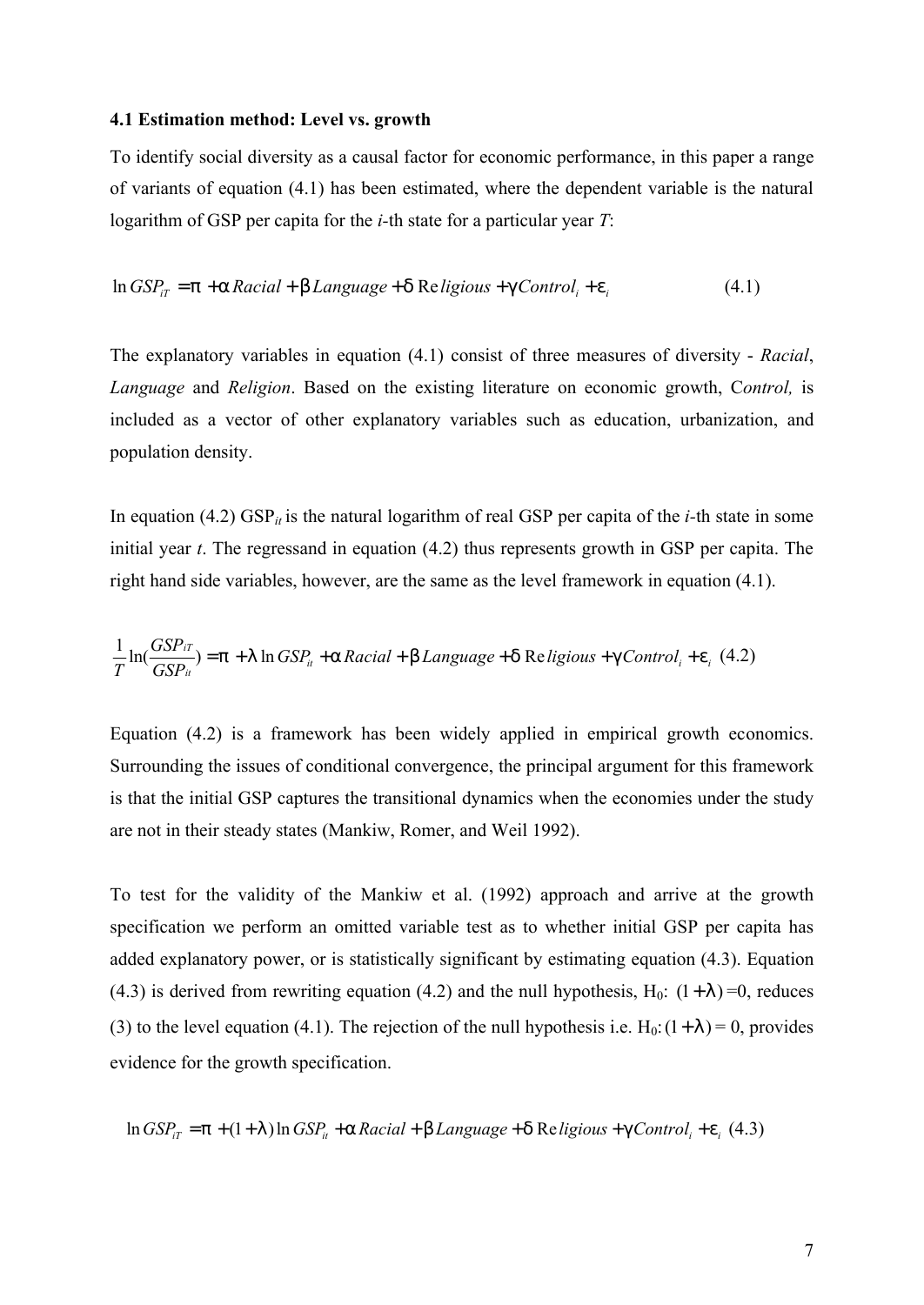The OLS estimates for equation 4.1 in column (1), Table 2 reveal that though linguistic and racial diversity indexes have the hypothesized sign, none of them is statistically significant. The coefficients for each of the control variables- *Education*, *Urbanization* and *Age*, however, have the hypothesized positive sign and are statistically significant at 5-percent and 1–percent level respectively. Given the correlation (0.533) between *Urbanization* and *PopDensity*, we re-estimate equation (4.1) with population density instead of urbanization. The results are presented in column (2). Although the coefficient for *PopDensity* is statistically significant at the 20-percent level (with a p-value of 0.116), the extent of influence is much smaller than that of urbanization. The statistical significance for *Education* increases, but the overall goodness of fitness reduces under this specification. *Urbanization*, therefore, has been used as the agglomeration variable for the rest of the regressions.

Column (3), Table 2 gives the result of equation (4.3), which includes initial GSP or *lnGSP99* as a regressor in growth specification. The null hypothesis i.e.  $H_0$ : $(1+1) = 0$ , is strongly rejected (with a t statistic of 38.342) at the 1-percent level and thus proves to favour the growth framework, as specified in equation (4.2). The inclusion of a lagged dependent variable in equation (4.1) is helpful on two grounds: first, to help determine the preferred framework, and then, to account for factors like resources, infrastructure and other historical factors, inclusion of which is constrained given the small data set. Inclusion of initial GSP, therefore, also addresses the potential for omitted variable bias (Woodridge 2003).

Column (3), Table 2 also provides an interesting result regarding the coefficient of racial diversity. It has the hypothesized negative sign, and is statistically significant at 5-percent level. This result supports our hypothesis that the racial division within a particular state creates barriers to communication and, hence, has a negative impact on economic growth due to restricted flow of knowledge or information. Linguistic diversity, however, has a positive sign and is statistically significant at the 5-percent level. Although not expected according to our hypothesis, the positive sign of linguistic diversity supports the findings of Ottaviano and Peri (2005). In a country like the US, this result does not seem to be surprising, as only 17.9% of the population (5 years and over) spoke a non-English language at home in 2000 (Shin and Bruno 2003). We elaborate issues concerning linguistic diversity in the later part of this section.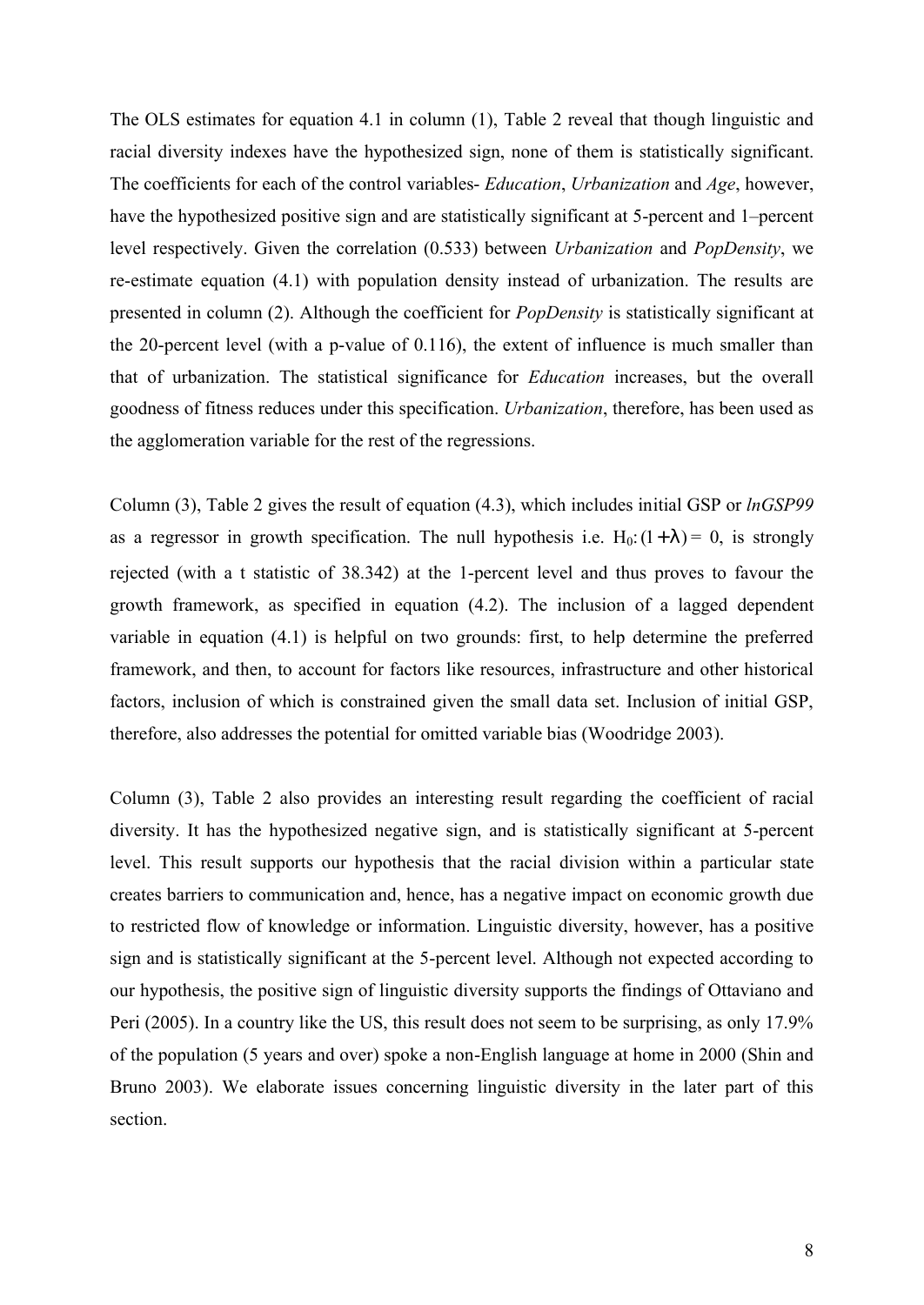Our estimates confirm the expected positive sign of the coefficient for *education*, which is statistically significant at the 1-percent level. The reported diagnostics are *Normality*, i.e., *l* 2 test for normality of errors and *Hetero*, i.e., an F-statistic to test for heteroskedasticity. In column 1, Table 2 the heteroskedasticity test statistic is not statistically significant. The *Normality* test statistic is, however, significant at 1-percent level and thus provides strong evidence for non-normality of errors. With the inclusion of initial GSP per capita, the null hypothesis cannot be rejected for both test statistics (column 3, Table 2) and overall goodness of fit also improves.

Column (4), Table 2 reports the OLS estimates of the growth framework specified in equation (4.2). Three more variables are added under this framework: *Poverty* and interaction terms for linguistic and racial diversity with net migration rate. *Poverty*, is defined as the percentage of families below the poverty line in the immediate past (last 12 months) in 2000, and is obtained from 'State and Metropolitan Area Data Book' (U.S. Department of Commerce 2006). *Poverty* in this study serves as a proxy for inequality. The principal argument of possible impact of poverty on GSP growth originates from the central concept of social divergence (Grafton et al. 2004). As higher level of poverty implies higher level of social segregation, the barriers to communication across the groups based on income, are most likely to have a negative impact on economic outcomes<sup> $x$ </sup>.

We include two interaction terms in our OLS estimation, generated with net migration rate and statistically significant diversity measures — *Language* and *Race*. The interaction terms are based on the data on net migration rate of foreign- born population for 1995-2000 or *Migration*, and is collected from the Bureau of Census (Perry and Schachter 2003). The recent studies on diversity and macroeconomic indicators, by Ottaviano and Peri (2005) and (Sparber 2006) treat the issues related to migration differently. Based on the rationale that the newly arriving immigrants have a tendency to move to places dominated by people with similar background, the authors construct new diversity measures based on 'shift-share' methodology (Card 2001). The constructed diversity measure is then used as an instrumental variable for respective diversity measures for each year. The use of this methodology is restricted for this analysis, as this investigation deals with cross-sectional data. For the interaction term, the net migration of the foreign-born population is considered more mobile than the native-born population. On a national level, 57.4 percent of foreign-born population<sup>xi</sup> reported living in a different residence in 2000 than in 1995, compared with 44.3 percent of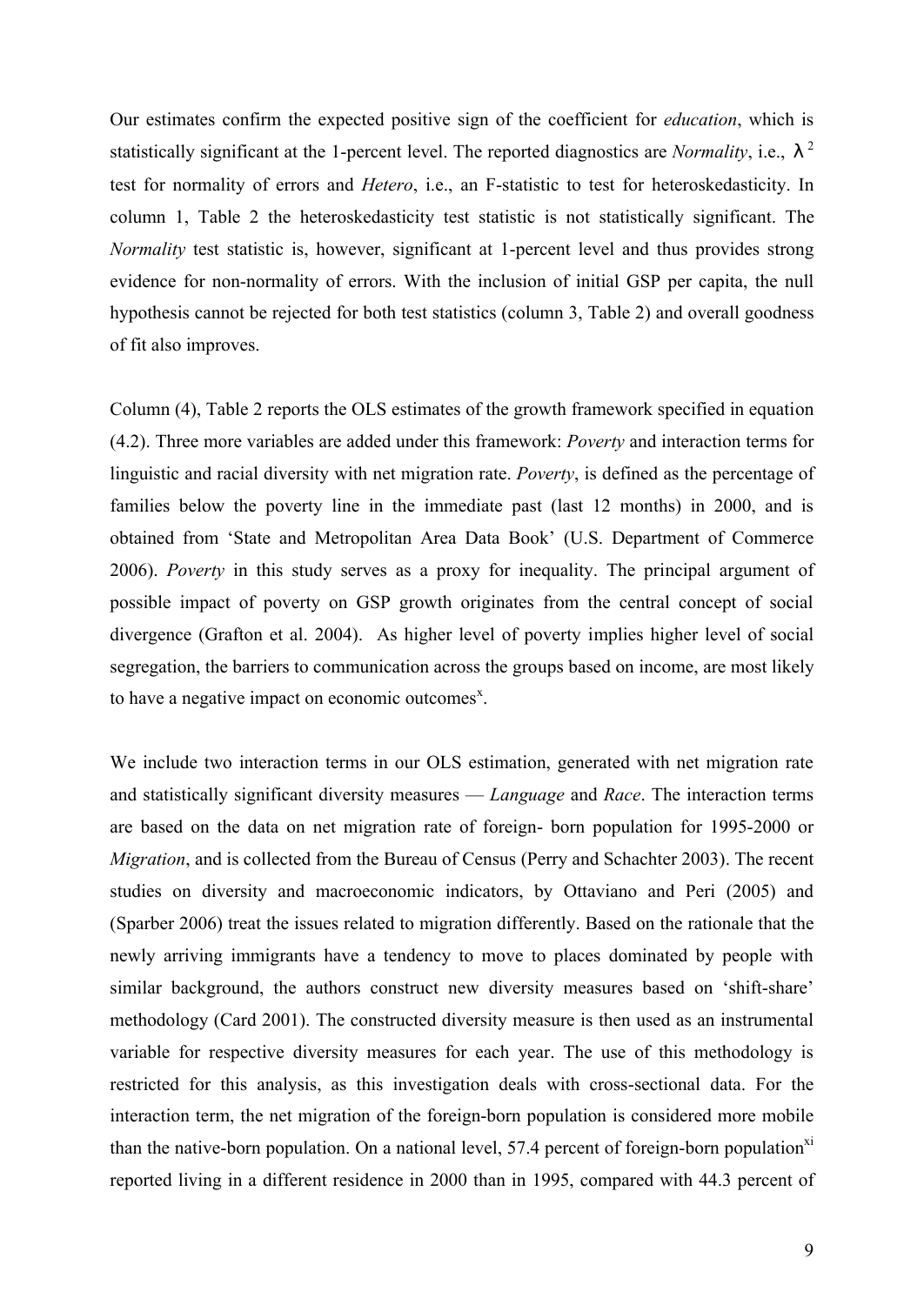the native-born population (Perry and Schachter 2003). Given the evidence that net migration rate is higher for the diverse populations, both linguistically and racially, the hypothesis is that the different rates of net migration of foreign-born populations are more likely to have differential impacts on GSP growth.

As the logarithm of initial income per capita is considered as a measure of distance from steady state, the hypothesized sign for the coefficient of initial income per capita is negative (Dowrik and Rogers 2002; Mankiw, Romer, and Weil 1992). In column (4), Table 2, the coefficient for initial GSP per capita provides strong support for growth specification with an expected negative sign and is significant at 10-percent level on the basis of a one-tail test. The coefficients for diversity measures in column (4) reveal similar results in comparison to estimates from the level framework in column 3. *Race* is not statistically significant at the usual significance level (*p*-value is 0.205), though the coefficient has the hypothesized negative sign. Both the interaction terms, although very small in value, are statistically significant at the 10-percent level. *Education* and *Poverty* are statistically significant at the 20-percent (with a *p*-value of 0.118) and 1-percent level respectively.

To check the robustness of our results with OLS, we use the general-to-specific modelling implemented in *PcGets* (Hendry 1995). In *PcGets* the estimation starts with a general unrestricted model and follows a multi-step procedure to select a preferred model where at each step there is an extensive set of diagnostic checks for consistency and statistical significance. Two principal requirements for *PcGets* modeling are 'congruency' and 'encompassing criterion'. Congruency relates to the matching of the model with the evidence in the data with respect to six main criteria (Hendry 1995:365): 'homoskedastic, and innovation errors; weakly exogenous conditioning variables for the parameters of interest; constant, invariant parameters of interest; theory-consistent, identifiable structures; dataadmissible formulations on accurate observations, and encompassing of rival models'. The encompassing criterion ensures that no information is lost when the statistically insignificant variables are deleted when arriving at the specific model (Hendry 1995; Owen 2003).

We know that factors other than education, urbanization and poverty, are likely to influence the rate of GSP growth. Hence, the potential for omitted variables still exists with our model specification for OLS estimation. As inclusion of more regressors will lead to a loss of degrees of freedom, *PcGets* algorithm is specifically helpful for our estimation with only 48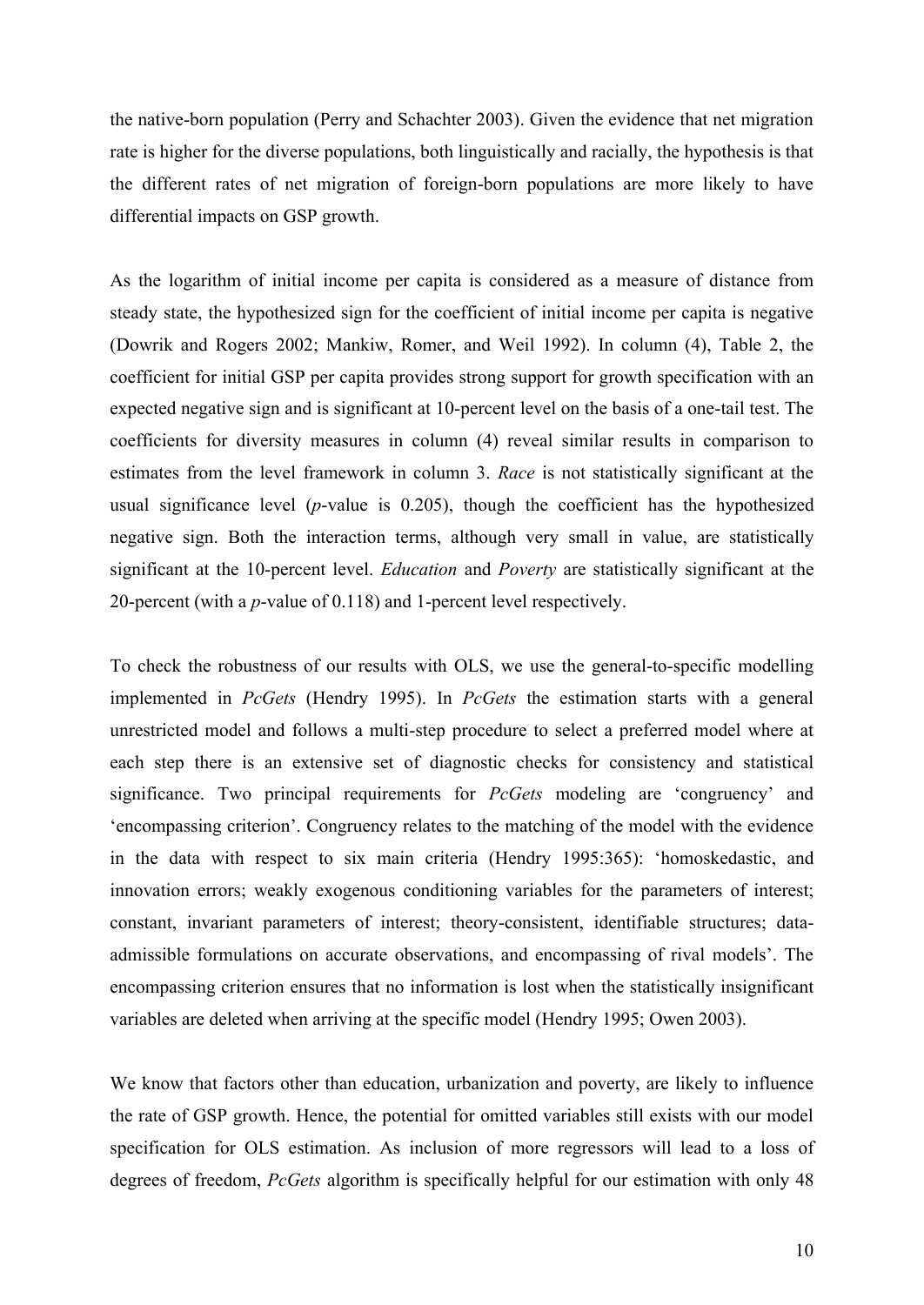data points. In comparison to the initial model, as all three additional regressors: poverty, and interaction terms for linguistic and racial diversity with net migration rate, are statistically significant, we choose the model represented in column 4, Table 2 as the *general* unrestricted model. The results in column (5) are the estimate of the *specific* model selected with application of the *PcGets* algorithm. At this stage, we verify the misspecification of functional form for *specific* model. We derive RESET test-statistics in two methods-with the fitted values, and with the square of endogenous variables. F-statistics are: 0.07 with a *p*-value of 0.9731 and 0.12, with a *p*-value of 0.9471 respectively. As the null hypothesis cannot be rejected with either of them, we conclude that there is no evidence of general functional form misspecification.

More significantly, column 5 in Table 2 indicates that the coefficients for both diversity measures — *Race*, and *Language* — and also the interaction terms with the net migration rate are statistically significant in the *specific* model. We test for statistical significance for interaction terms<sup>xii</sup>, and conclude that at the average net migration rate of foreign population, racial diversity has a statistically significant negative effect on growth rate of GSP per capita; and linguistic diversity has a statistically significant positive effect on growth rate of GSP per capita.

The negative sign for *Race* supports our principal hypothesis and initial OLS estimates, i.e., racial barriers reduce GSP per capita growth. The positive sign for *Language*, however, needs clarification. This result implies that higher linguistic diversity increases GSP per capita growth, similar to the findings in Ottaviano and Peri (2005). The authors consider linguistic diversity as the most appropriate measure to capture the cultural divide in the US. We argue that differences in cultural or ethnic identity in a country like the US, after decades of intermarriage and the consequent multiethnic ancestry, may not necessarily be captured solely by the differences in mother tongue. Moreover, the census questionnaire for language data does not permit the determination of the primary or dominant language of the people who speak both English and another language<sup>xiii</sup>. Without assessing the information on the dominant language, the impact of linguistic diversity in knowledge spillovers will probably not be captured well with this dataset.

Assessing racial diversity, on the other hand, is less complicated as race is more easily identifiable. One of the criticisms against racial diversity as a proxy for cultural diversity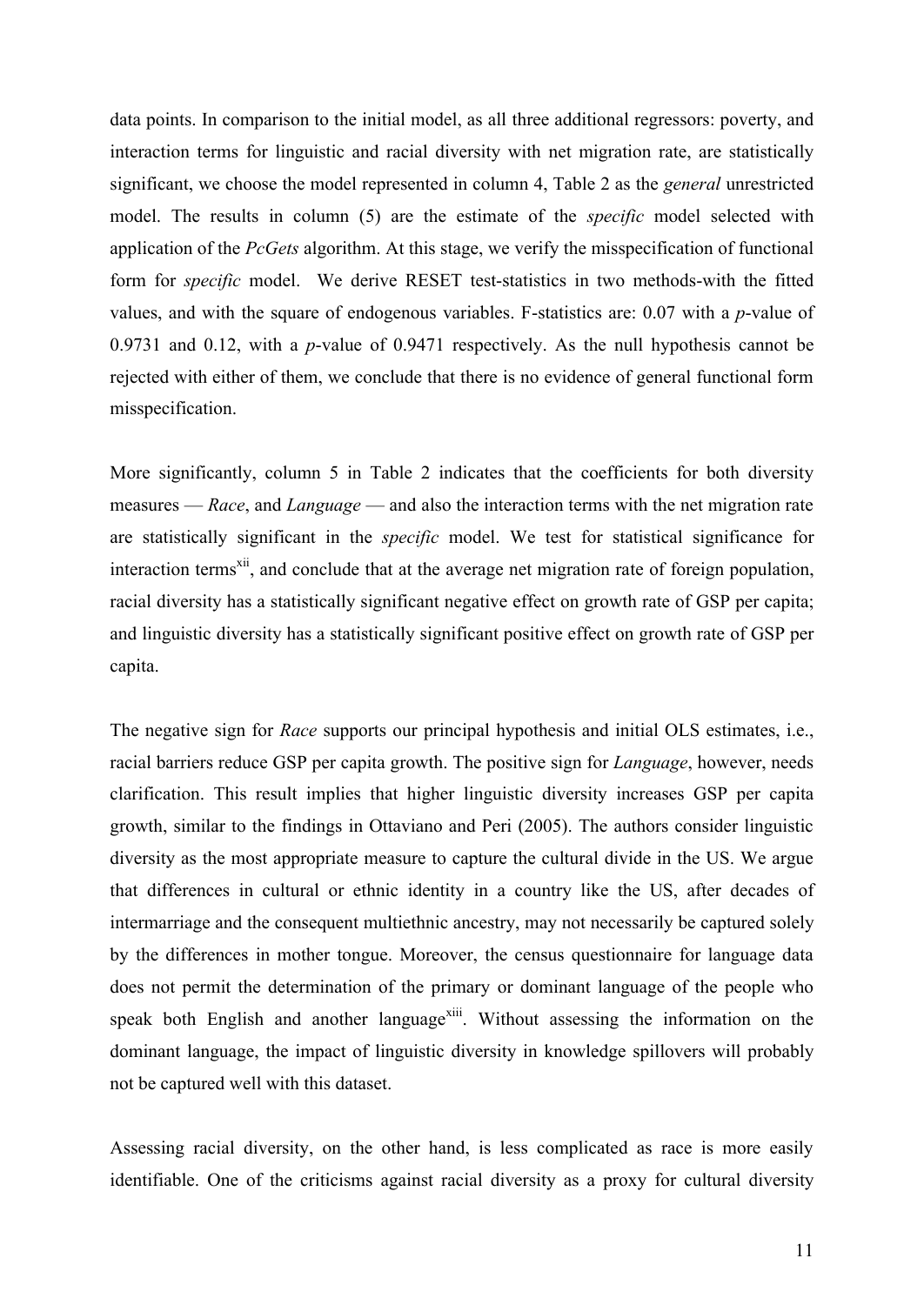argued by Ottaviano and Peri (2005) is the process of self-identification, i.e., people choose race(s) they most closely identify with. However, identification of ethnicity<sup>xiv</sup> and language ability is also self-assessed and can arguably be more subjective in nature for a resident in the US by comparison to race.

## **Section V: Robustness Checks**

In this section, we present the regression results to check the robustness of our *specific* model derived in the previous section, and especially the effects of racial diversity with respect to: one, inclusion of other control regressors or the potential for omitted variables (Section 5.1); and two, other measures of diversity and different definition of English fluency (Section 5.2). We also check the robustness of the estimates to potential outliers in Section 5.3. To avoid biased estimation, instead of adding the additional control variable(s) to the specific model derived in the previous section, we add the additional variables to the unrestricted *general*  model (column 4, Table 2). If the additional control variable is not included in the *specific*  model, it is skipped for the next estimation, otherwise maintained in the subsequent estimations.

#### **5.1 Robustness check with potential omitted variables**

To test the robustness of the specific model derived in the previous section, first, we add two controls found to contribute to different economic variables across the US states: Manufacturing Employment and Research and Development (R&D) expenditure per capita. Manufacturing employment is included to account for the positive impact of agglomeration economies generated through industrialization $x<sup>v</sup>$ , as neither population density nor urbanization is significant in the previous estimations. It is measured as the percentage of population in non-farm employment in 2000, obtained from the State and Metropolitan Area Data Book (U.S. Department of Commerce 2006). Sedgley and Elmslie (2004) provide evidence that Research and Development (R&D) expenditure across the states in the US enhances the rate of innovative activity and, thereby, contributes to economic growth. Rauch (1993) also argues that it is likely to contribute through accumulation of human capital with the possibility of quicker knowledge diffusion. We, therefore, control for state R&D infrastructure by incorporating data on research and development expenditure per capita. Data on total expenditure on R&D (in million dollars) was obtained from collected from Science and Engineering Indicators (National Science Foundation 2003). Given the wide disparity across the states, we include natural logarithm of R&D per capita in the estimation.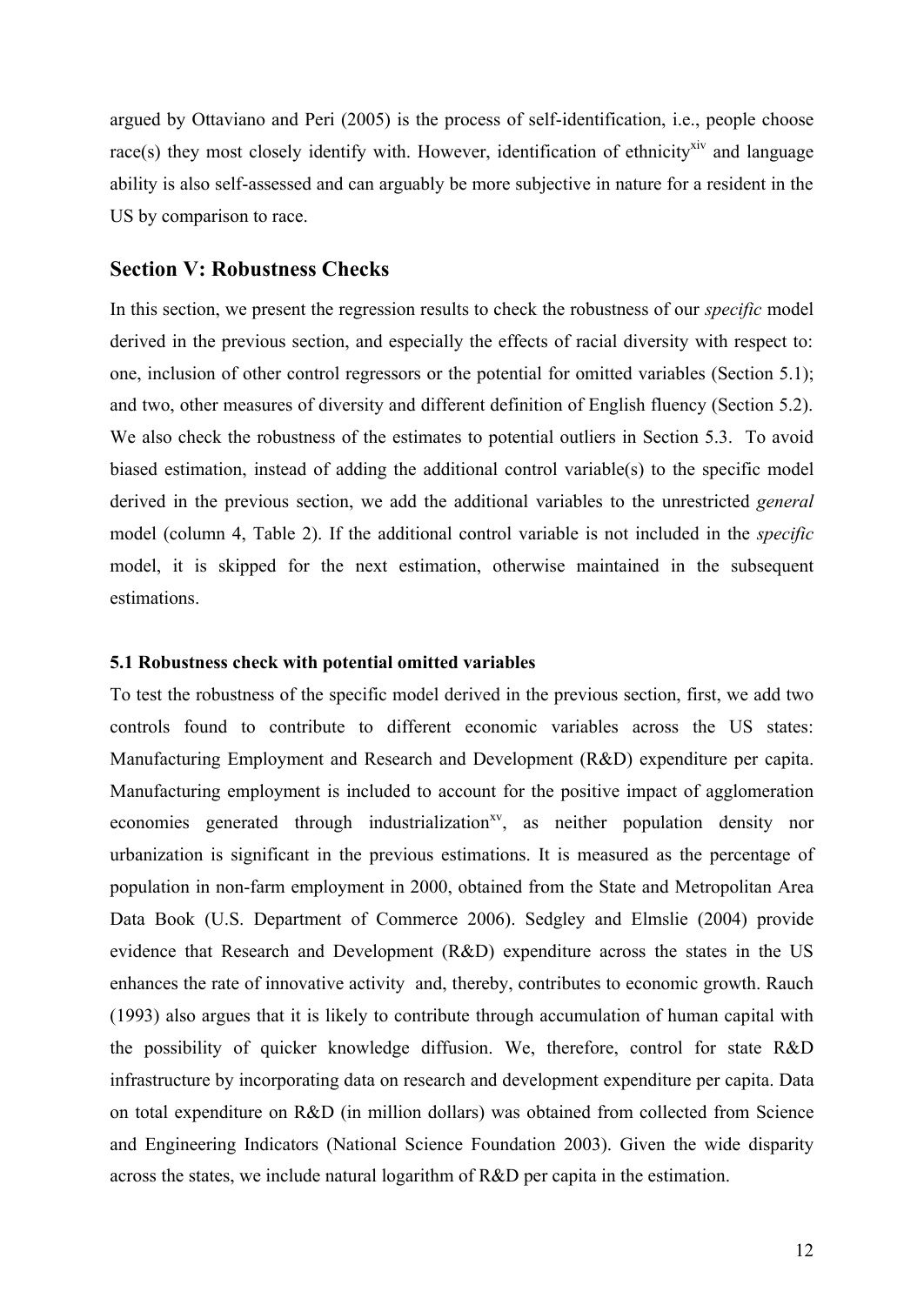We also examine another set of control variables that may contribute positively towards knowledge or information exchange by increasing the possibility of easier knowledge interactions. This set includes two mass communication variables that represent the percentage of households with telephone and percentage with access to internet services in 2000, and also a network variable — *Integration —* that represents the mean number of 'civic and social associations' per 1000 population, for the period 1977 to 1992. The data on mass communication variables are obtained from Statistical Abstracts of the United States: 2000, Bureau of Census*.* The data on integration is derived from Putnam's (2000) *Bowling Alone* dataset, compiled from *County Business Patterns, US Department of Commerce.* Mean number of civic and social organizations is considered as one of the measures of community organisational life and also used in the construction of comprehensive social capital index. Elaborating on the role of social capital, Putnam (2000:289) argues that 'communities that lack civic interconnections find it harder to share information'. *Integration* therefore, has been included as a control for social infrastructure facilitating exchange of information.

None of the potential omitted variables, manufacturing employment, R&D per capita, mass communication, and integration, is statistically significant. The *specific* model comprises the same regressors presented in column (5), Table 2, after the inclusion of all of the potential omitted variables in the general unrestricted model. The results of the estimations, therefore, are not reported separately to avoid repetition.

#### **5.2 Robustness check: capturing diversity**

In this section, the robustness check includes a set of additional controls with an attempt to capture different dimensions of social diversity in the US. First, the robustness of the statistically significant diversity measures (column 5, Table 2) is checked with an alternative measure of diversity; i.e. region-of-birth fractionalisation index. This index is measured from the groupings based on region of birth of foreign-born population. This diversity measure is likely to capture another dimension of social diversity or *cultural diversity* shaped by region of birth, and helps to verify the robustness of the estimates for the other two diversity measures. Based on census dataset, this diversity index has been constructed for six regions of birth for the foreign-born population: Europe, Asia, Africa, Oceania, Latin America and Northern America(Malone et al. 2003). The estimated coefficients confirm the prior result in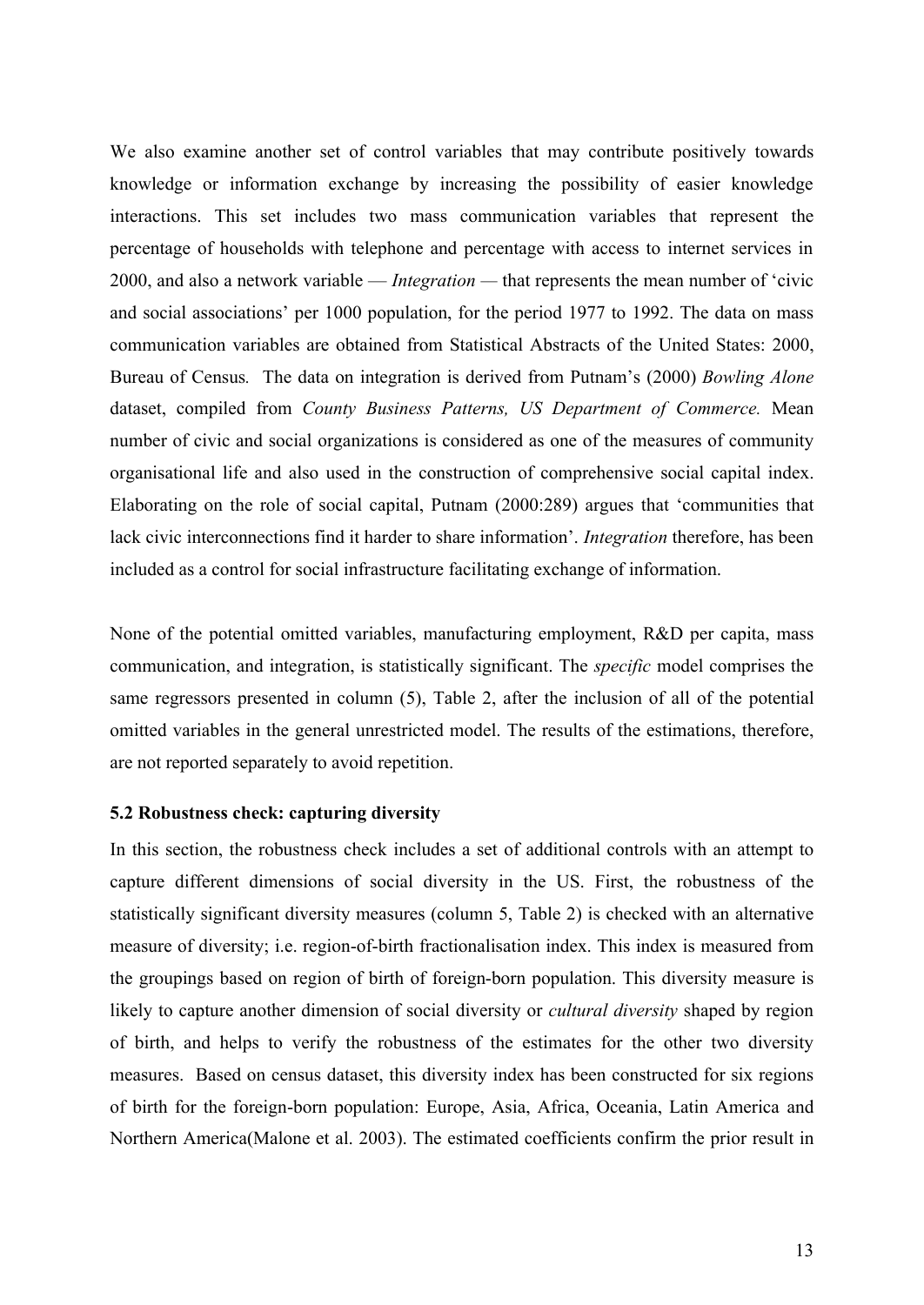column (5), Table 2, as the specific model retains the same set of variables after inclusion of cultural diversity index in the unrestricted general model.

To verify the impact of English fluency across the state population, we include *PIEF*, or percentage of the population with insufficient English fluency as a control regressor. This percentage provides information as to whether the communication barriers or transaction costs are relevant for GSP per capita growth. Using the Census dataset, we include percentage of population (5 years and above) who speak less than '*Very well'* that is a self-evaluation of English Fluency by non-native speakers. The non-native speakers can select in one of the following categories: *Very well, Well, Not well*, *or Not at all.* The choice of *PIEF*, however, is based on a English Language Proficiency Study by the Bureau of Census in 1982 (Kominski 1989). Proficiency tests were conducted on primarily non-native speakers along with a control group of native speakers. The test results showed that persons responding to the *Very well*  criterion achieved the same level of passing as the control group and the persons responding to *Well* or worse had significantly higher level of failure. Percentage of state population who speak English less than *Very well*, therefore, has been included as a control to signify the cost of communication due the inability to interact in English.

Table 3 reports the regression results - column (1) for the general model and column (2) for the specific model, after inclusion of *PIEF* in the general model. *PIEF* is not only statistically significant at the 1-percent level of significance in the specific model, but with the inclusion of *PIEF Language* is no longer statistically significant in the specific model in column (2), Table 3. *Race*, on the other hand, is negative in both models, the general model with a *p*-value of 0.163 and with statistical significance at the 5-percent level in the specific model. The estimated impact of racial diversity on GSP per capita growth is slightly stronger as well compared with estimates in column (5), Table 2. In other words, when we control for low level of English fluency, or the inability to communicate effectively, the effect of racial diversity is stronger. If low level of English Fluency is positively correlated with the cost of communication across the population, the results support the view that the impact of racial diversity is negative when barriers of communication are higher due to low level of English fluency. The positive sign for *PIEF* is most likely to do with the more productive states like California and Florida, having the larger population of Spanish speakers or non-native workers. This matter is further investigated in the following sections.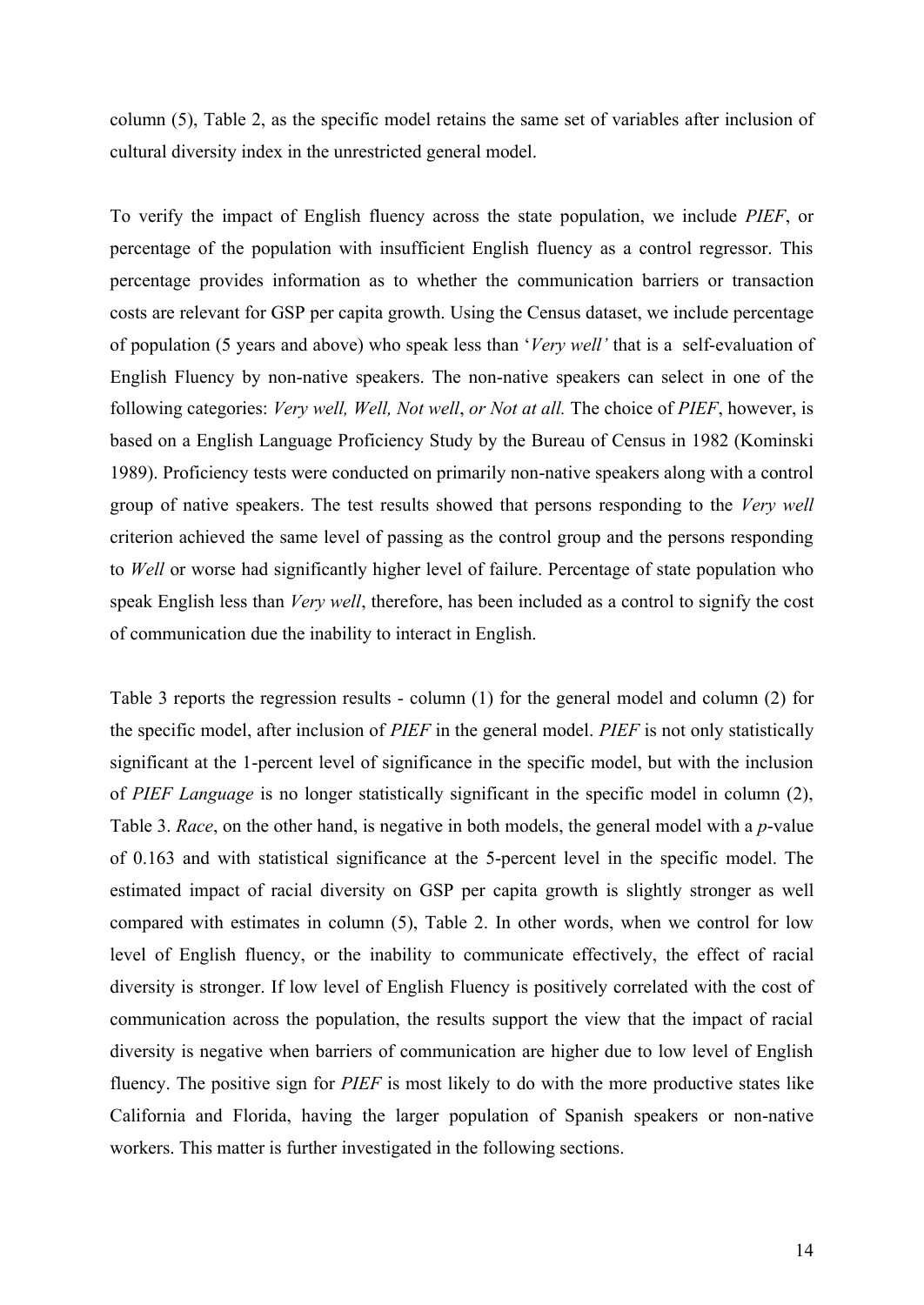To check on the robustness of *PIEF*, we construct another diversity index based on large linguistic groups. Based on the detailed list of language spoken at home for the state population 5 years and over (U.S. Department of Commerce 2000), linguistic groupings comprise languages with common roots:

- i. Anglo-Saxon or Germanic (English, German, Yiddish, Scandinavian, Other west-Germanic languages);
- ii. Neo-Latin (Italian, Portuguese or Portuguese Creole, French or French Creole, Spanish or Spanish Creole);
- iii. Slavic (Russian, Polish, Serbo-Croatian, Other Slavic languages);
- iv. Indo-Iranian (Persian, Gujarathi, Hindi, Urdu, other Indic languages);
- v. Greek (Greek, Armenian);
- vi. Asian (Chinese, Japanese, Korean, Mon-Khmer, Cambodian, Miao, Thai, Laotian, Tagalog, Vietnamese and other Asian languages);
- vii. Native American (Navajo, other Native American languages);
- viii. Other languages (Arabic, Hebrew, African languages and others)

Identification of groups based on common language roots, to some extent, captures the origin of cultural similarities<sup>xvi</sup>; and helps us to verify the impact of *cultural diversity* from a different perspective by comparison with the birth diversity index of the foreign-born population. This measure of linguistic diversity, however, proves to be statistically insignificant at the 10 per cent level of significance because the specific model reported in column 2, Table 3, remains unchanged after inclusion in the general model. Consequently, we explore the influence of *PIEF* with another alternative indicator for low level of English fluency, namely *PLIP* or percentage of linguistically isolated population. Based on the data provided on *linguistic isolationxvii*, we measure the percentage of linguistically isolated population. Column (3), Table 3 provides the estimates for the general model. The coefficient for *PLIP* is significant at the 5-percent level. For diversity measures, the results are qualitatively the same as Column (1), Table 3 with the hypothesized negative sign for *Language* and *Race*. None of them, however, appears to be statistically significant at the conventional level of significance. The estimates for the specific model are reported in Column (4), Table 3. The coefficient for racial diversity is statistically significant at the 5 percent level under the specific model, and the estimates are very similar to the specific model reported in column (2), Table 3.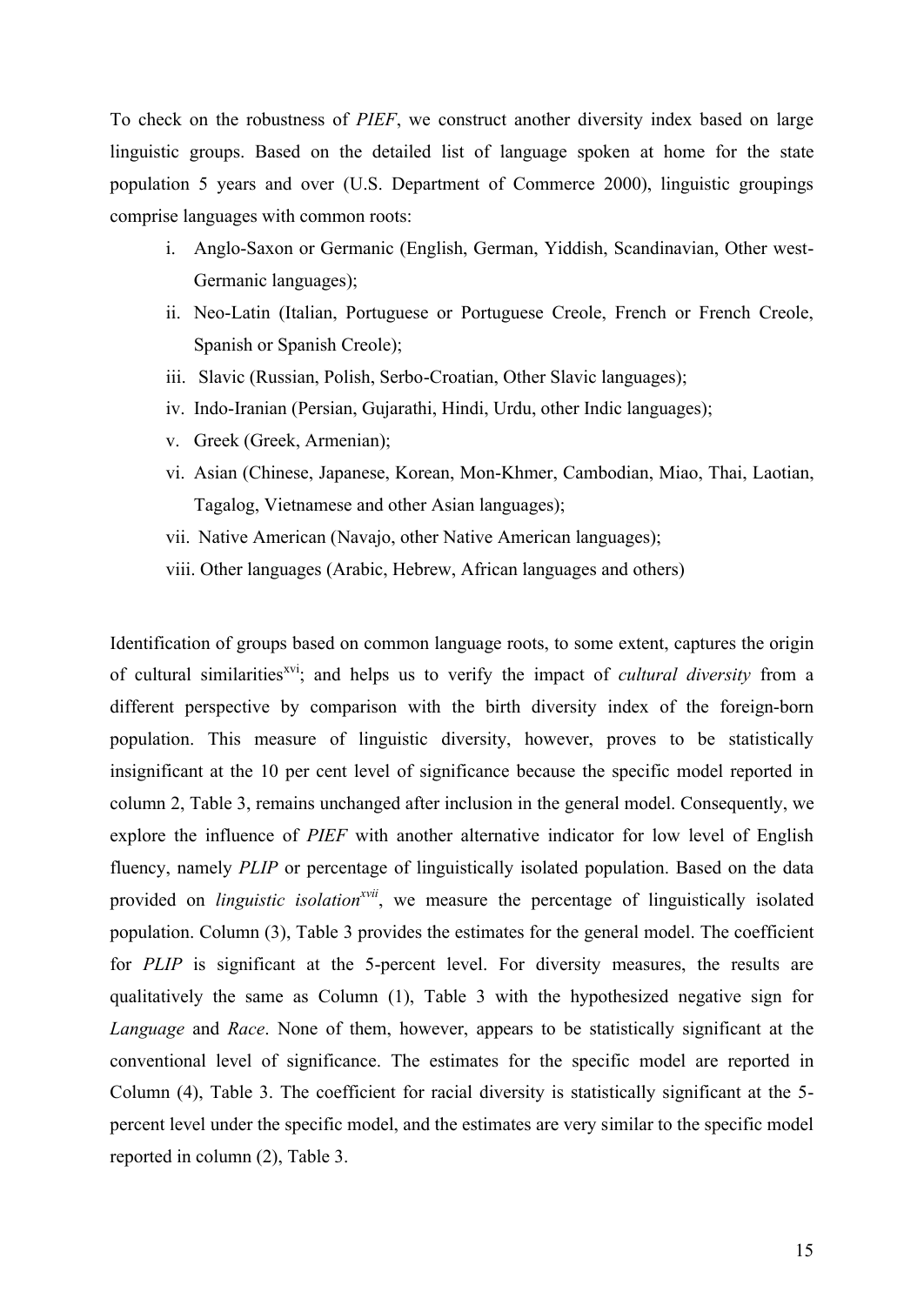Although we do not have the data at the state level on percentage of linguistically isolated population who speak Spanish at home, a linguistically isolated population is more likely to be dominated by the Spanish speaking population. In 1990, 54.44 percent of the population who does not speak English at home are Spanish speakers. Spanish continued to be the most widely spoken non-English language in 2000, as 59.85 percent of non-English speakers were Spanish. In relation to the linguistically isolated population, also notable is the increase in the number of Chinese speaker in recent years. In the 1990 census Chinese was ranked fifth among the most frequently spoken non-English language. Although Chinese has been ranked as the second most widely spoken non-English language, only 4.31 percent of non-English speakers are reported to speak Chinese at home in 2000. To check the robustness of linguistic isolation, we therefore, include a dummy variable, *Latin Dummy* in the general model. *Latin Dummy* accounts for the effects of proximity to Mexico and other Spanish-speaking countries of Latin America. *Latin Dummy* is not statistically significant in the general model and the estimates for the specific model remain the same as in column (4), Table 3.

In summary, we conclude that the estimated impact of linguistic diversity is sensitive to the inclusion to variables representing ability to interact, i.e., *PIEF* or *PLIP* or cost of communication. The estimated impact of racial diversity is, however, robust as both the specific models in column (2) and (4) in Table 3 retain the hypothesized negative value for *Race*, which in both cases is statistically significant at the 5-percent level.

#### **5.3 Robustness check: biased estimation**

In this section, we address two issues: detection of influential observations or outliers and heteroskedasticity. First, we rerun the final specific model in column (4), Table 3 to identify potential outliers or influential observation. The estimation with Robust Regression Analysis is presented in Column (1), Table 4. Although there is a very small reduction in value in all of the coefficients and a decrease in overall goodness of fit, the results are qualitatively unchanged. The main variable of interest, racial diversity, has the hypothesized negative sign and is statistically significant at the 10-percent level under robust regression estimation.

To address the potential outlier influence, we re-run the regression of the final specific model, adopting median regression or Least Absolute Deviation (LAD) estimation method. The results are reported in column (2), Table 4. In comparison with the OLS estimates and robust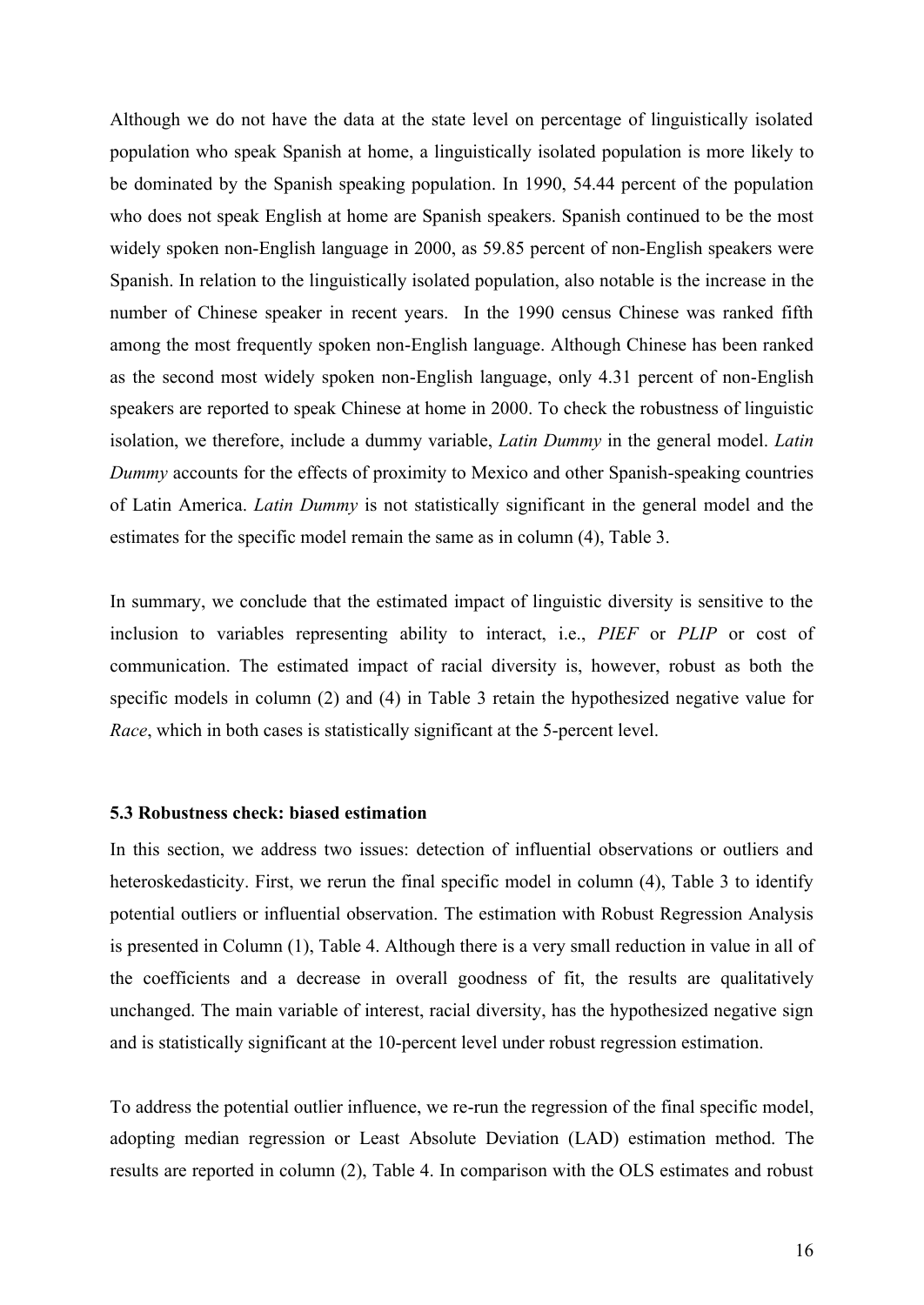regression estimation, the results under LAD are qualitatively same. The value of the coefficients are slightly increased for *Education, Race and Poverty* while the t-ratio is increased for all the regressors except the constant and *lnGSP99* compared to the estimates in column (4), Table 3. Despite the significant level of subjectivity attached to the concept of deleting outliers, especially in the case of a small sample size (Gomanee, Girma, and Morrissey 2002), we re-run the final specific model without two potential outliers, i.e., Oregon and Kentucky. The absolute values of the standardized residuals for Oregon and Kentucky are 2.4979 and 2.3302 respectively. We stress that none of the observations has been identified as a gross outlier by Cook's Distance measure and hence are not excluded under robust regression $x^{viii}$ . We present the regression results in column (3), Table 4. The estimates are qualitatively similar for all regressors. The main variable of interest, racial diversity, has retained the hypothesized negative sign with an increase in the level of significance in comparison with the robust regression estimate in column (1), Table 4.

Lastly, column (4), Table 4 provides the results of the final specific model with robust standard errors. No major differences emerge with the estimation of robust standard error, as all coefficients are statistically significant using the heteroskedasticity-robust t-statistics. We then derive the Breusch-Pagan (BP) Test Statistic for detecting heteroskedasticity. For the final specific model,  $BP=6.13$  ( $p$ -value=0.5248) and the null hypothesis of homoskedasticity cannot be rejected as  $c^2(7) = 12.02$  at the 10-percent significance level. The reported White-Hetero Test Statistic for the specific model in column (4), Table 3 is 0.6829 (*p*-value=0.7693), which also provides support for homoskedasticity in our earlier estimation.

## **Section VI: Evaluating impact of endogeniety**

In this section we verify potential endogeniety of three variables with: *Race*, *Education* and *Poverty.* Two methods are employed for checking endogeniety: deriving the *Hausman* test to check for consistency of OLS estimate of the specific model in column (4), Table 3; and testing the significance of predicted error in the reduced-form equation.

#### **6.1 Instrument for** *Race*

Most of the cross-country studies treated fractionalization measures as. Given the arguments of reverse causation in more productive states like New York or California, and also because of the nature of domestic migration of the foreign-born population in the US, potential endogeniety for *Race* needs to be addressed.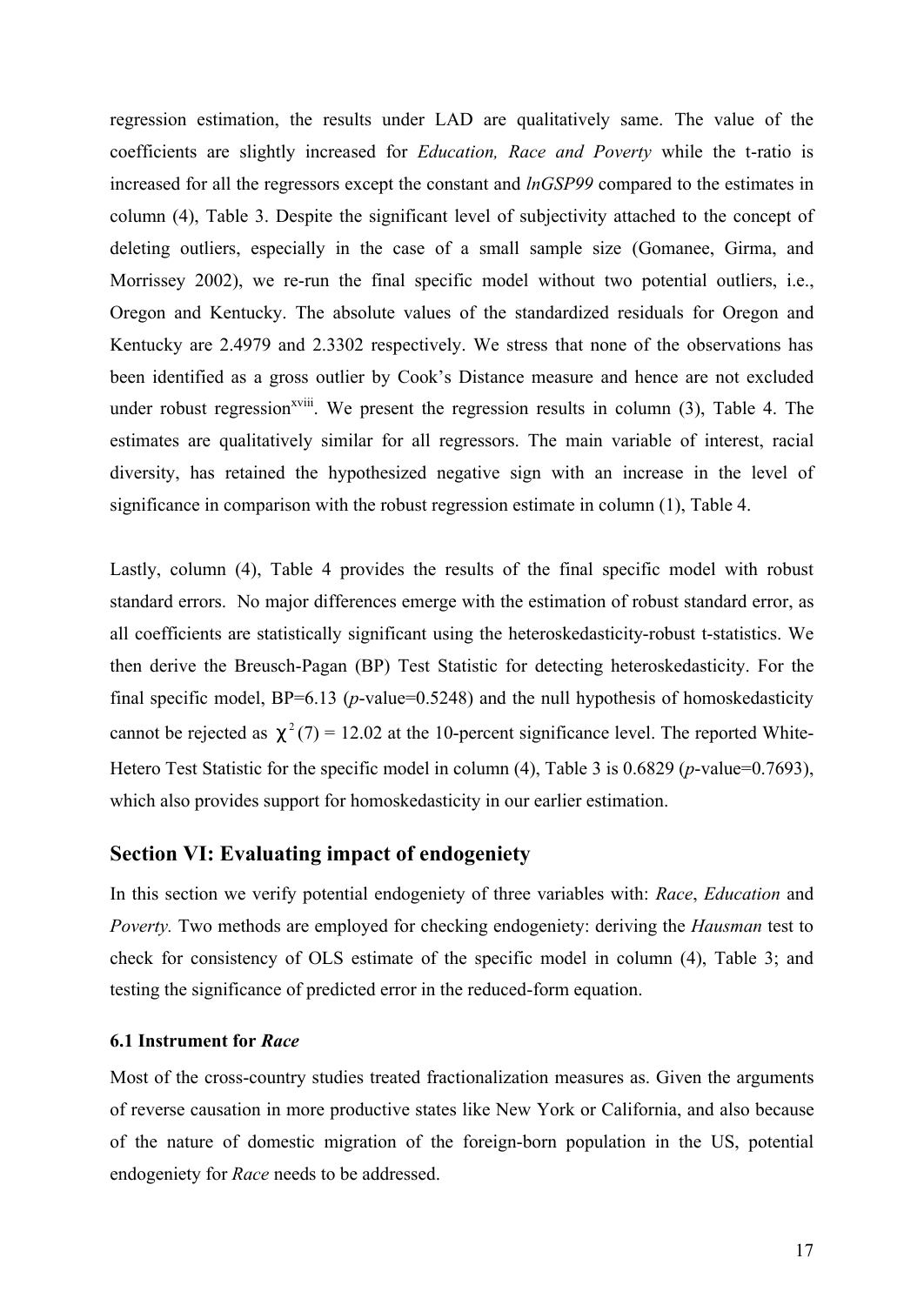The lagged value of *Race*, i.e., racial diversity in 1990 is used as an instrument, because using measures from 1990 can, to some extent, reduce reverse causality issues. High levels of GSP or income per capita in 2000 may have spurred migration to cities in 2000, but racial diversity a decade back is more likely to causally impact GSP per capita in 2000, rather than GSP per capita in 2000 impacting racial diversity in 1990. Racial categories, however, are defined differently in 1990, being revised by the Office of Management and Budget (OMB) in 1997 (Grieco and Cassidy 2001). The 1990 Census did not include Native Hawaiian and other Pacific Islanders as a separate category. This particular category is less likely to have an influence on the measurement of diversity because the population in this category constitutes only 0.1 percent of total population in 2000.

The second instrumental variable we consider is the Comprehensive Social Capital Index  $(SCI)^{xix}$  at the state level developed by Putnam (2000). This state-level measure for participation was compiled from a set of indicators representing different facets of social and community life, which contribute to building social trust and connectedness. The rationale for this instrument can be derived on the grounds that literature provides evidence that higher levels of racial or ethnic diversity influence the level of trust, and, thereby, influence the nature and frequency of participation in associational activities for collective problem solving. A more recent study by Rupasingha et al. (2006) measures social capital index at the county level in the US. The robustness of the negative fractionalization coefficient for the 1980-90 period is retained when the authors develop separate sets of social capital indexes based on associational density of two types of organizations $x<sup>x</sup>$ —'Olson-type', rent-seeking organizations and 'Putnam-type', organizations promoting trust and social cooperation.

Apart from evidence of correlation between different measures of social capital and racial fragmentation, a comprehensive social capital index also accounts for historical factors like slavery that are not considered as a separate instrument for *Race*, but are likely to influence racial diversity in the US (Sparber 2006a). Putnam (2000) argues that the lowest level of social capital index in the southern states of the US is strongly associated with the history of plantation slavery in that region.

To check the validity of our assumption of racial diversity being endogenous, first, we derive the *Hausman* test statistics reported in Table 5. For lagged diversity as an instrument for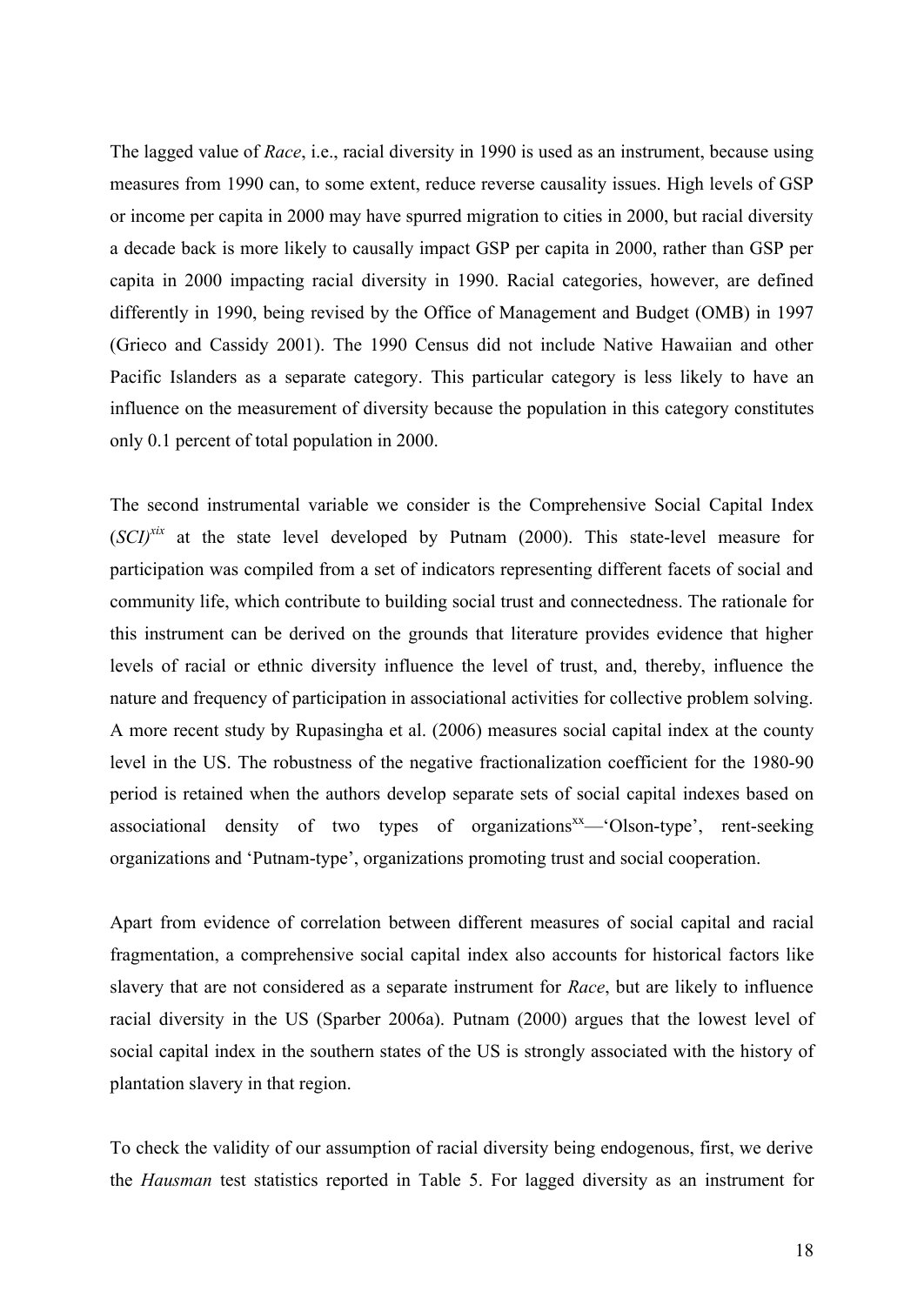*Race*, the *Hausman* test statistic is 0.13 with a *p*-value of 1.000. In column (2), Table 5, for the social capital index, the test statistic is 0.74 with a p-value of 0.9935. For both the instruments, the null hypothesis that the OLS estimate is consistent cannot be rejected. *Hausman* test statistics, in these cases, provide evidence of consistency of the OLS estimate and consider instrumental variable estimation (IVE) as less efficient.

Racial diversity proves to be potentially endogenous, when we test for statistical significance of predicted error of reduced form equation:

$$
Z_i = p_0 + p_1 X_i + p_2 IV_i + v_i
$$
 (6.1)

In equation (6.1),  $Z_i$  is the respective endogenous variable,  $X_i$  includes the exogenous variables in the specific model in column (4), Table 3, and *IV<sup>i</sup>* represents instrumental variable used. Table 5, columns (1)-(2), report the estimation of the reduced form equation for racial diversity with two instrumental variables. In both cases  $\hat{p}_2$  is statistically significant at the 1percent level with respective hypothesized signs. Thus both lagged diversity and the social capital index have a strong association with *Race*.

To assess whether instruments are uncorrelated with the error term in the structural equation, the predicted residual,  $\hat{v}_1$  from the reduced form equation was added to structural equation, i.e.,

$$
\frac{1}{T}\ln(\frac{GSP_{iT}}{GSP_{it}})=p+1 X_i+aZ_i+q\hat{v}_1+e_i \quad -(6.2)
$$

We then estimate equation (6.2) to test the null hypothesis,  $H_0$ : $q = 0$ . The estimated  $\hat{q} = 1.213$ with a t-statistics of 1.43. The null hypothesis can be rejected at the 20 percent significance level. This is moderate evidence of correlation of  $e$  and  $\hat{v}_1$ . The same steps are followed to test the statistical significance of the predicted error from the reduced form equation with *SCI.*  In this case  $\hat{q}$  = 0.246 with a t-statistic of 1.81. The null hypothesis is rejected at the 10 percent significance level.

The statistical significance of the predicted errors from the reduced form equation for both the instruments, thus, provides support of instrumental variable estimation to address the endogeniety of *Race*.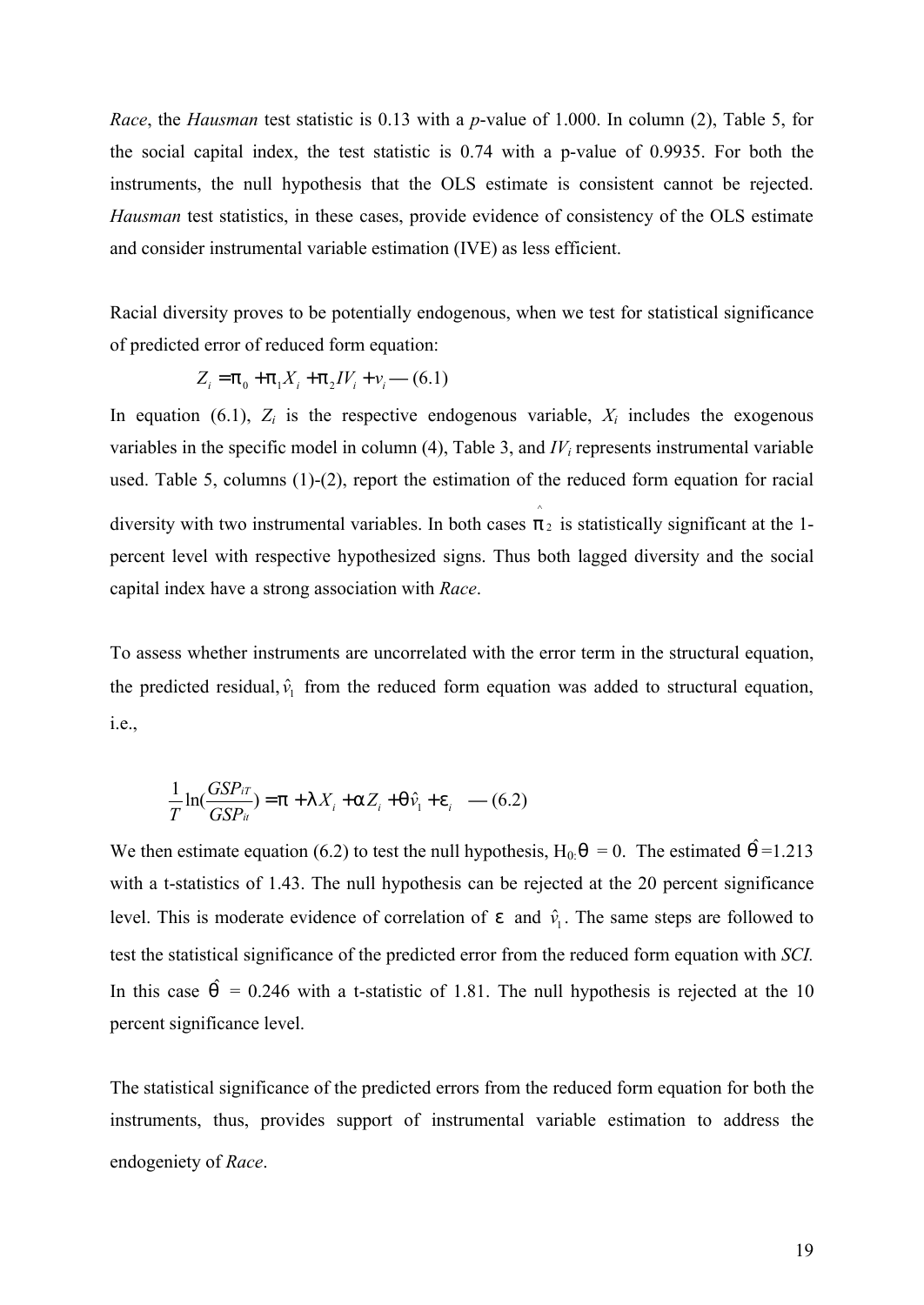#### **6.2 Instrument for** *Education*

Following two recent studies by (Basher and Lagerlöf) 2006) and Shapiro (2006), we explore the possible endogeniety of the education variable. (Basher and Lagerlöf) (2006) argue that geography, i.e., temperature, average rainfall etc., mattered for the choice of early European settlers. As the coastal states of the US are still the most densely populated areas and have a high-skill concentration, the authors argue against the emphasis on institutions (Acemoglu 2002) as the intermediate factor between geography and economic outcomes. Drawing on the strong relation between agglomeration variables and human capital, the authors, therefore, use a set of instrumental variables for education: population density in 1900, sex-ratio in 1900, fraction of slaves in the population in 1850, average temperature, average precipitation, average rainy days, Atlantic dummy and Great Lakes Dummy. Shapiro (2006), however, uses a significantly different set of instruments, focusing on the relation between institutions and human capital accumulation- land grant institutions (Moretti 2004 cited in Shapiro 2006) and compulsory schooling laws (Acemoglu and Angrist 2000 cited in Shapiro 2006). The two instrumental variables for education are: percentage of slave population in 1850 or *Slavery* and population density in 1850 or *PopDensity00*, from the *Geospatial and Statistical Data*  Center at the University of Virginia Library<sup>xxi</sup>.

Putnam argues that social segregation<sup>xxii</sup> was institutionalised under slavery. The lack of 'weak ties' under slavery can also be linked to our principal hypothesis of social divergence. Basher and Lagerlof (2006) also argue that even after abolition of laws that did not allow the slaves to be educated, the effects seemed to have lingered on for a significant time period. Column (3), Table 5 reports the reduced form equation when education is instrumented with percentage of slave population. The coefficient,  $\beta_2$ , does not have the hypothesized negative sign and is not statistically significant even at the 20 percent significance level. The percentage of slave population, therefore, is a weak instrument for education. The estimated ˆ*q* in equation (6.2) is -0.1379 with a t-statistics of 0.41. The *p*-value is 0.683 and the null hypothesis cannot be rejected at any conventional significance level. As there is no evidence of correlation of  $e$  and  $\hat{v}$ , we cannot establish that education is potentially endogenous. The null hypothesis for the Hausman statistic, with a *p*-value of 0.3927, cannot be rejected and thus implies consistency of OLS estimates in comparison to instrumental variable estimation.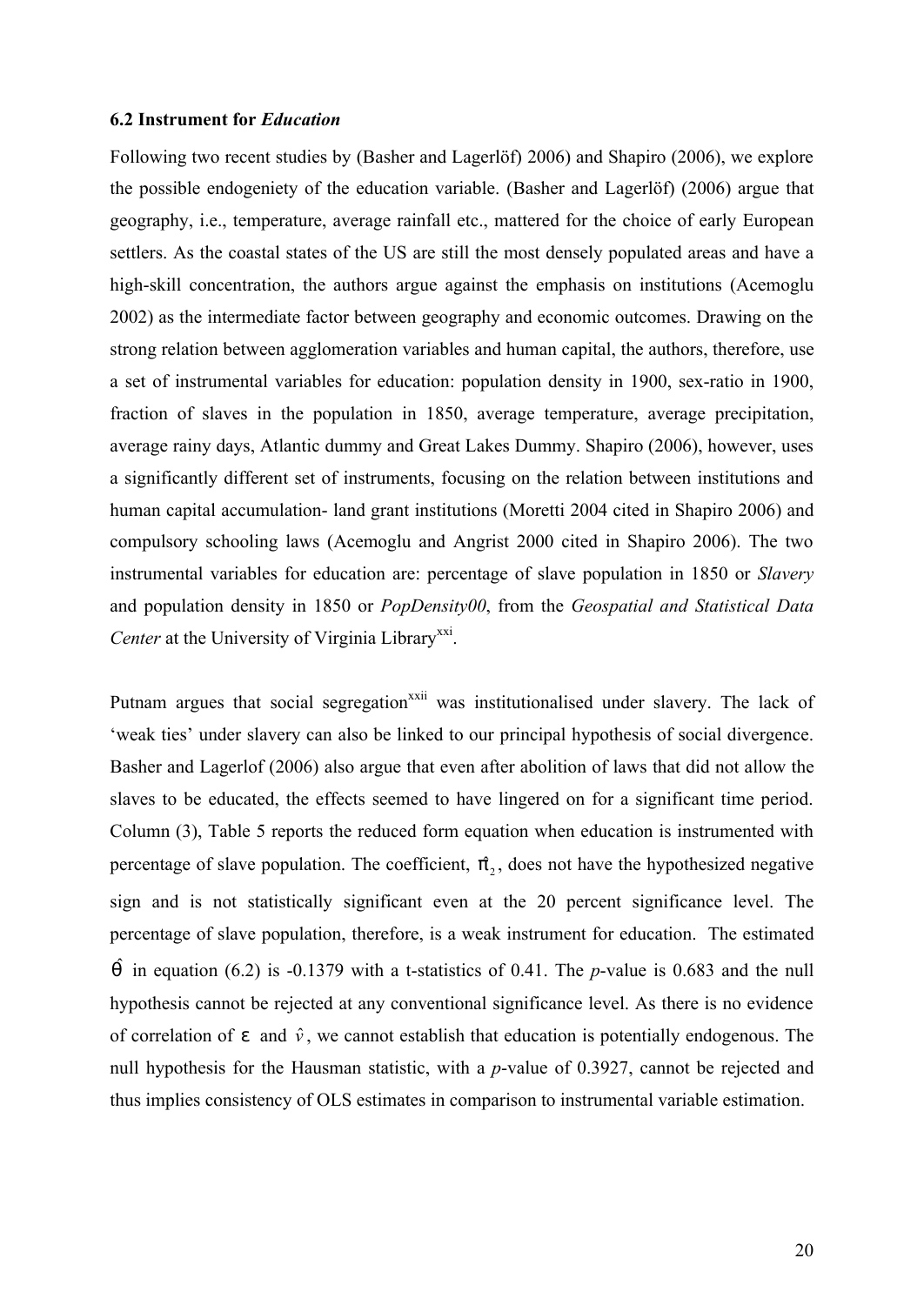The use of population density in 1900 as an instrument for *Education*, addresses the reverse causality issue and also incorporates the principal argument of agglomeration economies that population density enhances exchanges of ideas and knowledge and thus contributes to accumulation of human capital. Column 4, Table 5, reports the estimation for the reduced form equation when education is instrumented with log of *PopDensity00*. The coefficient for the instrument, despite having the hypothesized positive sign, is not statistically significant. Population density in 1900 is, therefore a weak instrument for education. The same steps are followed to test the statistical significance of the predicted error from the reduced form equation with population density in 1900. In this case  $\hat{q} = 0.2937$  with a t-statistics of 0.95. As the null hypothesis,  $H_0:q=0$  cannot be rejected at the conventional significance level, endogeniety of education cannot be established. Hausman test statistics for both instruments in column (3)-(4), Table 5 also support this conclusion. As both the tests fail to prove endogeniety for education, we skipped education as a potential endogenous variable for instrumental variable estimation in the next section.

#### **6.3 Instrument for** *Poverty*

The empirical evidences in a study by Iceland et al. (2005), however, may question the validity of social divergence hypothesis for US economy on grounds of reverse causality. Iceland et al. (2005) investigate the effect of macroeconomic performance on two measures of poverty i.e. absolute and relative poverty during 1980s and 1990s. Their study results suggest that higher per capita GSP contributes to lower absolute poverty through increasing work hours and high low-end wage levels. To check for potential endogeniety associated with poverty, we use two instruments: social capital index and percentage of slave population in 1850.

Column 5, Table 5, reports the estimation for the reduced form equation when poverty is instrumented with the percentage of slave population in 1850. The coefficient for *Slavery*, has the hypothesized positive sign, but can be considered as a weak instrument for poverty with a p-value of 0.168. The predicted error from the reduced form equation with the percentage of slave population, however, proves to be statistically significant with a t-statistic of 1.63. The null hypothesis is rejected at the 15-percent level and thus provides limited evidence of endogeniety. The Hausman test statistic in column (5), Table 5, is 8.95 with a p-value of 0.1766. The null hypothesis that the OLS estimate is consistent is rejected implying that IVE is appropriate. Both the tests indicate the potential endogeniety of *Poverty.*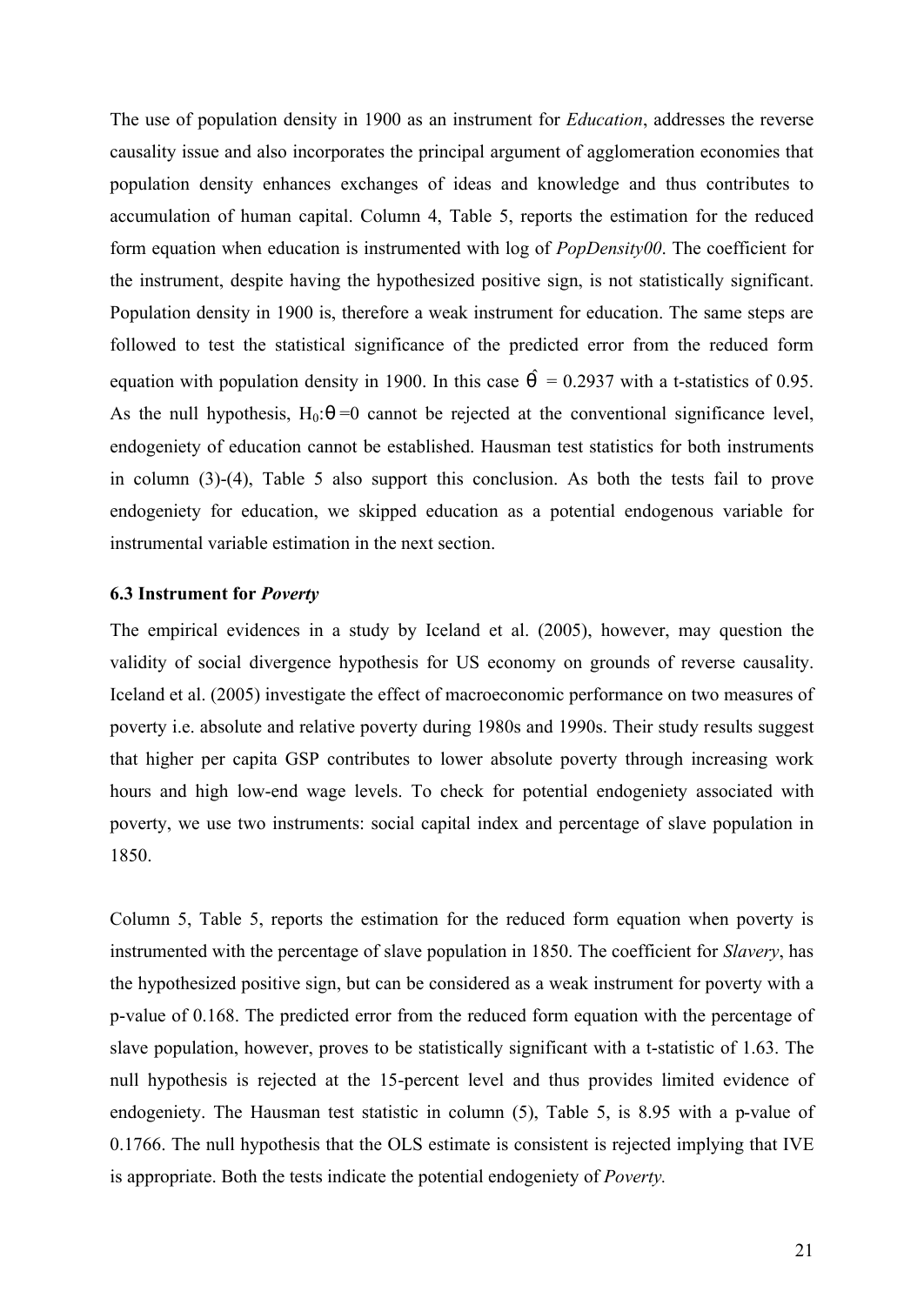A similar conclusion can be drawn using *SCI* as an instrument for poverty. As poverty is considered as an indicator of inequality, the hypothesized sign for the social capital index is negative. Column 6, Table 5 reports the reduced form equation, when *Poverty* is instrumented with social capital index. In column (6), Table 5, the coefficient of the instrumental variable has a negative sign (with a *p*-value of 0.102). We then estimate the coefficient for predicted error,  $\hat{v}$  and estimate equation (6.2); and find that  $\hat{q}$  is 1.1921 with a t-statistic of 2.11. This establishes the evidence of correlation between *e* and *v*ˆ and the null hypothesis is rejected at the 5-percent significance level. In column (6), Table 5, for *SCI*, the Hausman test statistic is 6.97 with a *p*-value of 0.3241. As both the tests for both instruments indicate, to some extent, a potential endogeniety bias, *Poverty* is treated as an endogenous variable for the next set of estimations.

#### **6.4 Two-stage least square estimation/Instrumental Variable Estimation**

Table 6 presents results obtained using IVE in which fractionalisation measures and poverty are treated as potentially endogenous. To check for the validity of instruments used, Sargan test statistics are reported for each model specification. In addition to instruments discussed in the previous section, we use a set of geography variables as instruments in relation to the hypothesis that geography influences the productivity growth through climate, endowment of natural resources and disease. In relation to differences of GSP growth rate across the states in the US, Basher and Lagerlöf (2006) argue that geography contributed to the choice of early settlement by Europeans and contributes to GSP growth as a result of human capital accumulation in densely populated areas. Three geography variables are added as instrumental variables: average mean temperature (*MeanTemp)*, average precipitation (*AvegPrecip*) and average number of rainy days per year (*AvegRain*). We retrieve the data from the dataset provided by Basher and Lagerlöf $(2006)$  for public use<sup>xxiii</sup>.

Given the significance of racial diversity, at first we address the potential endogeniety of *Race* only. Column (1), Table 6 reports the IVE results for the final specific model in column (4), Table 3, using the extended set of instrumental variables. Sargan test statistic i.e. c (5)  $=3.6703$  with the reported p-value of 0.5978, supports the validity of the set of instruments used. A very high partial  $R^2$  for first stage regression also signifies the strong association between race and the set of instruments. The result with IVE is consistent with OLS estimate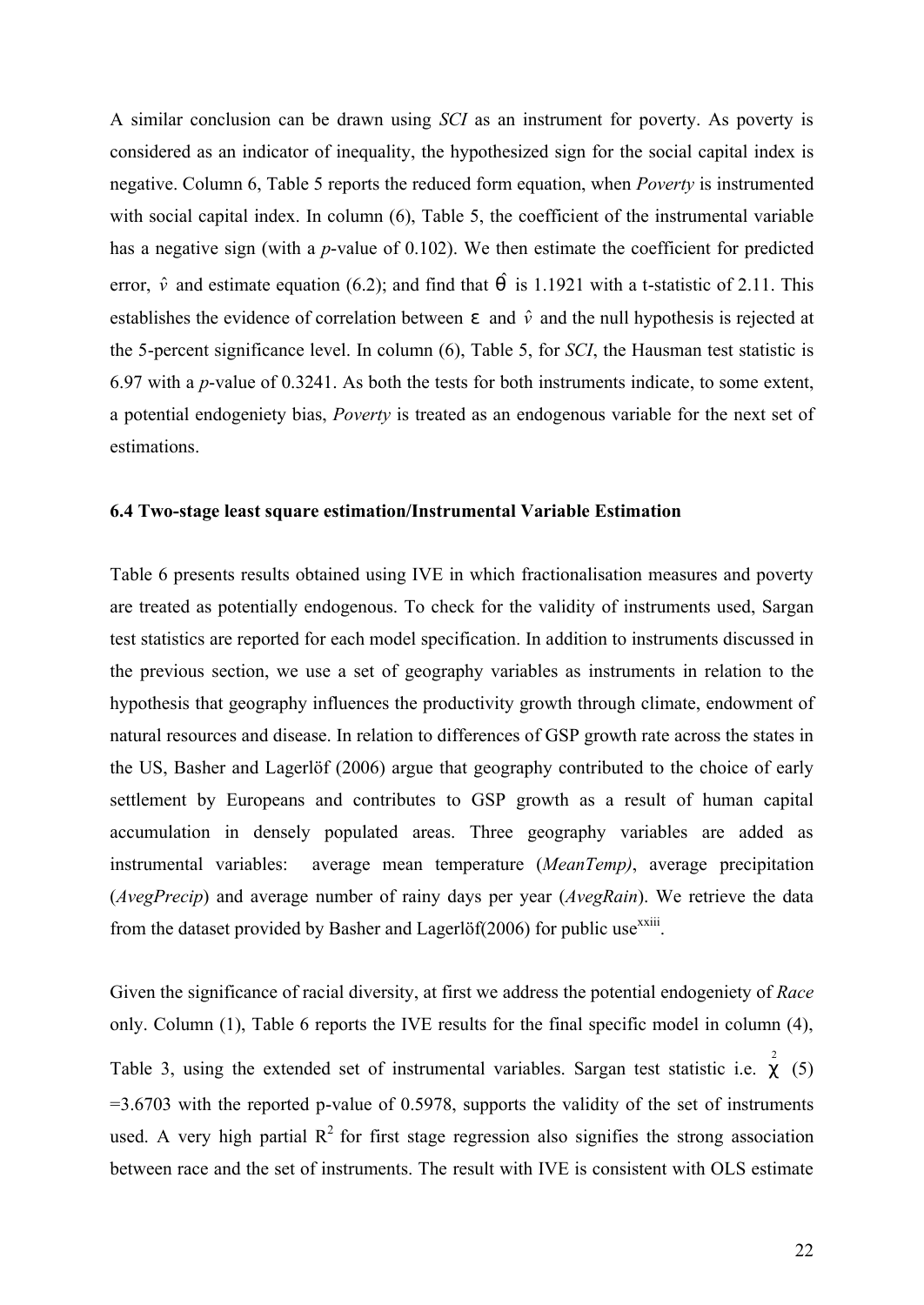presented in column (4), Table 3, namely, that higher racial diversity reduces GSP growth. The rest of the regressors are statistically significant at the conventional significance levels. Column (2), Table 6 reports the IVE results for the same specific model when both race and poverty are considered as endogenous variables. Partial  $R^2$  from the first stage regression indicates the high correlation between the set of instruments and each of the endogenous variables. The value of the Sargan test statistic, with a *p-*value of 0.5046 supports the validity of the instruments used. The coefficient for *Race* retains the hypothesized negative sign, with only a very limited statistical significance with a p-value of 0.297. The results are similar for rest of the variables as in column (4), Table 3, apart from *Poverty*. With a *p*-value of 0.212, the coefficient for *Poverty*, retains the hypothesized negative sign.

Columns (3)-(4) in Table 6 report the final models obtained by applying the *Getsive* method, which follows similar general-to-specific selection criteria as in the *PcGets* algorithm, but adopts IVE instead of OLS. Sargan test statistics confirm the validity of instruments under both specifications. Beginning with the general model specified in column (3), Table 3, the results obtained through the *Getsive* algorithm are reported in column (3), Table 6. In comparison to the specific model obtained through OLS in column (4), Table 3, there is a slight increase in estimated impact of *Race* as well as in statistically significance, i.e., *Race* is significant at the 1 percent level. Although the estimated impact is very small, racial diversity and linguistic diversity remain significant through interaction terms as well.

To signify the robustness of the results for racial diversity, column (4), Table 6 reports the final model with the *Getsive* algorithm, applied to the first general model in column (4), Table 6. This specification excludes any of the variables representing ability to interact, PIEF and PILP. To check endogeniety of linguistic diversity, we compare the Hausman test statistics for IVE for the specific model with two specifications. If we consider linguistic diversity as a potential endogenous variable, the null hypothesis that the OLS estimate is consistent, is rejected even at the 1-percent significance level<sup>xxiv</sup>. This implies OLS estimates are inconsistent in comparison with IV estimate with three potential endogenous variables, including linguistic diversity. On the other hand, when only racial diversity and poverty are considered as endogenous variables, OLS estimates are consistent when compared to IV estimate where linguistic diversity is not considered endogenous<sup>xxv</sup>.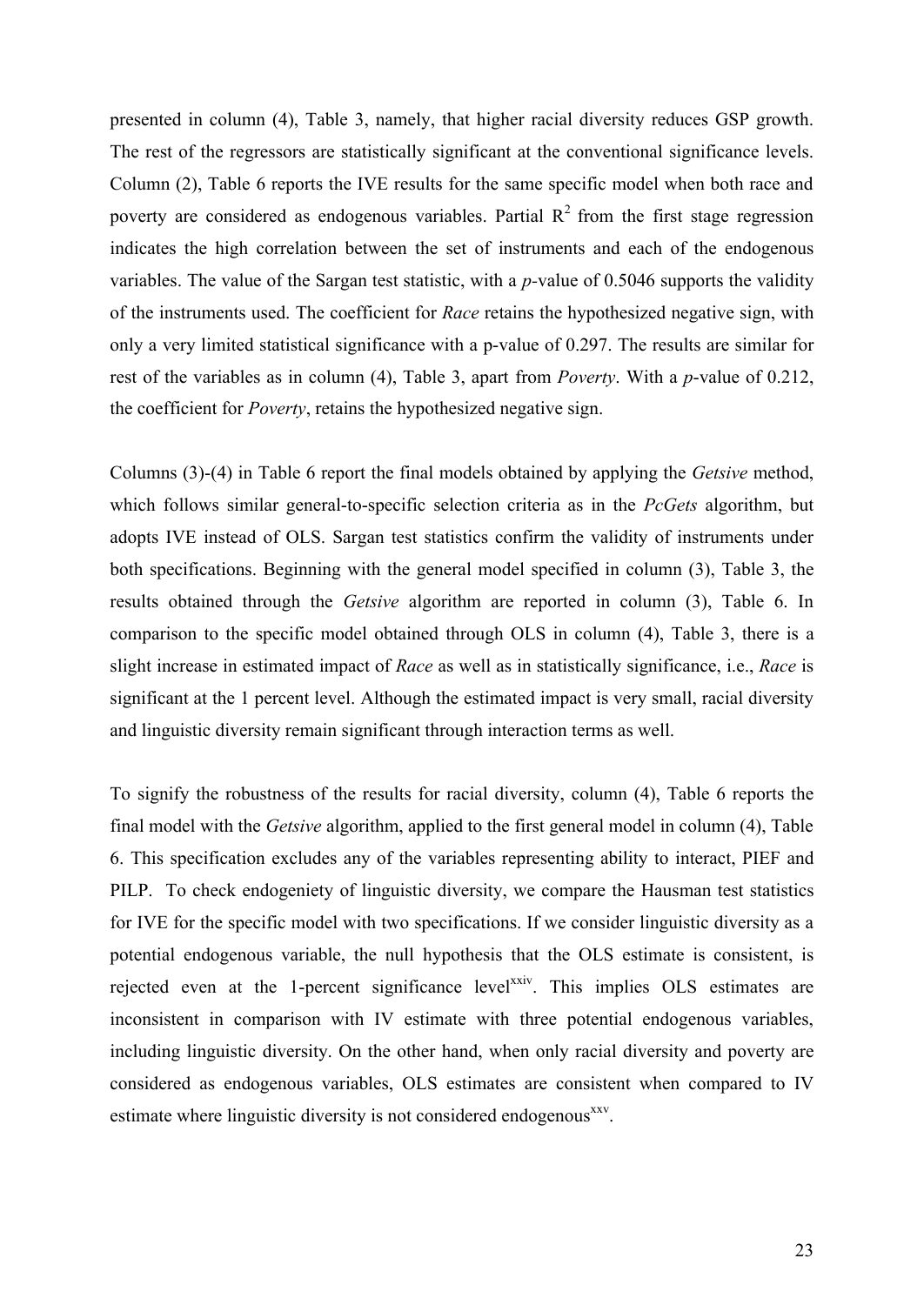As *Getsive* applies IVE instead of OLS, linguistic diversity is considered an endogenous variable for results in column (4), Table 6. The results are similar for all the variables, except poverty, in comparison with the specific model with OLS in column (5), Table 6. With the exclusion of PILP, *Language* is statistically significant at the 1-percent level in the specific model.

Column (5), Table 6 reports the IVE results of the final specific model after the inclusion of the interaction term with diversity measures and the geography variables as instruments. The objective is to account for the endogeniety of the interaction terms as regressors, i.e., *Language\*Migration* and *Race\*Migration*. High values of  $R^2$  from the first stage regression specify that there is a strong correlation between the set of instruments and the corresponding endogenous variable that is supported by the Sargan test statistics. The results with IV estimation in column (5), Table 6 are very similar to the OLS estimates in column (4), Table 3. The estimated impact of all the variables has, however, increased with the IV estimation. In sum, the inclusion of interaction terms in the instrument set ensures all variables are statistically significant at the conventional significance level. Most importantly, the estimated impact of *Race* has increased and is statistically significant at the 10-percent level of significance. The coefficient for *Poverty* has retained the negative sign and is statistically significant at the 10-percent level.

To check the robustness of the racial diversity measure, we apply the *Getsive* method for the general model in column (3), Table 3 with interaction terms in the instrument set. The estimates are reported in column (6), Table 6. Sargan test statistics confirm the validity of instruments and the p-value is much higher than the IVE of the specific model in column (5), Table 6. In comparison with the *Getsive* results in column (3), Table 6 the variables selected with the extended set of instruments, are identical apart from poverty. Column (6), Table 6 reports that poverty is statistically significant at the 1-percent level. The variable of interest, *Race* retains its negative sign with a slightly higher value compared to OLS estimation and is statistically significant at the 1-percent level.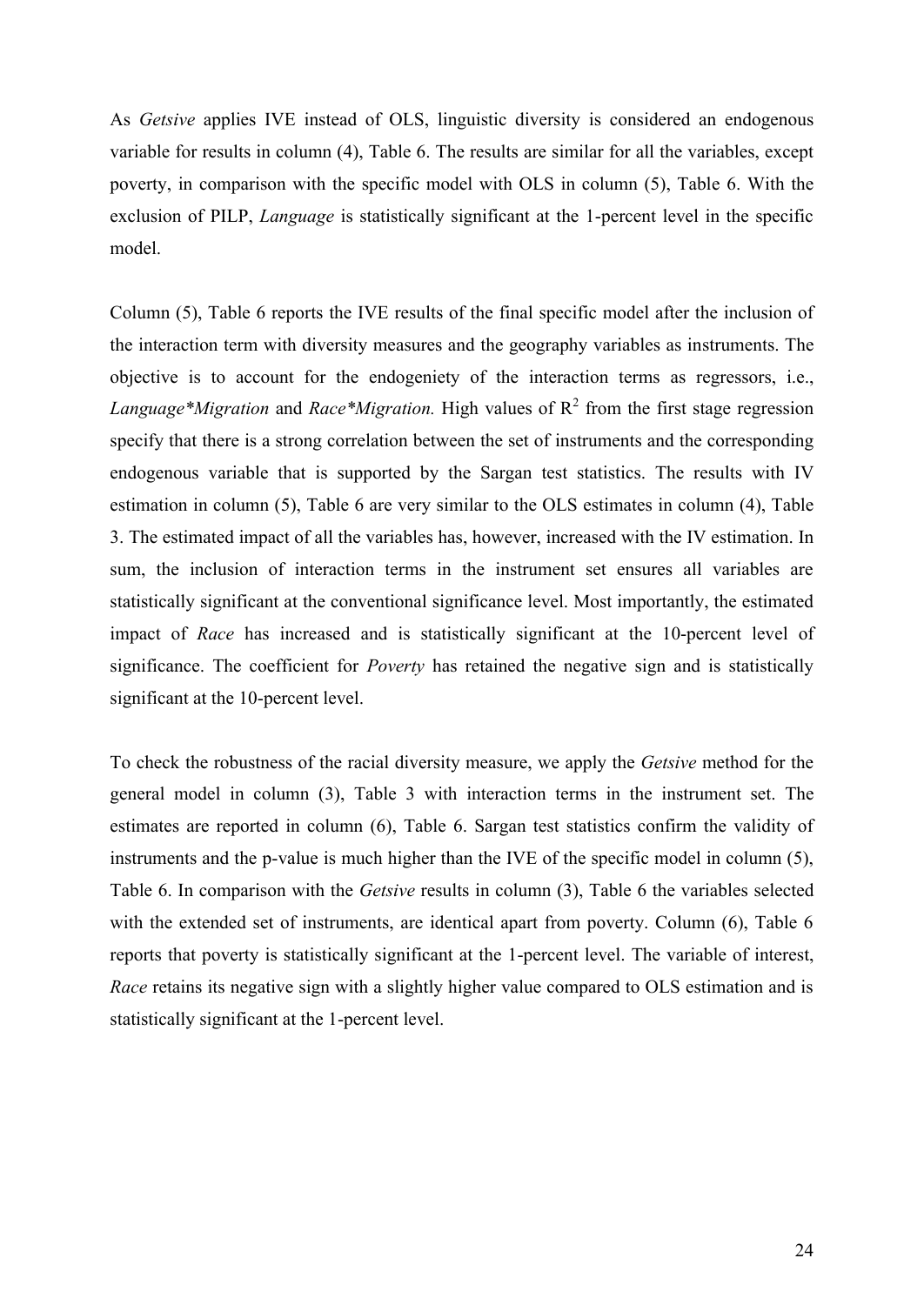#### **Section VII: Discussion**

Our results indicate that the potential for the productivity-augmenting role of diversity is likely, only to be fully realized with the implementation of public policies aimed at reducing the social barriers to communication. We briefly explore the policy implications for two contentious areas in the present context: i immigration policies, and ii provision of public goods like education or health.

Immigration policies in settler societies aim to ensure economic assimilation of skilled migrants. Economic assimilation implies labour market assimilation<sup>xxvi</sup>. This group of migrants is targeted because of the potential for economic gain with their complementary knowledge, skills or experiences. Our results are not contrary to this policy but it does emphasize that social isolation of *'culturally distant'* immigrant communities can lead to underutilization of their skills and knowledge. Despite working as a springboard for undereducated and newly arrived immigrants, ethnic enclaves like 'Chinatown' or 'Little Italy' can retard the process of economic assimilation. For example, 43 percent of surveyed business entrepreneurs in British Columbia from three major immigrant communities, Hong Kong, Korea and China, identify that use of mother tongue as the business language is one of the main barrier for their success (Ley 2005). Although the success of Korean business migrants in Vancouver can significantly be attributed to their education level, their communication across the networks or decision to break the ethnic ties, contributed positively towards their commercial success. We would argue, on the basis of results for the US, that public policies that include English language training programs, which differentially targets foreign-born workers could significantly help economic assimilation of disadvantaged immigrant groups. For instance, a recent study by (Chiswick, Lee, and Miller) 2006) using Australian data provides evidence that language proficiency of immigrants is closely related with linguistic distance of their mother tongue. Differential rates of language acquisition skills due to linguistic distance, defined as the extent of difference between the origin and destination language, needs to be considered as part of the existing government-sponsored or subsidized language-training program.

Education policy can also be used as a tool to reduce social barriers to communication. Despite huge gains over the past decades social cleavages remain in the US, in terms of racial divisions. In some western liberal democracies social segregation between natives and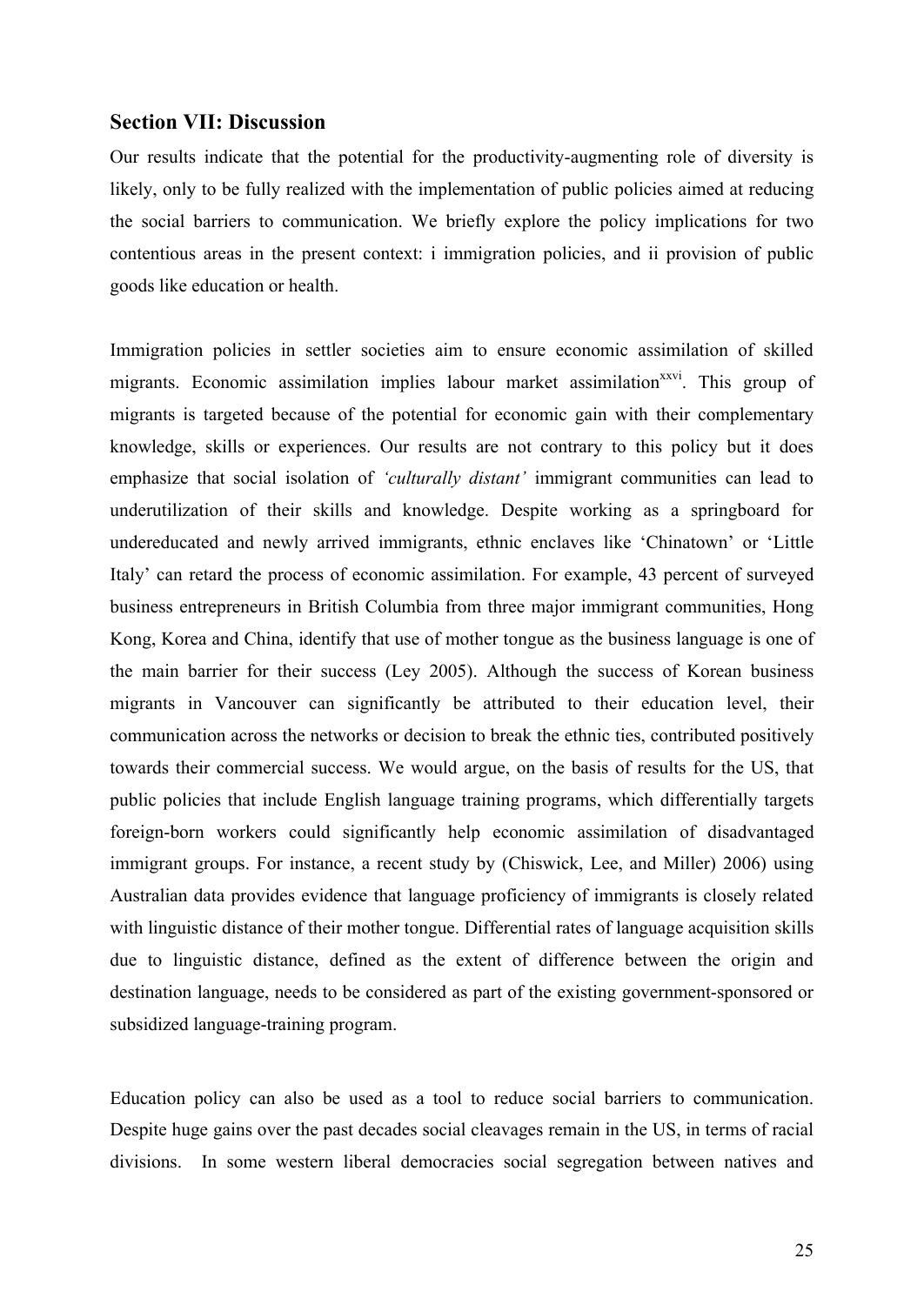'culturally distant' immigrant communities is becoming even more evident as the immigrant groups become larger. As there are studies that indicate that there is a positive association between education and associational activities and collective action (Putnam 2000; Rupasingha, Goetz, and Freshwater 2006; Sacerdote and Glaeser 2001), our results would suggest there is a need for public polices to promote social integration as part of broader education policy. This would involve the integrationist concept of 'two-way traffic'; so that a curriculum on intercultural education highlights the contribution of ethnic minorities to the wider society as well as the core values of the dominant culture.

## **Section VIII: Concluding remarks**

We investigate the empirical evidence of social divergence hypothesis that social barriers to communication have negative impacts on aggregate economic performance. Employing the US Census 2000 dataset for 48 continental states, we find that the estimated impact of racial diversity, obtained from ordinary least squares estimates as well as with instrumental variables, is negative on GSP per capita growth, when the barriers to communication are higher. The results provide fresh insights into overcoming the barriers to communication across social groups as a public policy tool that generates positive economic effects.

Using US Census dataset we are able to show that linguistic isolation and racial measures of social fractionalization contribute to lower stale-level economic performance after controlling for other variables. The robustness of the estimation results provides strong support for the theoretical model by (Grafton, Kompas, and Owen) 2007) on economic effects of social barriers to communication. Namely, the results support the view that the impact of racial diversity is negative when barriers to communications are higher due to low level of English fluency. These findings are supported with instrumental variables estimation where an extensive set of instruments is employed for two potential endogenous variables: racial diversity and poverty. Overall, the empirical results provide strong support for the economic significance of establishing 'weak ties' across social groups in the US that will help overcome barriers to communication that may be defined by race, ethnicity and language.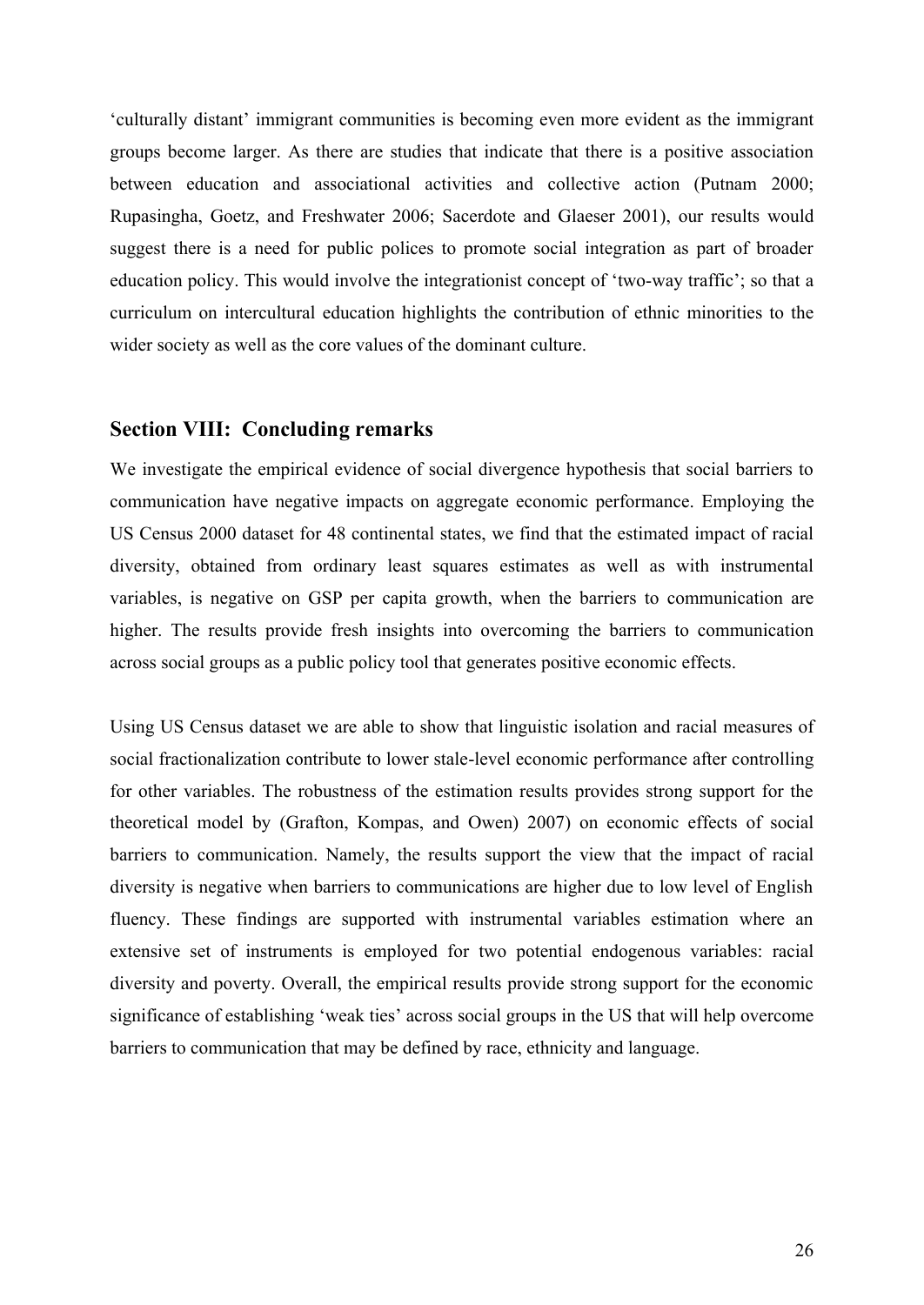### *References*

- Acemoglu, D. "Reversal of Fortune: Geography and Institutions in the Making of the Modern World Income Distribution." *Quarterly Journal of Economics* 117, 2002.1231-1294.
- Alesina, A., R. Baqir, and W. Easterly. "Public Goods and Ethnic Divisions." *Quarterly Journal of Economics* 114 (4), 1999.1243-1284.
- Alesina, A., A. Devleeschauwer, W. Easterly, S. Kurlat, and R. Wacziarg. "Fractionalization." *Journal of Economic Growth* 8 (2), 2003.155-194.
- Alesina, A., and Ferrara. "Ethnic Diversity and Economic Performance." *Journal of Economic Literature* 43 (3), 2005.762-800.
- Alesina, A., and E. L. Ferrara. "Participation in Heterogeneous Communities." *The Quarterly Journal of Economics* August, 2000.847-904.
- Alesina, A., and E. L. Ferrera. "Who Trusts Others?" *Journal of Public Economics* 85, 2002.207-234.
- Antecol, H., D. A. Cobb-Clark, and S. J. Trejo. "Immigration Policy and the Skills of Immigrants to Australia, Canada, and the United States." *The Journal of Human Resources* 38 (1), 2003.192-218.
- Axelrod, R. Agent-Based Modelling as a Bridge between Disciplines. In *Handbook of Computational Economics, Volume II:Agent-Based Computational Economics*, edited by L. Tesfatsion and K. L. Judd. Amsterdam: Elsvier/North-Holland. 2006.
- Basher, S. A., and N.-P. Lagerlöf. Geography, Population Density and Percapita Income Gaps across US States and Canadian Provinces. Munich: University Library of Munich. 2006.
- Beeson, P. "Total Factor Productivity Growth and Agglomeration Economies in Manufacturing, 1959-1973." *Journal of Regional Science* 27 (2), 1987.183-199.
- Beiser, M., and F. Hou. "Gender differences in language acquisition and employment consequences among Southeast Asian refugees in Canada." *Canadian Public Policy-Analyse De Politiques* 26 (3), 2000.311-330.
- Brittingham, A., and G. P. de la Cruz. Ancestry :2000 edited by U. S. D. o. C. Economics and Statistics Administration: U.S. Census Bureau. 2004.
- Chiswick, B. R., Y. L. Lee, and P. W. Miller. "Immigrants' Language Skills and Visa Category." *International Migration Review* 40 (2), 2006.419-450.
- Ciccone, A., and R. E. Hall. "Productivity and the density of economic activity." *American Economic Review* 86 (1), 1996.54-70.
- Collier, P., and J. W. Gunning. "Explaining African Economic Performance." *Journal of Economic Literature* 37 (1), 1999.64-111.
- Dowrik, S., and M. Rogers. "Classical and Technological Convergence." *Oxford Economic Papers* 54 (3), 2002.369-85.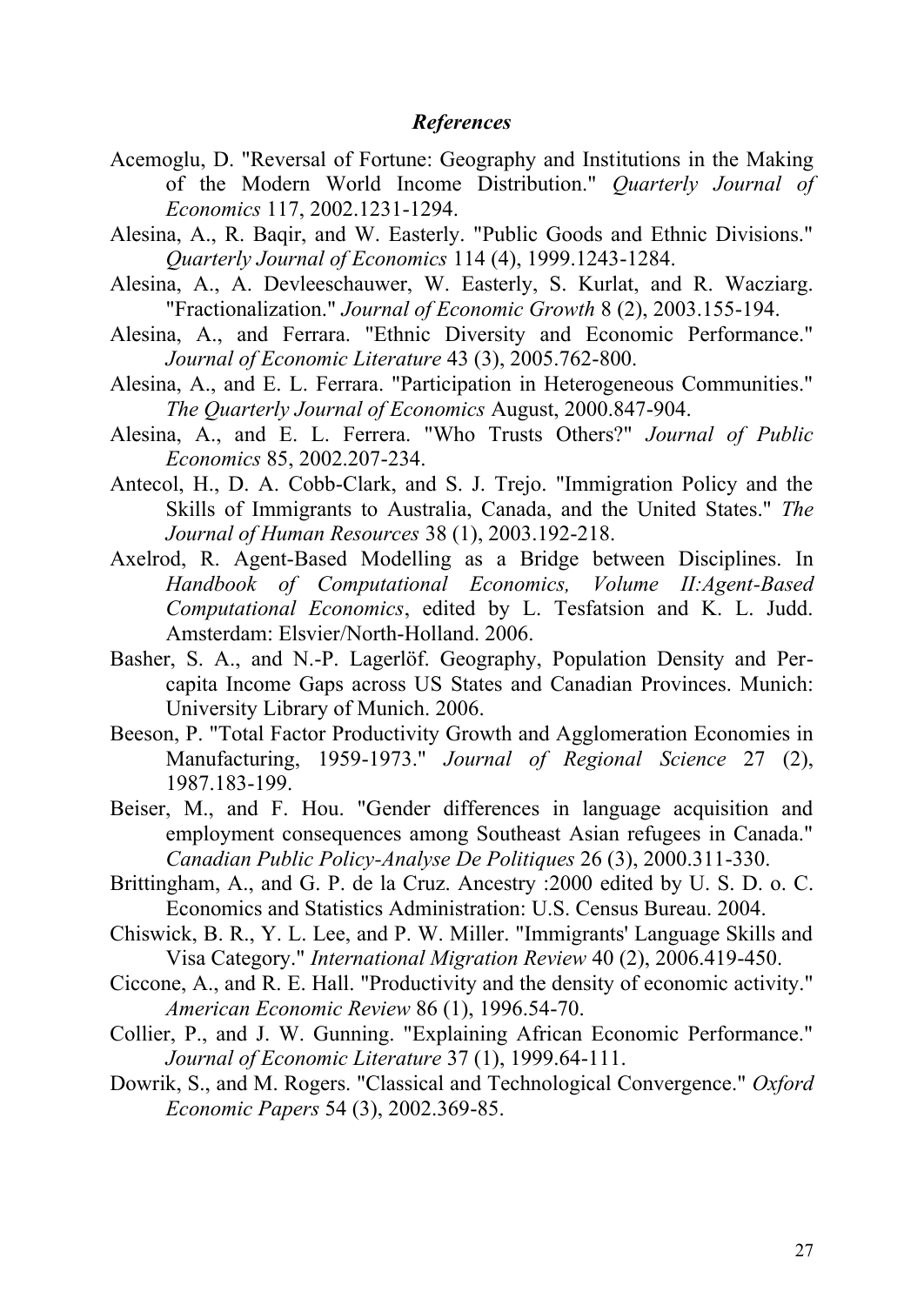- Easterly, W., and R. Levine. "Africa's Growth Tragedy: Policies and Economic Divisions." *The Quarterly Journal of Economics* 112 (4), 1997.1203- 1250.
- Florida, R. "Bohemia and Economic Geography." *Journal of Economic Geography* 2 (1), 2002.55-71.
- Fu, S. "Smart Cafe Cities: Testing Human Capital Externalities " *Journal of Urban Economics* 61, 2007.86-111.
- Glaeser, E. "Are Cities Dying?" *Journal of Economic Perspectives* 12 (2), 1998.139-160.
- Glaeser, E. L., H. D. Kallal, J. A. Scheinkman, and A. Shleifer. "Growth in Cities." *Journal of Political Economy* 100 (6), 1992.1126-1152.
- Goldin, C., and L. Katz. "Human Capital and Social Capital: The Rise of Secondary School in America, 1910 to 1940." *Journal of Interdisciplinary History* 29, 1999.683-723.
- Gomanee, K., S. Girma, and O. Morrissey. Aid and Growth in Sub-Saharan Africa: Accounting for Transmission Mechanisms. Nottingham: University of Nottingham. 2002.
- Grafton, R. Q., S. Knowles, and D. P. Owen. "Total Factor Productivity, Per Capita Income and Social Divergence." *The Economic Record* 80 (250), 2004.302-313.
- Grafton, R. Q., T. Kompas, and D. P. Owen. "Bridging the Barriers: Knowledge Connections, Productivity and Capital Accumulation." *Journal of Productivity Analysis* 27 (3), 2007.219-231.
- Granovetter, M. S. "The Strength of Weak Ties." *The American Journal of Sociology* 78 (6), 1973.1360-1380.
- Grieco, E. M., and R. C. Cassidy. Overview of Race and Hispanic Origin:2000, edited by U. S. D. o. C. Economics and Statistics Administration: U.S. Census Bureau. 2001.
- Hall, R. E., and C. I. Jones. "Why Do Some Countries Produce so Much More Output Per Worker than Others?" *The Quarterly Journal of Economics* 114 (1), 1999.83-116.
- Hendricks, L. Why does educational attainment differ across U.S. states? Munich: Department of Economics, University of Munich. 2004.
- Hendry, D. F. *Dynamic Econometrics*. Oxford: Oxford university press. 1995.
- Higgins, M. J., D. Levy, and A. T. Young. "Growth and convergence across the United States: Evidence from county-level data." *Review of Economics and Statistics* 88 (4), 2006.671-681.
- Hum, D., and W. Simpson. "Closing the Wage Gap: Economic Assimilation of Canadian Immigrants Reconsidered." *Journal of International Migration and Integration*, 2001.
- Iceland, J., L. Kenworthy, and M. Scopilliti. Macroeconomic Performance and Poverty in the 1980s and 1990s: A State-Level Analysis. Madison: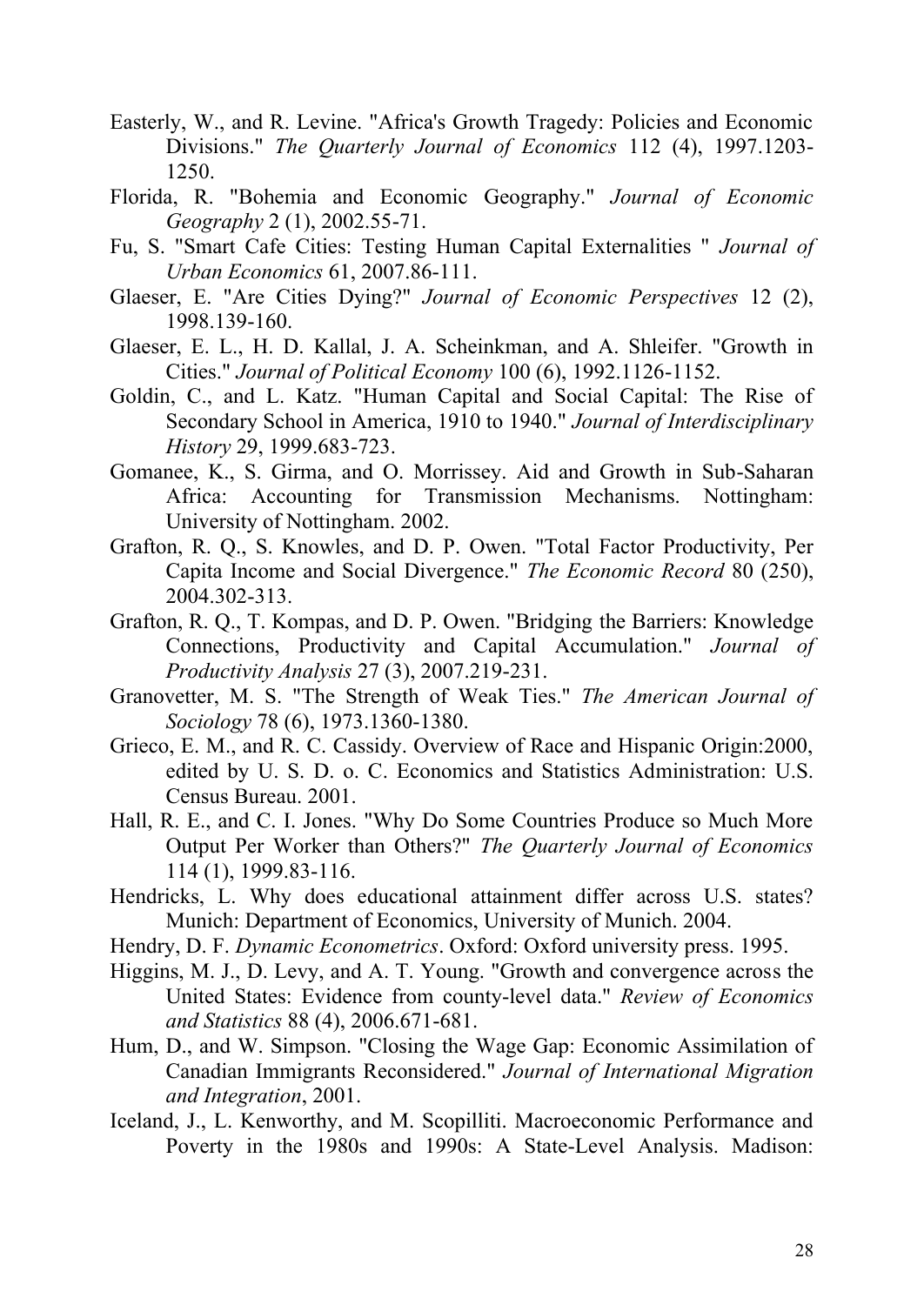Institute for Research on Poverty, University of Wisconsin-Madison. 2005.

- Knack, S., and P. Keefer. "Does Social Capital Have an Economic Payoff? A Cross-Country Investigation." *The Quarterly Journal of Economics* 112 (4), 1997.1251-1288.
- Kominski, R. How Good is "How Well"?: An Examination of the Census English-Speaking Ability Question. In *Annual Meeting of the American Statistical Association*. Washington, DC. 1989.
- Leigh, A. "Trust, Inequality and Ethnic Heterogeneity." *Economic Record* 82 (258), 2006.268-280.
- Ley, D. Indicators of Entreprenurial Success among Business Immigrants in Canada. In *Research on Immigration and Integration in the Metropolis*. Vancouver Vancouver Centre of Excellence. 2005.
- Malone, N., K. F. Baluja, J. M. Costanzo, and C. J. Davis. The Foreign-Born Population:2000, edited by U. S. D. o. C. Economics and Statistics Administration: U.S. Census Bureau. 2003.
- Mankiw, N. G., D. Romer, and D. N. Weil. "A Contribution to the Empirics of Economic Growth." *The Quarterly Journal of Economics* 107 (2), 1992.407-437.
- Meng, X., and R. G. Gegory. "Internarriage and Economic Assimilation of Immigrants " *Journal of Labor Economics* 23 (135-175), 2005.
- National Science Foundation. Science and Engineering Indicators. 2003.
- Ottaviano, G. I. P., and G. Peri. "Cities and Culture." *Journal of Urban Economics* 58, 2005.304-337.
- Owen, D. P. "General-to-specific Modelling Using PcGets." *Journal of Economic Surveys* 17 (4), 2003.609-628.
- Perry, M. J., and J. P. Schachter. Migration of Natives and the Foreign-Born: 1995 to 2000, edited by U. S. D. o. C. Economics and Statistics Administration: U.S. Census Bureau. 2003.
- Persson, J., and B. Malmberg. Human Capital, Demographics and Growth Across US states. In *Seminar Paper 619*. Institute for International Economic studies, Stockholm University 1996.
- Poortinga, W. "Social relations or social capital? Individual and community health effects of bonding social capital." *Social Science & Medicine* 63 (1), 2006.255-270.
- Poterba, J. "Demographic Structure and the Political Economy of Public Education." *Journal of Policy Analysis and Management* 16 (1), 1997.48- 66.
- Putnam, R. D. *Bowling Alone: The Collapse and Revival of American Community*. New York: Simon and Schuster. 2000.
- Rauch, J. E. "Productivity Gains from Geographic Concentration of Human Capital: Evidence from Cities." *Journal of Urban Economics* 34, 1993.380-400.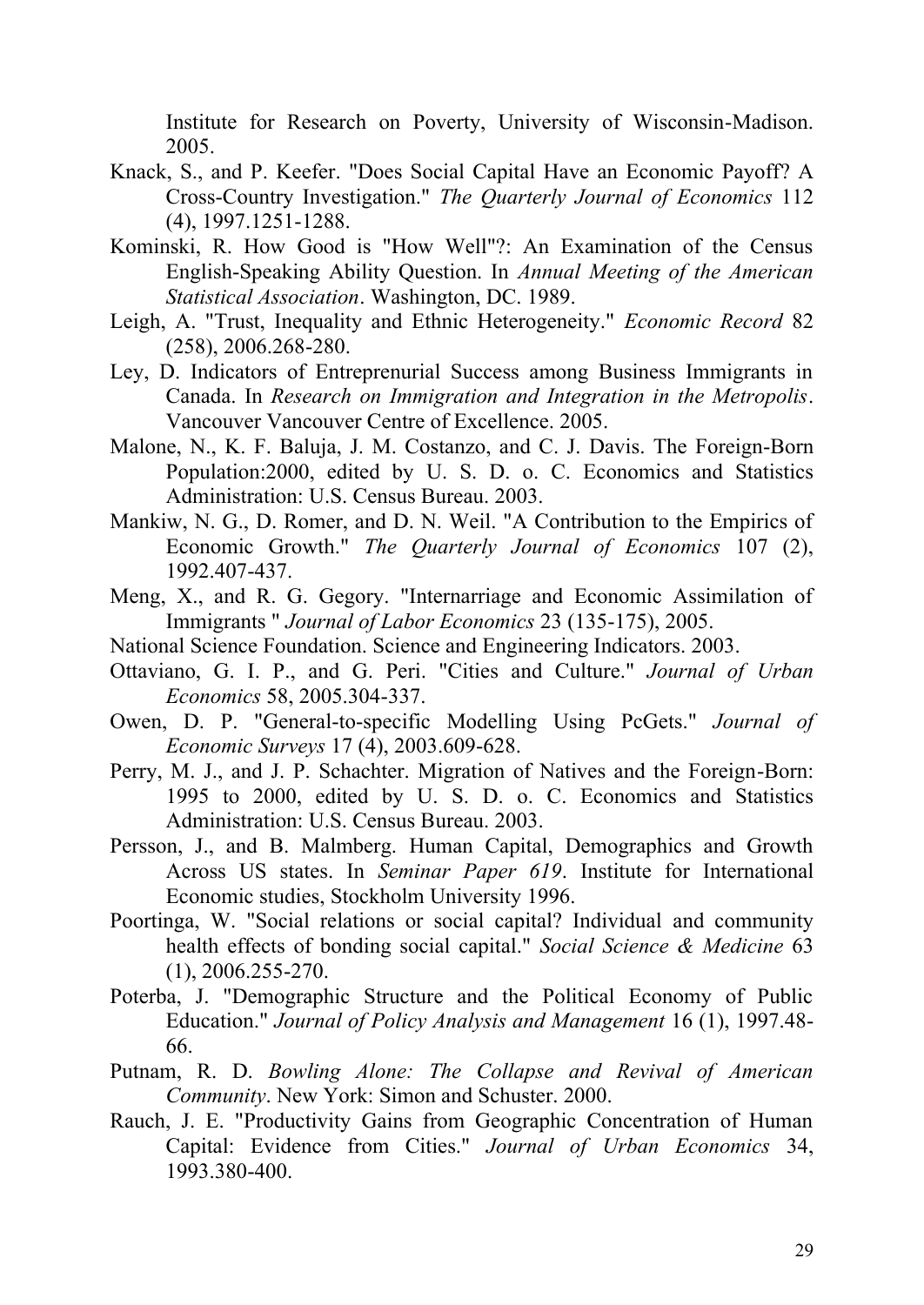- Reynal-Queral, M. "Ethnicity, Political systems and civil wars." *The Journal of Conflict Resolution* 46, 2002.29-54.
- Rigby, D. L., and R. Essletzbichler. "Agglomeration Economies and Productivity Differences in US Cities." *Journal of Economic Geography* 2 (4), 2002.407-432.
- Rupasingha, A., S. J. Goetz, and D. Freshwater. "The production of social capital in US counties." *The Journal of Socio-Economics* 35, 2006.83- 101.
- Sacerdote, B., and E. L. Glaeser. Education and Religion. Cambridge, Massachusetts: Working Paper 8080, National Bureau of Economic Research (NBER). 2001.
- Sedgley, N., and B. Elmslie. "The Geographic Concentration of Knowledge: Scale, Agglomeration, and Congestion in Innovation Across U.S. States." *International Regional Science Review* 27 (2), 2004.117-137.
- Segal, D. "Are there Returns to Scale in City Size?" *The Review of Economics and Statistics* 58 (3), 1976.339-350.
- Shapiro, J. M. "Smart Cities: Quality of Life, Productivity and the Growth Effects of Human Capital." *The Review of Economics and Statistics* 88 (2), 2006.324-335.
- Shin, H. B., and R. Bruno. Language Use and English-Speaking Ability:2000, edited by U. S. D. o. C. Economics and Statistics Administration: US Census Bureau. 2003.
- Simon, C. J., and C. Nardinelli. "Human Capital and Rise of American Cities, 1900-1990." *Regional Science and Urban Economics* 32, 2002.59-96.
- Sparber, C. Racial Diversity and Macroeconomic Labor Productivity in US Industries:1980-2000. Colgate University, New York. 2006.
- ———. Racial Diversity and Macroeconomic Productivity Across US States and Cities. Davis, California. 2006.
- Stolzenberg, R. M., and M. Tienda. "English Proficiency, Education and the Conditional Economic Assimilation of Hispanic and Asian Origin Man." *Social Science Research* 26 (1), 1997.25-51.
- Temple, J., and P. A. Johnson. "Social Capability and Economic Growth." *The Quarterly Journal of Economics* 113 (3), 1998.965-990.
- U.S. Department of Commerce. Census of Population and Housing, Census 2000 Summary File 3, U.S. Census Bureau. 2000.
	- ———. Statistical Abstracts of United States, U.S. Census Bureau. 2003.
	- ———. State and Metropolitan Area Data Book, U.S. Census Bureau. 2006.
- ———. State Data Tables, State and Metropolitan Area Data Book, U.S. Census Bureau. 2006.
- US Department of Commerce. Gross State Product: Bureau of Economic Analysis, Regional Economic Accounts. 2004.
- Woodridge, J. M. *Introductory Econometrics: A Modern Approach*. Ohio: Thompson. 2003.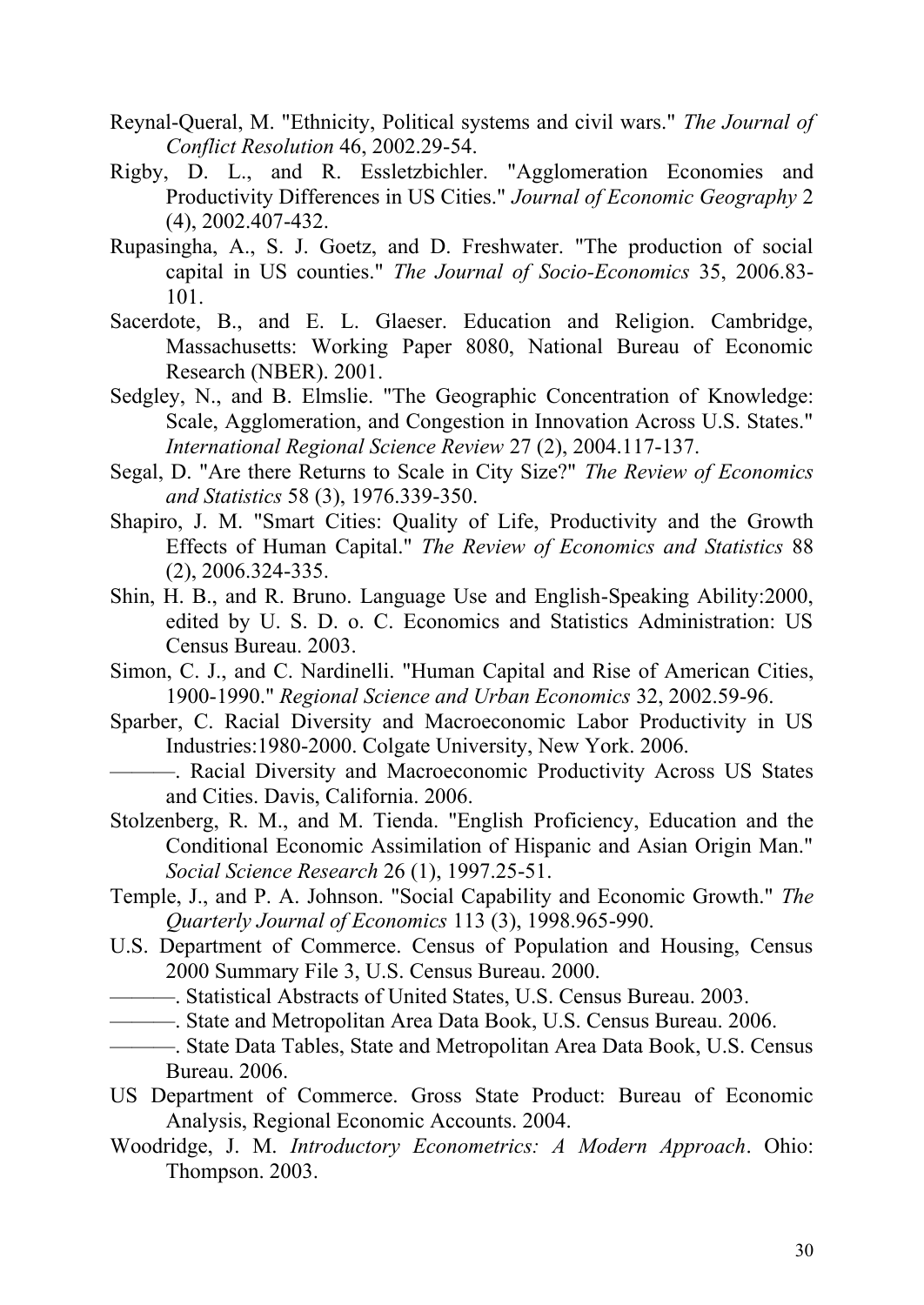Zak, P. J., and S. Knack. "Trust and Growth." *The Economic Journal* 111 (April), 2001.295-321.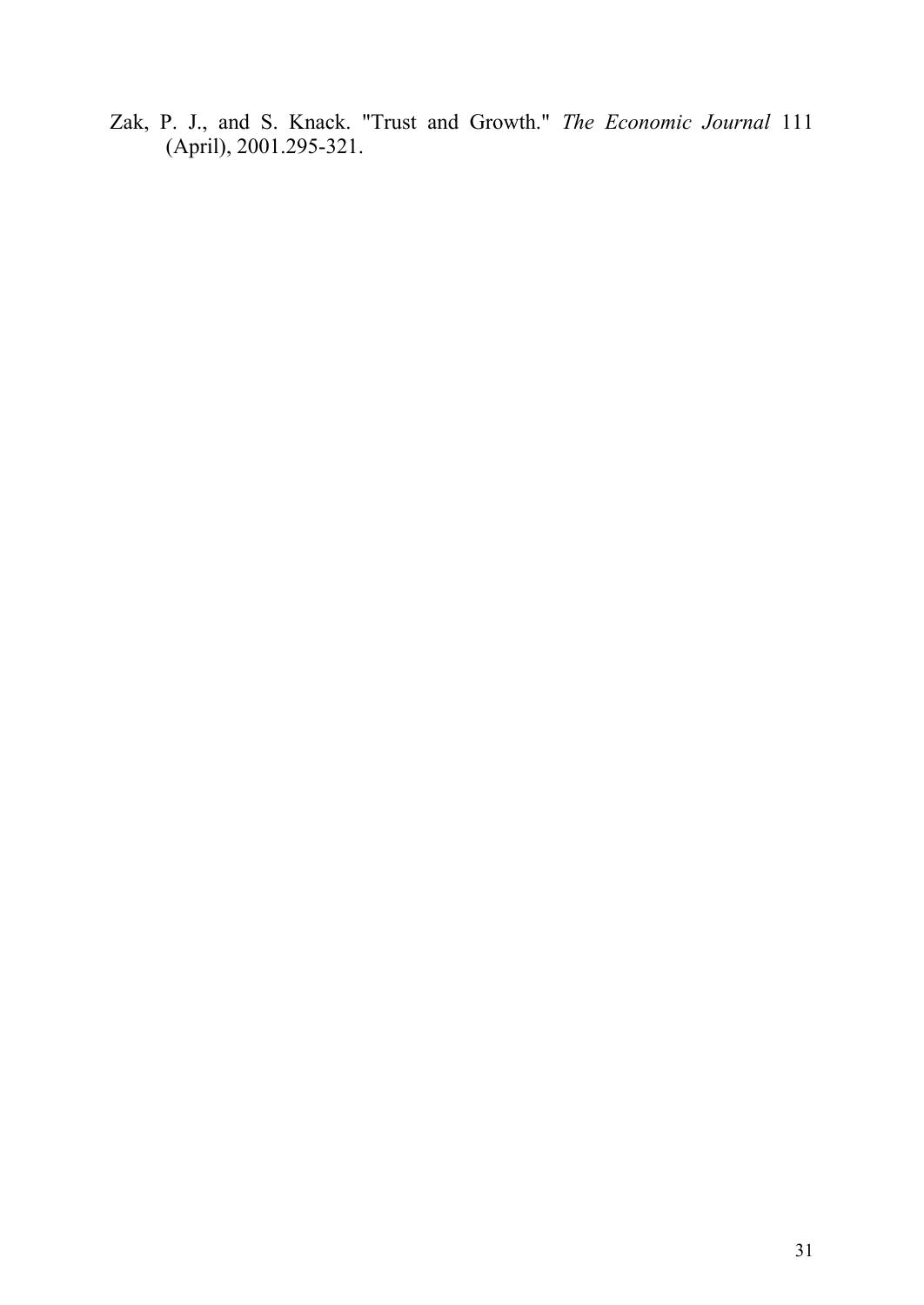#### APPENDIX A: SOURCES AND DEFINITIONS

*lnGSP*: Gross State Product per capita (in natural logs), Source: US Bureau of Economic Analysis, 1999-2000

*Race, Language, Religion*: Fractionalisation indexes for racial, linguistic and religious groups. Source: US Bureau of Census (Beiser and Hou 2000)

*Education*: Percentage of population with a bachelor degree or higher, Source: US Bureau of Census (2000)

*Urbanization:* Percentage of state population living in metropolitan areas, Source: US Bureau of Census (Alesina and Ferrara)

*Age*: Percentage of state population in within the range of 20-64 years, Source: US Bureau of Census (2000)

*PopDensity:* Average number of inhabitants per square mile of land area, Source: US Bureau of Census (Alesina and Ferrara)

*Poverty:* Percentage of families below the poverty line in the immediate past (last 12 months), Source: State and Metropolitan Area Data Book, US Bureau of Census (Axelrod)

*Migration*: Net migration rate of foreign-born population, Source: US Bureau of Census  $(1995 - 2000)$ ,

*PIEF*: Percentage of population (Poortinga) with insufficient English Fluency, Source: US Bureau of Census (2000)

*PLIP*: Percentage of linguistically isolated population (14 years and above), Source: US Bureau of Census (2000)

*Lagged diversity*: Fractionalisation index for racial groups in 1990, Source: US Bureau of Census (Antecol, Cobb-Clark, and Trejo)

*SCI*: Comprehensive Social Capital Index at State level, Putnam (2000)

*Slavery:* Percentage of slave population in 1850, Source: Geospatial and Statistical Data Center, University of Virginia Library

*PopDensity00:* Population density in 1850, Geospatial and Statistical Data Center, University of Virginia Library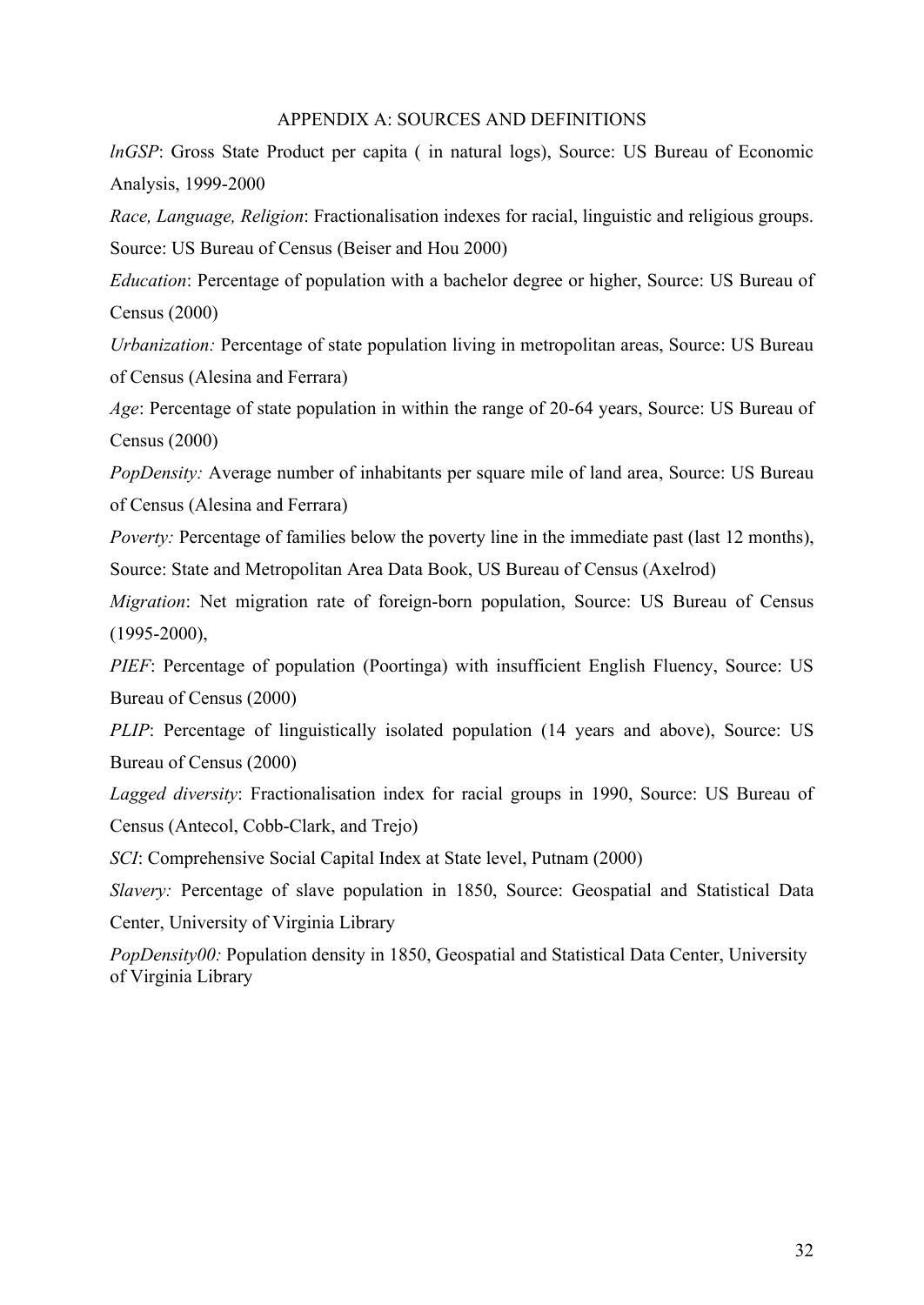| Variable     | Period    | $\mathbf N$ | Mean   | Standard<br>Deviation | Minimum   | Maximum |
|--------------|-----------|-------------|--------|-----------------------|-----------|---------|
| lnGSP        | 2000      | 48          | 4.5101 | 0.0777                | 4.3530    | 4.7328  |
| lnGSP99      | 1999      | 48          | 4.5005 | 0.0737                | 4.3586    | 4.7246  |
| GSP growth   | 1999-2000 | 48          | 0.0095 | 0.0105                | $-0.0175$ | 0.0306  |
| Race         | 2000      | 48          | 0.2864 | 0.1407                | 0.0402    | 0.5623  |
| Language     | 2000      | 48          | 0.2109 | 0.1285                | 0.0528    | 0.5578  |
| Religion     | 2000      | 48          | 0.9462 | 0.0523                | 0.7617    | 0.9978  |
| Education    | 2000      | 48          | 0.2484 | 0.0437                | 0.1530    | 0.3460  |
| Urbanization | 2000      | 48          | 0.7141 | 0.1491                | 0.3820    | 0.9440  |
| Age          | 2000      | 48          | 0.5873 | 0.1492                | 0.5520    | 0.6190  |
| Poverty      | 2000      | 48          | 0.0891 | 0.0282                | 0.0353    | 0.1595  |
| <b>PIEF</b>  | 2000      | 48          | 0.0514 | 0.0415                | 0.0080    | 0.2000  |
| <b>PILP</b>  | 2000      | 48          | 0.0283 | 0.0240                | 0.0023    | 0.1105  |

# **Table 1: Summary statistics for key variables**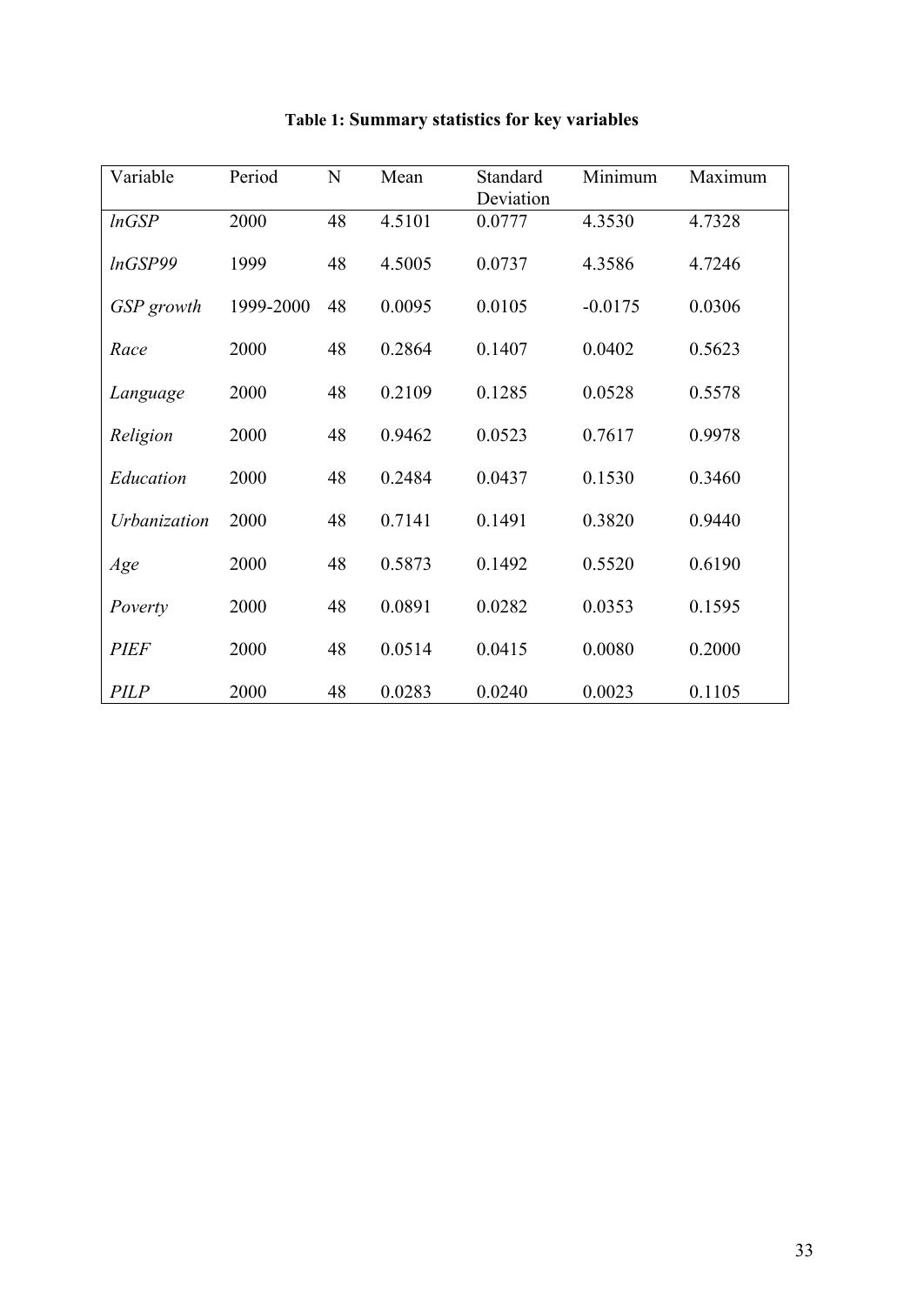| Dependent variable | lnGSP<br>(2000) |             |               | GSP growth<br>$(1999 - 2000)$ |                           |  |
|--------------------|-----------------|-------------|---------------|-------------------------------|---------------------------|--|
|                    | (1)             | (2)         | (3)           | (4)                           | (5)                       |  |
| Constant           | $3.2320***$     | 3.5959****  | $-0.0047$     | $0.1822**$                    | $0.1729$ **               |  |
|                    | (0.3143)        | (0.3585)    | (0.0990)      | (0.1032)                      | (0.0943)                  |  |
| InGSP99            |                 |             | 0.9986        | $-0.0381$ <sup>*</sup>        | $-0.0379**$               |  |
|                    |                 |             | (0.0260)      | (0.0256)                      | (0.0209)                  |  |
| Race               | $-0.0544$       | 0.0113      | $-0.0271$     | $-0.0187$                     | $-0.0227$ **              |  |
|                    | (0.0676)        | (0.0749)    | (0.0112)      | (0.0145)                      | (0.0127)                  |  |
| Language           | $-0.0662$       | 0.1188      | $0.0366$ ***  | $0.0528$ ****                 | $0.0526^*$                |  |
|                    | (0.0919)        | (0.0881)    | (0.0154)      | (0.0146)                      | (0.0123)                  |  |
| Religion           | 0.0541          | $-0.0762$   | $-0.0091$     | $-0.0212$                     |                           |  |
|                    | (0.1518)        | (0.1721)    | (0.0251)      | (0.0234)                      |                           |  |
| Education          | $0.5296***$     | $0.6719***$ | $0.1121$ **** | $0.0638$ <sup>*</sup>         | $0.0722**$                |  |
|                    | (0.2027)        | (0.2312)    | (0.0351)      | (0.0398)                      | (0.0358)                  |  |
| Urbanization       | $0.3292***$     |             | $-0.0049$     | $-0.0033$                     |                           |  |
|                    | (0.0813)        |             | (0.0159)      | (0.0156)                      |                           |  |
| PopDensity         |                 | $0.00006*$  |               |                               |                           |  |
|                    |                 | (0.00004)   |               |                               |                           |  |
| Age                | $1.5151***$     | $1.3282***$ | 0.0081        | 0.0278                        |                           |  |
|                    | (0.5255)        | (0.6053)    | (0.0951)      | (0.0958)                      |                           |  |
| Poverty            |                 |             |               | $-0.1939***$                  | $-0.1813***$              |  |
|                    |                 |             |               | (0.0704)                      | (0.0649)                  |  |
| Race *Migration    |                 |             |               | $0.0002$ **                   | $0.0002***$               |  |
|                    |                 |             |               | (0.0001)<br>$-0.0003**$       | (0.0001)<br>$-0.0003$ *** |  |
| Lang *Migration    |                 |             |               | (0.0001)                      | (0.0001)                  |  |
| N                  | 48              | 48          | 48            | 48                            | 48                        |  |
| <b>Diagnostics</b> |                 |             |               |                               |                           |  |
| $R^2$              | 0.655           | 0.5461      | 0.9908        | 0.6343                        | 0.6258                    |  |
| Adjusted $R^2$     | 0.605           | 0.4797      | 0.9893        | 0.5355                        | 0.5603                    |  |
| Normality          | 16.4594         | 14.1327     | 3.704         | 0.7598                        | 1.4759                    |  |
| $[p-value]$        | [0.0003]        | [0.0009]    | [0.1569]      | [0.6839]                      | [0.4781]                  |  |
| Hetero             | 0.3547          | 0.4809      | 0.2017        | 0.4433                        | 0.4553                    |  |
| $[p-value]$        | [0.9690]        | [0.9000]    | [0.9985]      | [0.9565]                      | [0.9364]                  |  |

## **Table 2 Diversity and economic performance: level vs. growth**

Notes:

1. Standard errors are in parenthesis and *p-*values for diagnostics tests are in square brackets.

2. \*\*\*\*, \*\*\*, \*\*, and \* indicates significance level of 1%, 5%, 10% and 20% respectively on the basis of twotailed tests.

3. *Normality* is the Doornik-Hansen test of normal errors and *Hetero* is White's test for heteroskedasticity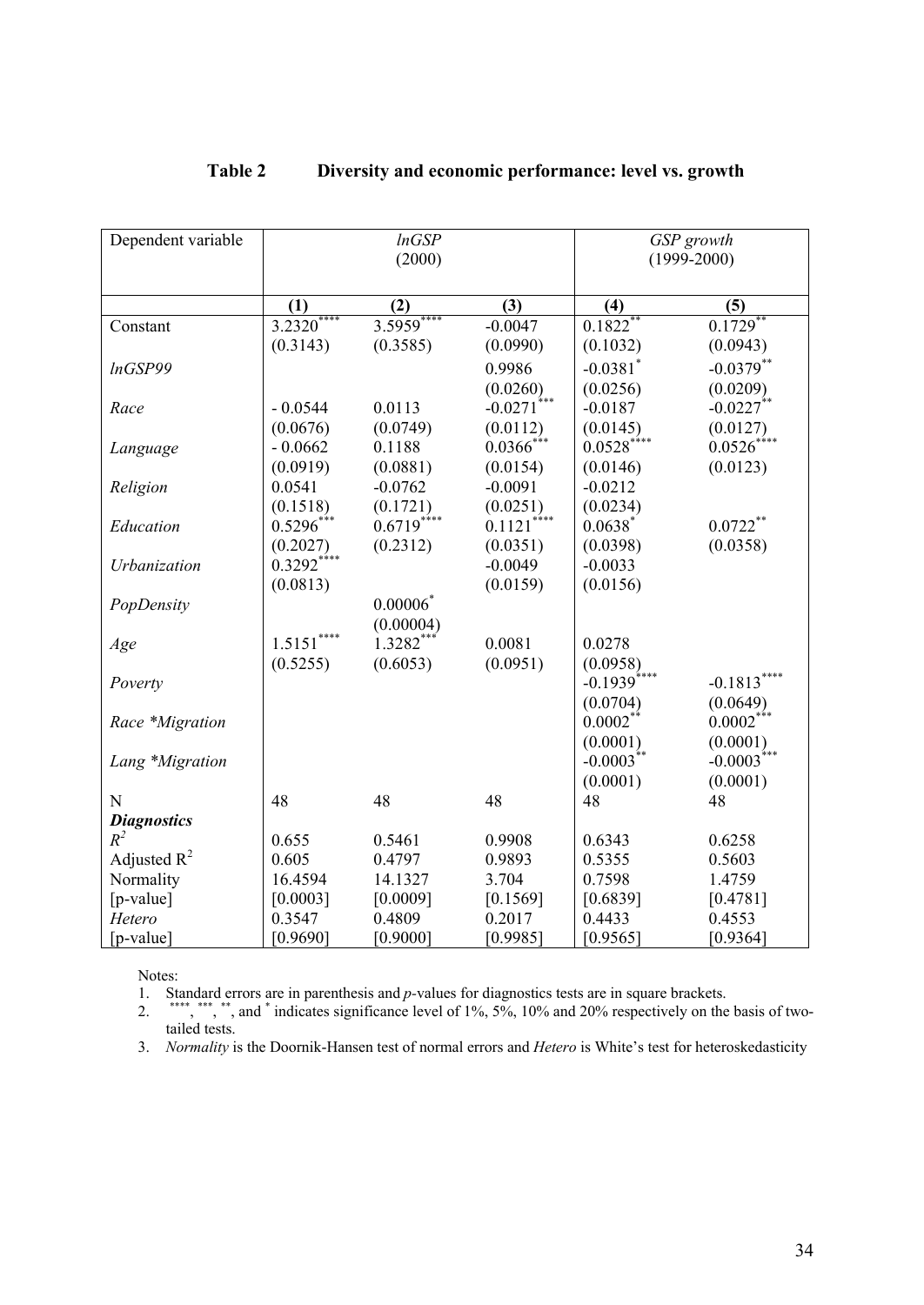| Dependent variable | GSP growth<br>$(1999 - 2000)$ |                          |                         |               |
|--------------------|-------------------------------|--------------------------|-------------------------|---------------|
|                    | (1)                           | (2)                      | (3)                     | (4)           |
| Constant           | $-0.1832$                     | $0.1765^{**}$            | $0.1820^{*}$            | $0.1828***$   |
|                    | (0.1003)                      | (0.0908)                 | (0.981)                 |               |
| InGSP99            | $-0.0356$ *                   | $-0.0384$ **             | $-0.0339$ <sup>*</sup>  | $-0.0396$ **  |
|                    | (0.0250)                      | (0.0201)                 | (0.0244)                | (0.0198)      |
| Race               | $-0.0204$ <sup>*</sup>        | $-0.0251$ <sup>***</sup> | $-0.0177$               | $-0.0243$ *** |
|                    | (0.0141)                      | (0.0122)                 | (0.0138)                | (0.0118)      |
| Language           | $-0.0168$                     |                          | $-0.0209$               |               |
|                    | (0.0416)                      |                          | (0.0360)                |               |
| Religion           | $-0.0222$                     |                          | $-0.0205$               |               |
|                    | (0.0228)                      |                          | (0.0223)                |               |
| Education          | $0.0782**$                    | $0.0808^{***}\,$         | $0.0765***$             | $0.0778***$   |
|                    | (0.0396)                      | (0.0341)                 | (0.0383)                | (0.0335)      |
| Urbanization       | $-0.0052$                     |                          | $-0.0088$               |               |
|                    | (0.0152)                      |                          | (0.0151)                |               |
| Age                | 0.0107                        |                          | 0.0034                  |               |
|                    | (0.0937)                      |                          | (0.0918)                |               |
| Poverty            | $-0.1899$ <sup>****</sup>     | $-0.1800$                | $-0.1949$ ****          | $-0.1828***$  |
|                    | (0.0685)                      | (0.0625)                 | (0.0670)                | (0.0614)      |
| <b>PIEF</b>        | $0.2191**$                    | $0.1686^*$               |                         |               |
|                    | (0.1233)                      | (0.0353)                 |                         |               |
| <b>PLIP</b>        |                               |                          | $0.4118***$             | $0.2975***$   |
|                    |                               |                          | (0.1854)                | (0.0593)      |
| Race *Migration    | $0.0002***$                   | $0.0002***$              | $0.0002^*$              | $0.0002***$   |
|                    | (0.0001)                      | (0.0001)                 | (0.0001)                | (0.0001)      |
| Lang *Migration    | $-0.0003$                     | $-0.0003$ <sup>***</sup> | $-0.0003$ <sup>**</sup> | $-0.0003$     |
|                    | (0.0001)                      | (0.0001)                 | (0.0001)                | (0.0001)      |
| N                  | 48                            | 48                       | 48                      | 48            |
| <b>Diagnostics</b> |                               |                          |                         |               |
| $R^2$              | 0.664                         | 0.653                    | 0.678                   | 0.665         |
| Adjusted $R^2$     | 0.561                         | 0.592                    | 0.580                   | 0.607         |
| Normality          | 1.2024                        | 1.659                    | 0.9499                  | 1.2825        |
| $[p$ -value]       | [0.5482]                      | [0.4362]                 | [0.6219]                | [0.5266]      |
| Hetero             | 0.4267                        | 0.6410                   | 0.4700                  | 0.6829        |
| $[p$ -value]       | [0.9622]                      | [0.8059]                 | [0.9428]                | [0.7693]      |
|                    |                               |                          |                         |               |

## **Table 3 Diversity and GSP growth: robustness check (1)**

Notes:

1 Standard errors are in parenthesis and *p-*values for diagnostics tests are in square brackets.

<sup>2</sup><sup>\*\*\*\*</sup>, \*\*\*, \*\*, and \* indicates significance level of 1%, 5%, 10% and 20% respectively on the basis of twotailed tests.

3 *Normality* is the Doornik-Hansen test of normal errors and *Hetero* is White's test for heteroskedasticity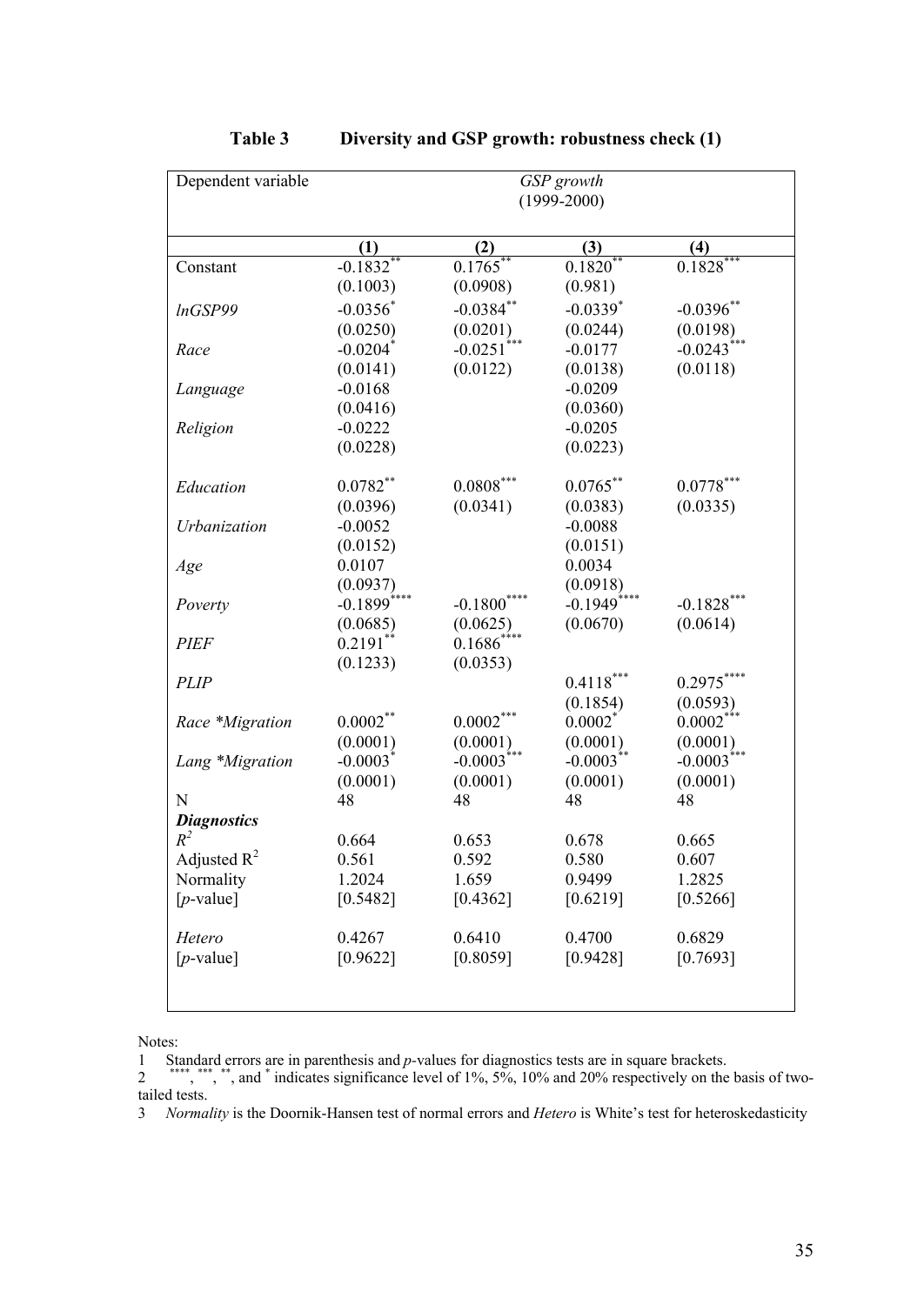| Dependent variable | <b>GSP</b> Growth         |                          |                           |                          |
|--------------------|---------------------------|--------------------------|---------------------------|--------------------------|
|                    | $(1999 - 2000)$           |                          |                           |                          |
|                    | (1)                       | (2)                      | (3)                       | $\bf(4)$                 |
| Constant           | $0.1589**$                | $0.1089**$               | 0.1354                    |                          |
|                    | (0.0932)                  | (0.0636)                 | (0.0817)                  |                          |
| lnGSP99            | $-0.0342$ <sup>*</sup>    | $-0.0252**$              | $-0.0289**$               | $-0.0396**$              |
|                    | (0.02067)                 | (0.0142)                 | (0.0180)                  | (0.0221)                 |
| Race               | $-0.02397**$              | ****<br>$-0.0341$        | ***<br>$-0.02676$         | $-0.0243$ <sup>*</sup>   |
|                    | (0.0124)                  | (0.0083)                 | (0.0112)                  | (0.0131)                 |
| Education          | $0.0727***$               | $0.0885***$              | $0.0702***$               | $0.0778***$              |
|                    | (0.0350)                  | (0.0238)                 |                           | (0.0327)                 |
| Poverty            | $-0.1739$ <sup>****</sup> | $-0.1017$ <sup>***</sup> | $(0.0301)$<br>-0.1533***  | $-0.1828$ <sup>***</sup> |
|                    | (0.0641)                  | (0.0407)                 | (0.0603)                  | (0.0808)                 |
| <b>PLIP</b>        | $0.2899***$               | $0.3373***$              | $0.2772***$               | $0.2975***$              |
|                    | (0.0619)                  | (0.0356)                 | (0.0524)                  | (0.0415)                 |
| Race *Migration    | $0.00019**$               | ****<br>$0.00030^{7}$    | $0.00019$ ***             | $0.00019***$             |
|                    | (0.00009)                 | (0.00006)                | (0.00008)                 | (0.00007)                |
| Lang *Migration    | $-0.00028$ ***            | $-0.00036$ ****          | $-0.00028$ <sup>***</sup> | $-0.00028$ ****          |
|                    | (0.00012)                 | (0.00006)                | (0.00011)                 | (0.00007)                |
| N                  | 48                        | 48                       | 46                        | 48                       |
| <b>Diagnostics</b> |                           |                          |                           |                          |
| $R^2$              | 0.631                     | 0.428                    | 0.686                     | 0.665                    |
| Adjusted $R^2$     | 0.566                     |                          | 0.629                     |                          |

**Table 4 Diversity and GSP growth: robustness check (2)**

Notes:

1. Standard errors are in parenthesis, *Normality* is the Doornik-Hansen test of normal errors and *Hetero* is White's test for heteroskedasticity

2. \*\*\*\*, \*\*\*, \*\*, and \* indicates significance level of  $1\%$ ,  $5\%$ ,  $10\%$  and  $20\%$  respectively on the basis of two-tailed tests.

3. Column (2) provides estimates with LAD.

4. The sample in column (3) omits two influential observations with highest absolute value of standardized residuals

5. Only in column (4), heteroskedastic-consistent or robust standard errors are in parenthesis.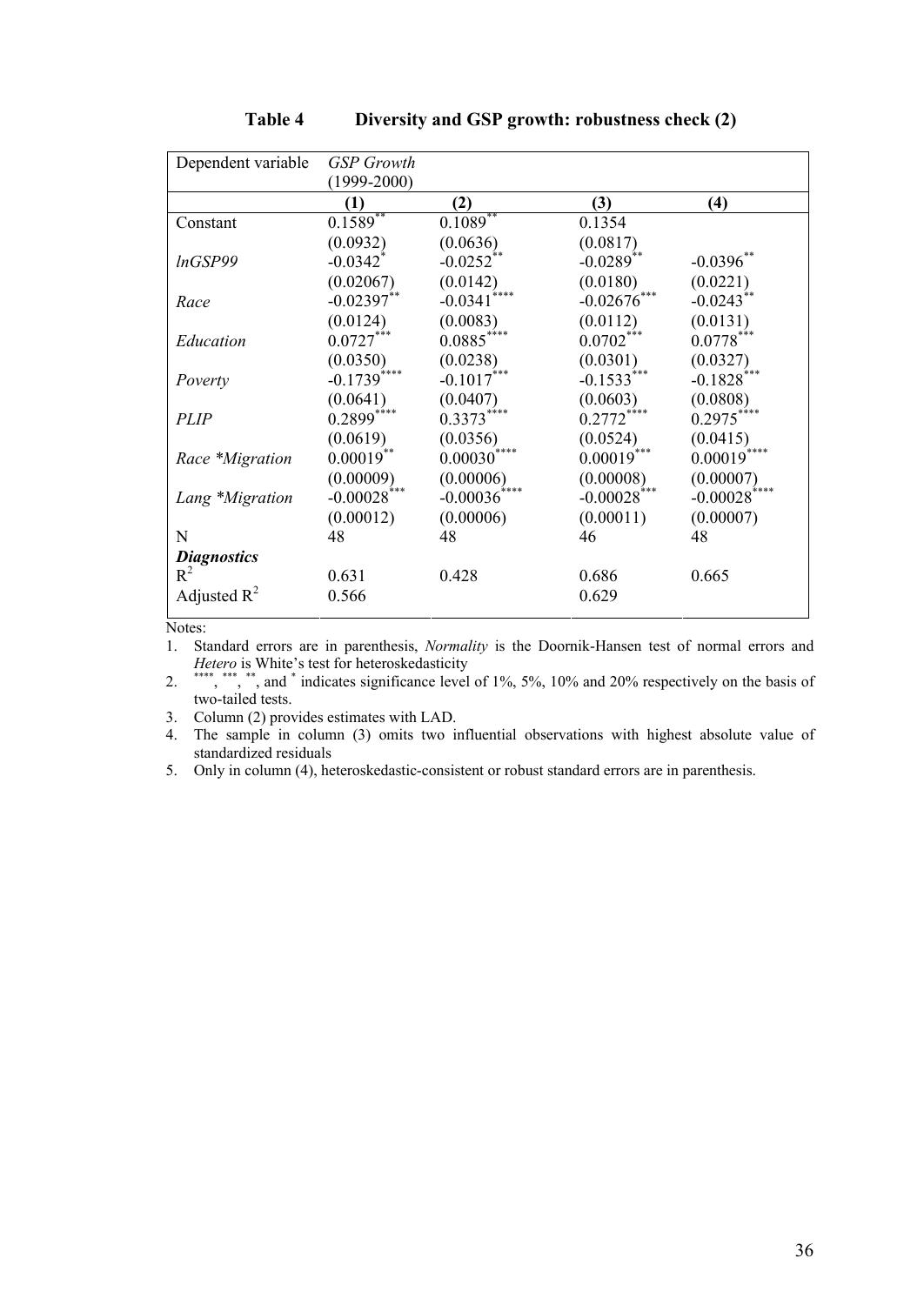| Instrumented       | Race                  |                          | Education              |              | Poverty                   |                         |
|--------------------|-----------------------|--------------------------|------------------------|--------------|---------------------------|-------------------------|
| Variable           |                       |                          |                        |              |                           |                         |
|                    | (1)                   | (2)                      | (3)                    | (4)          | (5)                       | (6)                     |
| Constant           | $-0.2356^*$           | $-1.4199*$               | $-0.2357$              | $-0.0987$    | $0.7229***$               | $0.8152***$             |
|                    | (0.1624)              | (1.0235)                 | (0.4209)               | (0.4363)     | (0.1960)                  | (0.1852)                |
| InGSP99            | $0.0539$ <sup>*</sup> | 0.2868                   | $0.1220^*$             | 0.0883       | $-0.1320$ <sup>****</sup> | $-0.1545$               |
|                    | (0.0360)              | (0.2276)                 | (0.0921)               | (0.0963)     | (0.0460)                  | (0.0436)                |
| Race               |                       |                          | 0.0465                 | 0.0617       | $0.0813***$               | $0.0742***$             |
|                    |                       |                          | (0.0630)               | (0.0551)     | (0.0315)                  | (0.0320)                |
| Education          | 0.0781                | $0.8394***$              |                        |              | $-0.2729$ ****            | $-0.2078$ ***           |
|                    | (0.0613)              | (0.3891)                 |                        |              | (0.0731)                  | (0.0822)                |
| Poverty            | $-00461$              | $1.6005***$              | $0.9469***$            | $-0.8955***$ |                           |                         |
|                    | (0.1137)              | (0.6892)                 | (0.2536)               | (0.2499)     |                           |                         |
| <b>PLIP</b>        | $0.4477***$           | ****<br>1.9911           | 0.3650                 | 0.3355       | 0.1717                    | 0.1053                  |
|                    | (0.1048)              | (0.6135)                 | (0.2974)               | (0.2823)     | (0.1609)                  | (0.1476)                |
| Race *Migration    | $-6.69E-06$           | $0.0027***$              | $-0.0006$ <sup>*</sup> | $-0.0006$    | $-0.0002$                 | $-0.0001$               |
|                    | (0.0002)              | (0.0009)                 | (0.0004)               | (0.0004)     | (0.0002)                  | (0.0002)                |
| Lang *Migration    | $0.0003$ <sup>*</sup> | $-0.0033$ <sup>***</sup> | 0.0000                 | 0.0001       | $-0.0000$                 | $-0.0002$               |
|                    | (0.0002)              | (0.0013)                 | (0.0005)               | (0.0006)     | (0.0003)                  | (0.0003)                |
| Lagged             | $1.0137***$           |                          |                        |              |                           |                         |
| Diversity          | (0.0223)              |                          |                        |              |                           |                         |
|                    |                       | $-0.0816***$             |                        |              |                           | $-0.00903$ <sup>*</sup> |
| <b>SCI</b>         |                       | (0.0224)                 |                        |              |                           | (0.00539)               |
|                    |                       |                          | 0.0295                 |              | $0.0316^*$                |                         |
| Slavery            |                       |                          | (0.0427)               |              | (0.0225)                  |                         |
|                    |                       |                          |                        | 0.00274      |                           |                         |
| PopDensity00       |                       |                          |                        | (0.00364)    |                           |                         |
|                    |                       |                          |                        |              |                           |                         |
| N                  | 48                    | 48                       | 48                     | 48           | 48                        | 48                      |
|                    |                       |                          |                        |              |                           |                         |
| <b>Diagnostics</b> |                       |                          |                        |              |                           |                         |
| $R^2$              | 0.994                 | 0.748                    | 0.572                  | 0.574        | 0.705                     | 0.710                   |
| Adjusted $R^2$     | 0.992                 | 0.704                    | 0.498                  | 0.499        | 0.653                     | 0.659                   |
| Hausman $C^2$      | 0.13                  | 0.74                     | 6.28                   | 6.06         | 8.95                      | 6.97                    |
| $[p-value]$        | [1.000]               | [0.9935]                 | [0.3927]               | [0.4164]     | [0.1766]                  | [0.3241]                |

## **Table 5 Endogeniety of** *Race***,** *Education* **and** *Poverty*

Notes:

1 Standard errors are in parenthesis and *p-*values for diagnostics tests are in square brackets.

<sup>2</sup><sup>\*\*\*\*</sup>, \*\*\*, \*\*, and \* indicates significance level of 1%, 5%, 10% and 20% respectively on the basis of twotailed tests.

3 *Normality* is the Doornik-Hansen test of normal errors and *Hetero* is White's test for heteroskedasticity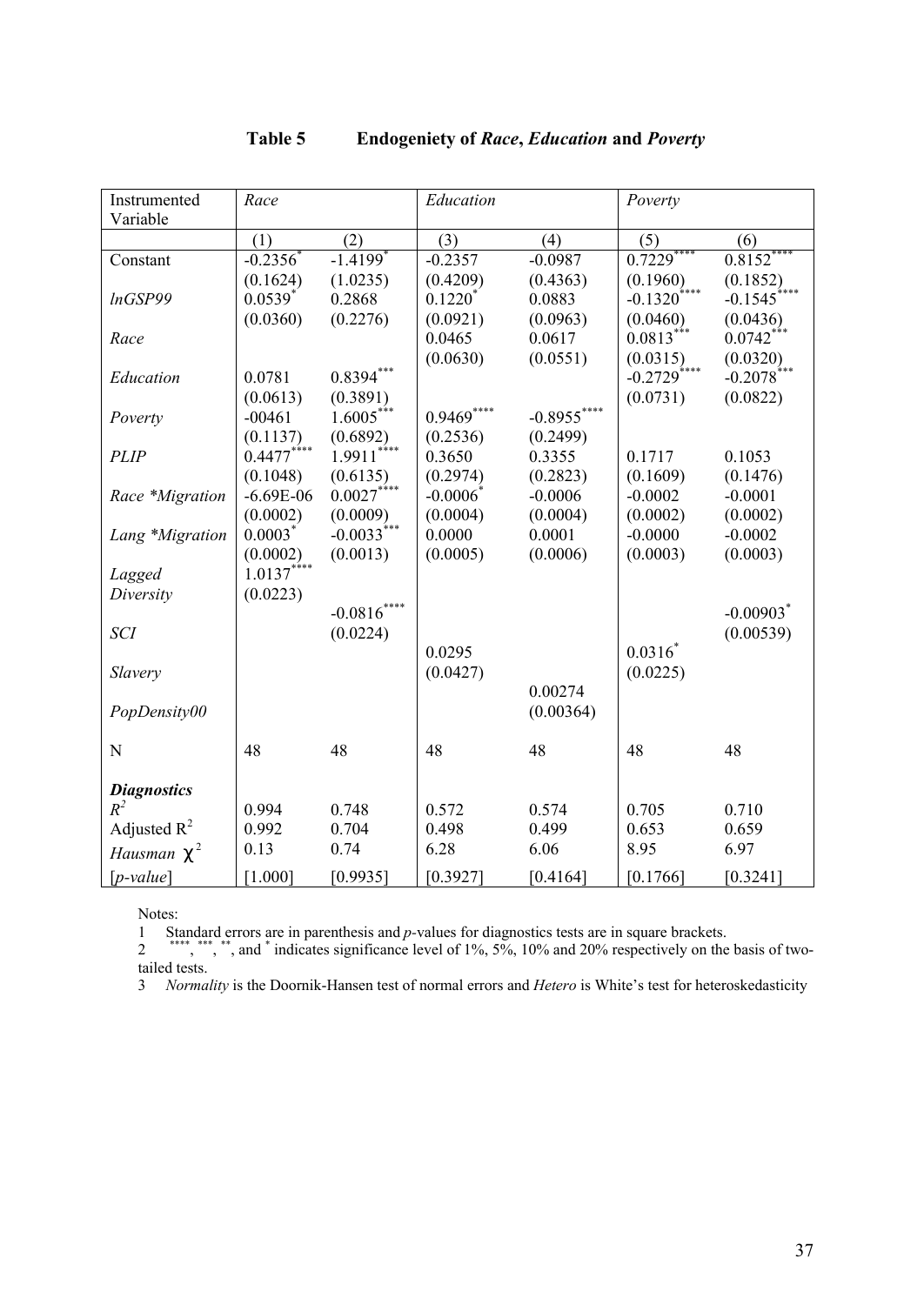| Dependent                        | <b>GSP</b> Growth         |                          |                          |                           |                          |                          |
|----------------------------------|---------------------------|--------------------------|--------------------------|---------------------------|--------------------------|--------------------------|
| variable                         |                           |                          |                          |                           |                          |                          |
|                                  | (1)                       | (2)                      | (3)                      | (4)                       | (5)                      | (6)                      |
| Constant                         | $0.17332$ **              | $0.2041$ <sup>*</sup>    | $-0.0151***$             | $-0.0162***$              | 0.2039                   |                          |
|                                  | (0.0906)                  | (0.1525)                 | (0.0068)                 | (0.0073)                  | (0.1188)                 |                          |
| lnGSP99                          | $-0.0376**$               | $-0.0436$                |                          |                           | $-0.0440$ **             |                          |
|                                  | (0.0201)                  | (0.0305)                 |                          |                           | (0.0248)                 |                          |
| Race                             | $-0.0275$ ***             | $-0.0217$                | $-0.0453***$             | $-0.0485***$              | $-0.0289**$              | $-0.0418***$             |
|                                  | (0.0126)                  | (0.0206)                 | (0.0106)                 | (0.0136)                  | (0.0172)                 | (0.0131)                 |
| Education                        | $0.0794***$               | $0.0704$ *               | $0.1166$ <sup>****</sup> | $0.1058$ <sup>****</sup>  | $0.0786*$                | $0.0794***$              |
|                                  | (0.0338)                  | (0.0537)                 | (0.0262)                 | (0.0299)                  | (0.0439)                 | (0.0113)                 |
| Poverty                          | $-0.1790$ ****            | $-0.2095$                |                          |                           | $-0.1944$ **             | $-0.0853***$             |
|                                  | (0.0619)                  | (0.1652)                 |                          |                           | (0.1131)                 | (0.0352)                 |
| <b>PLIP</b>                      | $0.3097***$               | $0.3011$ ****            | $0.2769***$              |                           | $0.3332***$              | $0.3041$ ****            |
|                                  | (0.0617)                  | (0.0608)                 | (0.0631)                 | $0.0576***$               | (0.0751)                 | (0.0685)                 |
| Language                         |                           |                          |                          |                           |                          |                          |
| Race                             | $0.00021***$              | $0.0002***$              | $0.0002***$              | (0.0185)<br>$0.00028$ *** | $0.00031$ **             | $0.00028$ **             |
| <i>*Migration</i>                | (0.00010)                 | (0.0001)                 | (0.0001)                 | (0.00013)                 | (0.00017)                | (0.00015)                |
| Lang                             | $-0.00030$ <sup>***</sup> | $-0.0003$ <sup>***</sup> | $-0.00026$ **            | $-0.0003$ **              | $-0.00042$ <sup>**</sup> | $-0.00038$ <sup>**</sup> |
| <i>*Migration</i>                | (0.00012)                 | (0.0001)                 | (0.00013)                | (0.0002)                  | (0.00022)                | (0.00019)                |
|                                  |                           |                          |                          |                           |                          |                          |
| $\mathbf N$                      | 48                        | 48                       | 48                       | 48                        | 48                       | 48                       |
| <b>Diagnostics</b>               |                           |                          |                          |                           |                          |                          |
| $R^2$                            | 0.662                     | 0.664                    | 0.587                    | 0.544                     | 0.652                    | 0.619                    |
| Adjusted $R^2$                   | 0.601                     | 0.605                    | 0.538                    | 0.490                     | 0.591                    | 0.574                    |
| Sargan $C^2$                     | 3.6703                    | 3.3275                   | 4.519                    | 4.2063                    | 13.0130                  | 13.9583                  |
| $[p-value]$                      | [0.5978]                  | [0.5046]                 | [0.9209]                 | [0.8380]                  | [0.114]                  | [0.3768]                 |
| $R2$ for first stage regressions |                           |                          |                          |                           |                          |                          |
| Race                             | 0.995                     | 0.995                    |                          |                           | 0.996                    |                          |
| Poverty                          |                           | 0.733                    |                          |                           | 0.776                    |                          |
| Race                             |                           |                          |                          |                           | 0.660                    |                          |
| <i>*Migration</i>                |                           |                          |                          |                           |                          |                          |
| Lang                             |                           |                          |                          |                           | 0.676                    |                          |
| <i>*Migration</i>                |                           |                          |                          |                           |                          |                          |

| <b>Table 6</b> |  | <b>Instrumental Variable Estimation</b> |
|----------------|--|-----------------------------------------|
|----------------|--|-----------------------------------------|

Notes:

1. \*\*\*\*, \*\*\*, \*\*, and \* indicates significance level of 1%, 5%, 10% and 20% respectively on the basis of two-tailed tests.

2. Instruments set used-Column (1)-(4): *lagged diversity*, *SCI*, *Slavery*, *MeanTemp*, *AvegRain* and *AvegPrecip*; Column (5)-(6): *lagged diversity*, SCI, *Slavery*, *MeanTemp*, *AveRain*, *AvePrecip* and the interaction with *MeanTemp*, *AvegRain* and *AvegPrecip* with *Language* and *Race.*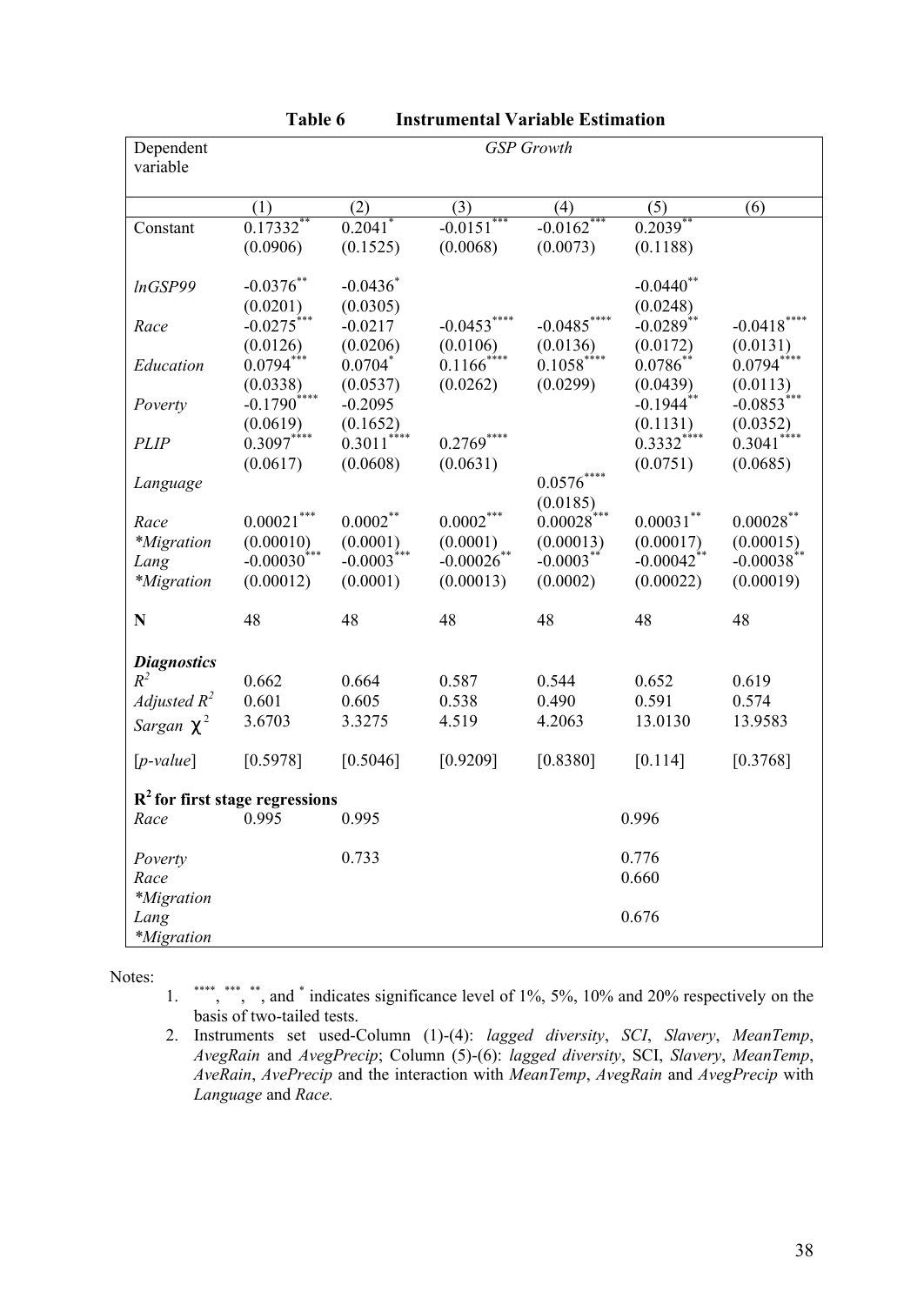#### **Endnotes**

 $\overline{a}$ <sup>i</sup> Two other related concepts - Social Capability (Temple and Johnson 1998), and Social Infrastructure (Hall and Jones 1999) - complement the rationale for economic outcomes of social capital.

ii We use real GSP estimated in chained (2000) dollars that is derived by applying national implicit price deflators to the current dollar GSP estimate for each state.

iii For evaluating English fluency of the people who speak a language other than English at home, their self– assessed ability were categorized into four groups: "Very well", " Well", " Not well", and " Not at all".

iv The percentage of population reported to choose more than one of the above categories, referred as *Two or more races,* is 2.4 percent (Grieco and Cassidy 2001). The 'race alone' category has been considered to construct the racial diversity index.

<sup>v</sup> According to census definitions, Christians are defined as 'all members, including full members, their children and the estimated number of other regular participants who are not considered as communicant, confirmed or full members' (U.S. Department of Commerce 2003) The Jewish population includes people who define themselves as Jewish by religion as well as in cultural terms. Based on the above, we derive the percent of population who are from other religions.

<sup>vi</sup> In addition to the problem identified in separating race and ethnicity (Sparber 2006) and the subjective evaluation of capturing cultural diversity through ethnic identity as suggested in Ottaviano and Peri (2005), our reservation for measuring ethnic diversity lies with the difficulties in defining different ethnic groups as 22 percent of respondents specified multiple ancestry and 19.1 percent did not report at all (Brittingham and de la Cruz 2004). An index based on number of respondents with single ancestry (58 percent) is most likely to produce a biased estimate and, hence, is not included in this study.

<sup>vii</sup> When the number of groups increases (richness), the diversity index increases and reaches the maximum value of 1 when no pairs of individuals belong to the same group. On the other hand, it reaches the minimum value of 0 when all individuals speak the same language or were born in the same foreign country.

<sup>viii</sup> The maximum value of RQ is 1 with two equally sized groups, and declines as the configuration of groups differs more from this half-half split i.e. the index is decreasing in N. The correlation between religious fractionalisation index and polarization index is 0.724. It is important to note that, preliminary OLS estimates with fractionalisation index does not produce different results and either of polarization or fractionalisation index are not included in the specific model.

 $\dot{x}$  We use the percentage of the population with a bachelor degree or higher as the education variable, rather than a high school degree, as have Shapiro (2006) and Sparber (2006a). Florida (2002) uses the same measure as a talent index and Hendriks (2004) identifies the percentage of population having 16 years of schooling as a measure of 'skill'. Empirical results in the 2004 Hendricks study show that attainment is positively related to measures of agglomeration defined by population size or density.

<sup>x</sup> Grafton et al. (2004) use income inequality or GINI coefficient as a measure for social divergence and provide evidence that the estimated impact of income inequality on total factor productivity level is negative. Based on the studies by Alesina and Ferrera (2002) and Zak and Knack (2001), the negative impact of income inequality can also be transmitted through the reduction in the level of trust in a heterogeneous society.

 $\frac{x_i}{x_i}$  After 1980 the foreign-born population has been younger and mostly from Asia and Latin America, while older waves were from mainly Europe. For 1995-2000, the foreign-born population from Africa, had a mobility rate of 68.3 percent, followed by Mexican foreign-born with 62.8 percent, with the least mobile being the European population with 47 percent. The mobility rate for other Latin American population was 57.1 percent and that for Asians was 57.6 percent.

<sup>xii</sup> To evaluate the statistical significance of the interaction effect, we followed the method described in Woodridge (2003). As the mean value of net migration rate of foreign population is 35.235, at the mean *migration* the effect of racial diversity on GSP growth rate is  $-0.02201$  [=  $-0.02272+0.0002(35.235)$ ] and the effect of linguistic diversity is  $0.05154$  [=0.0526 + 0.0003(35.235)]. To test the statistical significance of the two partial effects, we rerun the regression after replacing the migration variable with (*migration*-35.235) and derive